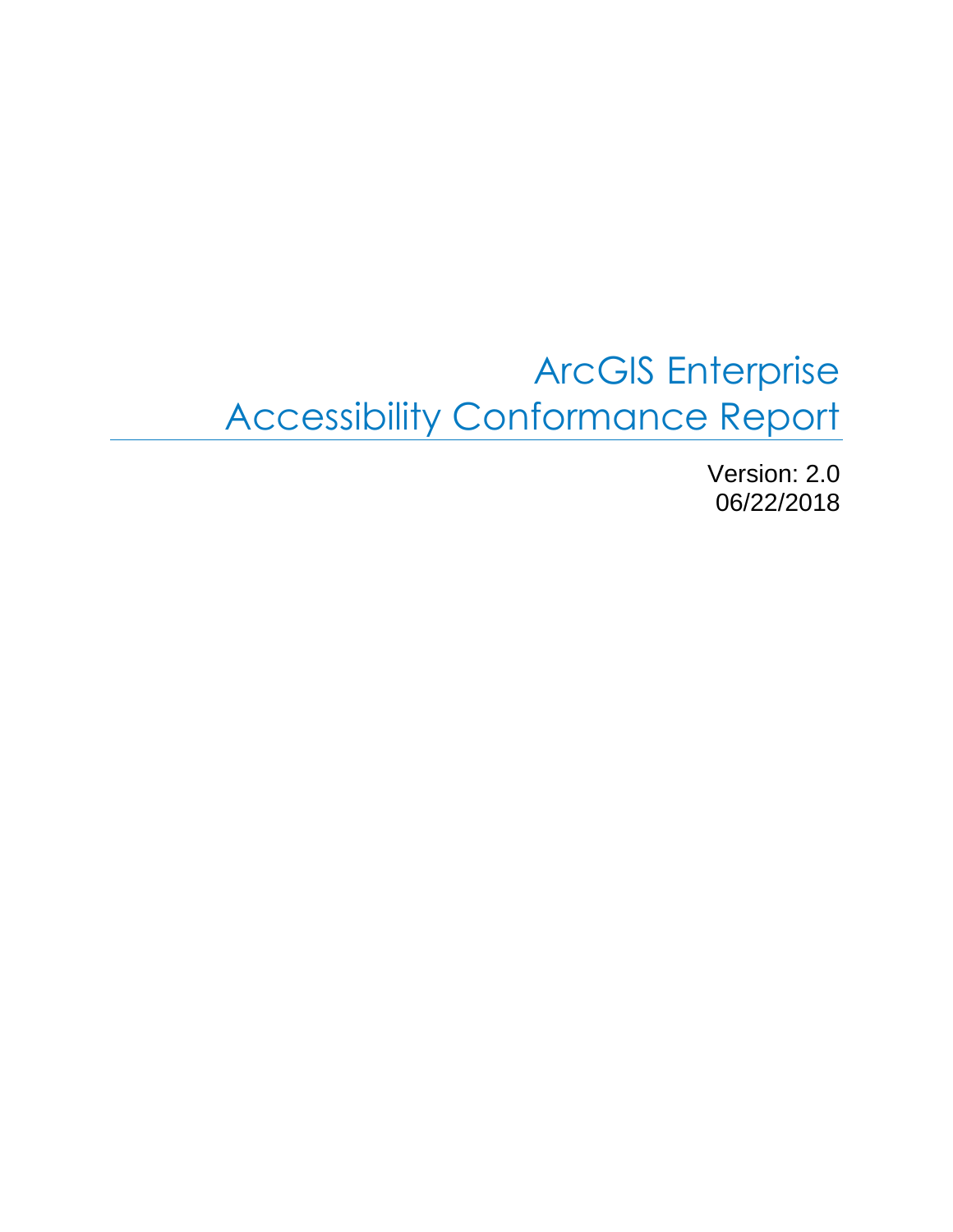# **Table of Contents**

| 2.          |     |  |  |  |
|-------------|-----|--|--|--|
|             | 2.1 |  |  |  |
|             | 2.2 |  |  |  |
|             | 2.3 |  |  |  |
|             | 2.4 |  |  |  |
|             | 2.5 |  |  |  |
|             | 2.6 |  |  |  |
| 3.          |     |  |  |  |
|             | 3.1 |  |  |  |
|             | 3.2 |  |  |  |
|             | 3.3 |  |  |  |
|             | 3.4 |  |  |  |
| $4_{\cdot}$ |     |  |  |  |
| 5.          |     |  |  |  |
| 6.          |     |  |  |  |
|             |     |  |  |  |

 $\mathbf{i}$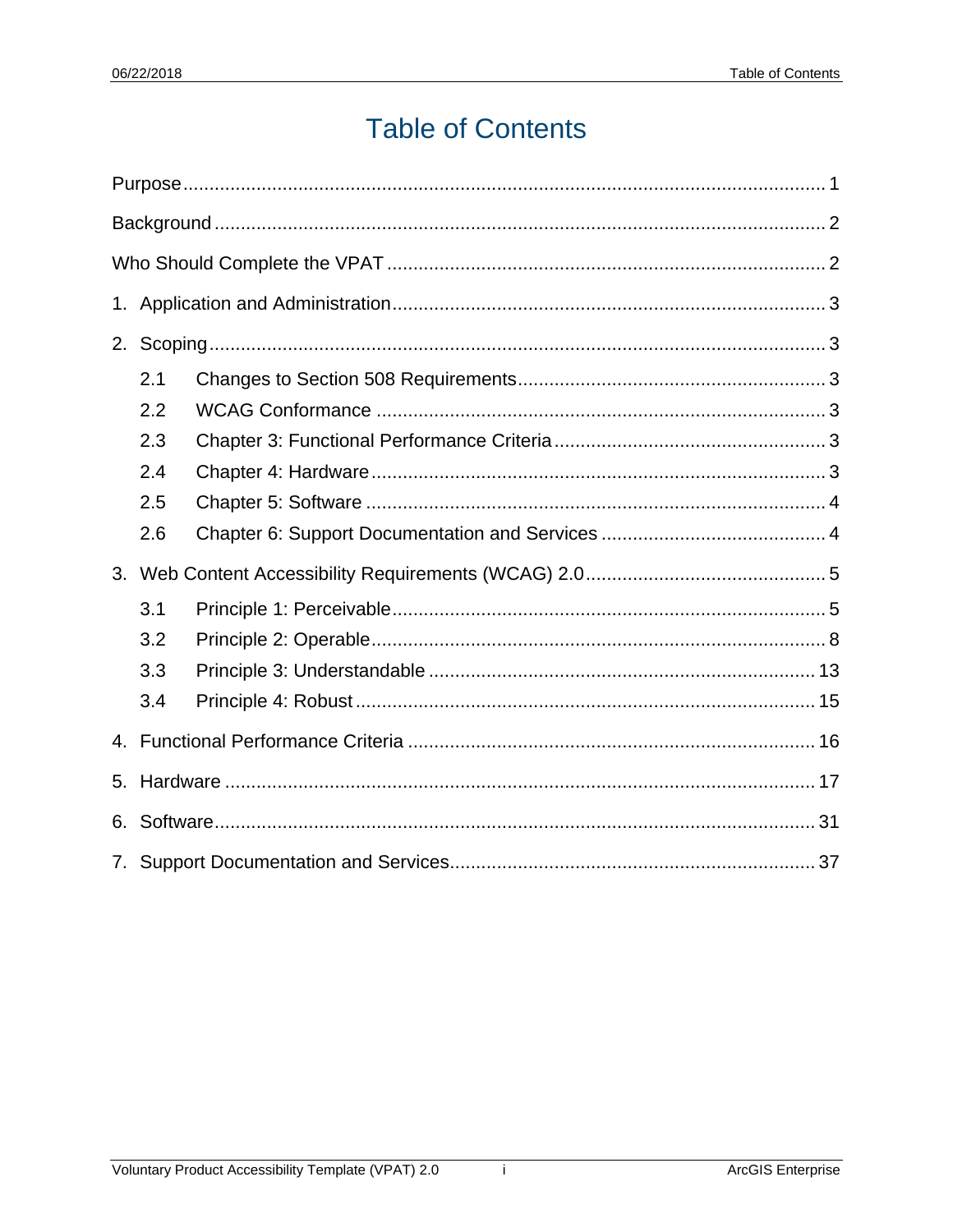# List of Tables

| Table 19: Portable Document Format (PDF) Techniques for WCAG 2.0  39 |  |
|----------------------------------------------------------------------|--|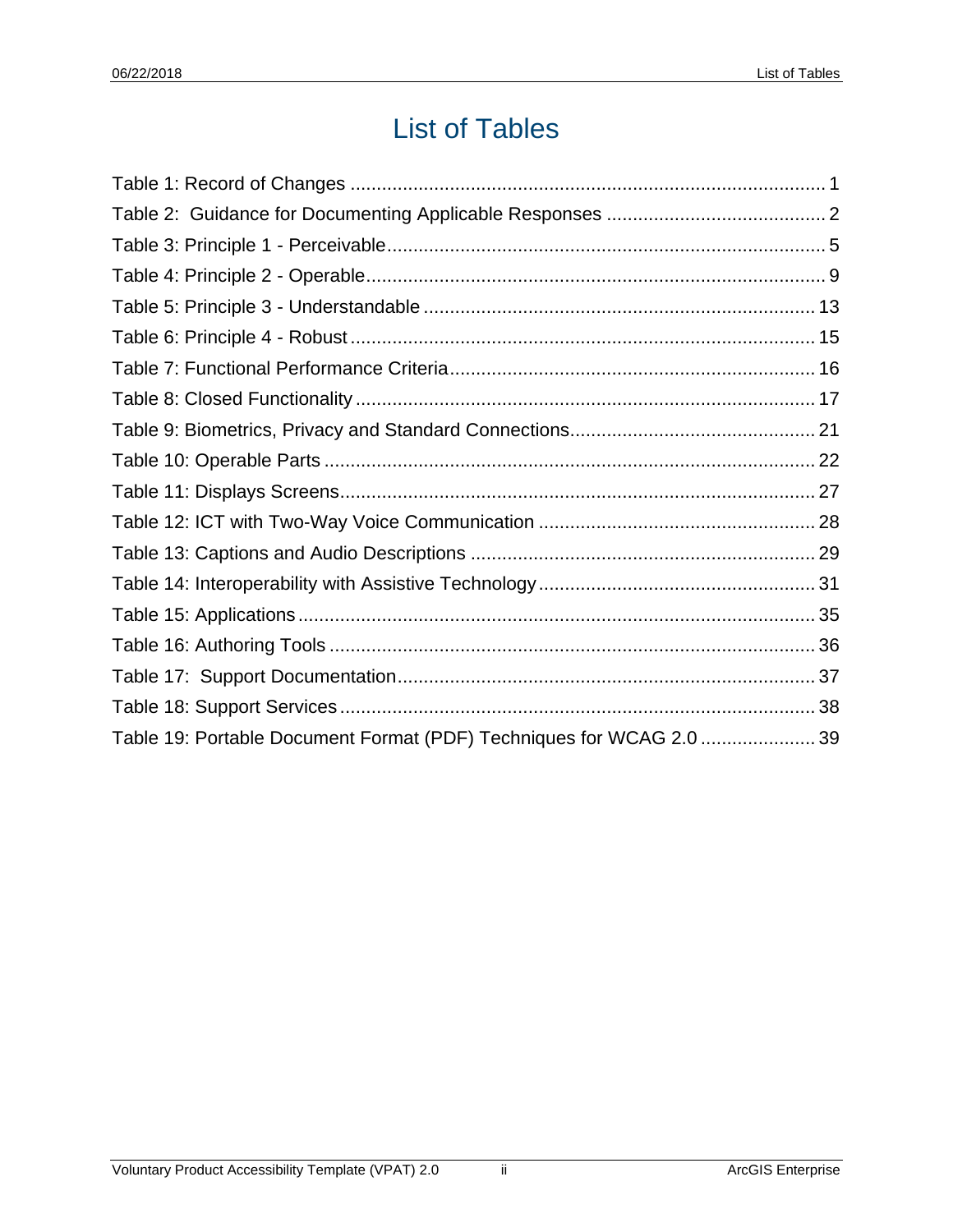**Company Name:** Environmental Systems Research Institute, Inc. (Esri)

**Product Name:** ArcGIS Enterprise 10.6.1

ArcGIS Enterprise includes the following applications, components, and extensions: ArcGIS Server, Portal for ArcGIS, ArcGIS GIS Server, ArcGIS Image Server, ArcGIS GeoEvent Server, ArcGIS GeoAnalytics Server, Business Analyst for Server, ArcGIS 3D Analyst, ArcGIS Data Interoperability, ArcGIS Data Reviewer, ArcGIS Geostatistical Analyst, ArcGIS Network Analyst, ArcGIS Workflow Manager, ArcGIS Schematics, ArcGIS Spatial Analyst, ArcGIS for Maritime, Esri Production Mapping for Server, Esri Defense Mapping for Server, and Esri Roads and Highways, ArcGIS Pipeline Referencing, ArcGIS GeoPlanner, ArcGIS Monitor, ArcGIS Utility Network Management.

**Contact for More Information: For more information regarding accessibility and Section 508, visit** <http://www.esri.com/legal/section508>**.** 

Specific inquiries may be emailed to [section508@esri.com](mailto:section508@esri.com)**, or mailed to Esri, Contracts and Legal Department, 380 New York Street, Redlands, California 92373.**

#### Table 1: Record of Changes

<span id="page-3-0"></span>

| <b>Version</b> | Date       | Description of Changes |
|----------------|------------|------------------------|
| 1.0            | 06/22/2018 | Initial version        |
|                |            |                        |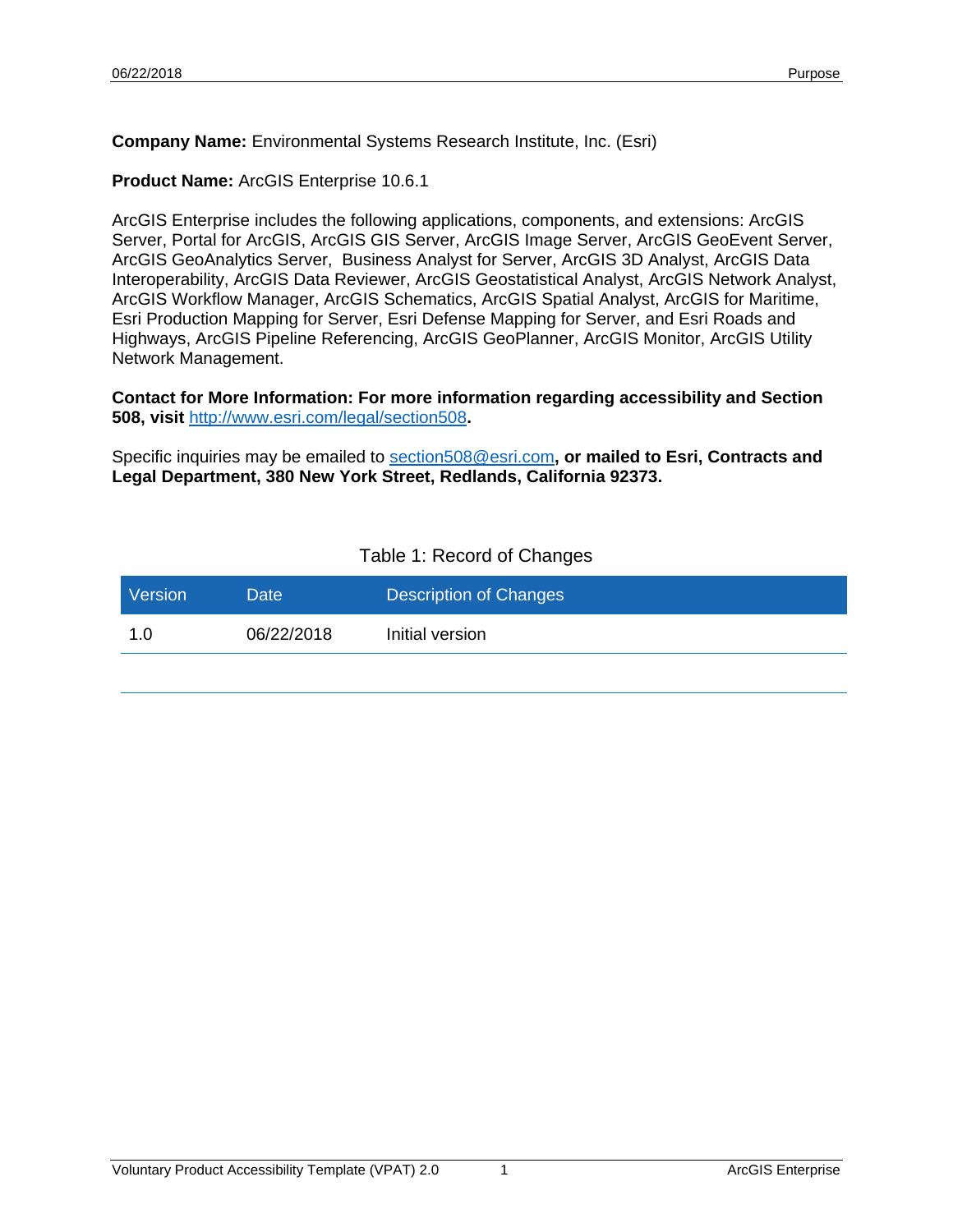## Purpose

The Voluntary Product Accessibility Template (VPAT) – also known as an Accessibility Conformance Report – is a template used to document a product's conformance with accessibility standards and guidelines. The purpose of the VPAT is to assist customers and buyers in making preliminary assessments regarding the availability of commercially-available Information and Communication Technology (ICT) products and services with features that support accessibility.

# <span id="page-4-0"></span>**Background**

On March 20, 2017, the Architectural and Transportation Barriers Compliance Board (Access Board) revised, updated, and combined standards for ICT developed, procured, maintained, or used by federal agencies covered by Section 508 of the Rehabilitation Act of 1973 and Section 255 of the Communications Act of 1934. The revisions and updates to these standards are intended to ensure that electronic media is accessible to and usable by individuals with disabilities.

# <span id="page-4-1"></span>Who Should Complete the VPAT

Many customers and buyers require a measure of technical detail in the responses submitted in a VPAT in order to effectively determine compliance of the identified ICT product. Therefore, a technical specialist for the manufacturer, developer, or vendor of the ICT product should complete the Accessibility Conformance Report.

It is the responsibility of the manufacturer, developer, or vendor of the ICT product to maintain the integrity of the data provided in the Accessibility Conformance Report. The information provided in the completed Accessibility Conformance Report for an ICT product is considered to be a self-representation unless expressly affirmed otherwise.

| Response       | MeanS                                                                                                           |
|----------------|-----------------------------------------------------------------------------------------------------------------|
| Full           | Product fully meets the letter and intent of the Criteria.                                                      |
| Partial        | Product does not entirely meet the letter and intent of the Criteria, but<br>does provide some level of access. |
|                | <b>OR</b>                                                                                                       |
|                | Product provides alternative methods to meet the intent of the<br>Criteria.                                     |
| No             | Product does not meet the letter or intent of the Criteria.                                                     |
| Not Applicable | The Criteria does not apply to the product.                                                                     |

|  |  | Table 2: Guidance for Documenting Applicable Responses |  |
|--|--|--------------------------------------------------------|--|
|--|--|--------------------------------------------------------|--|

If the ICT product does not support the Criteria, remember that Section 508 allows for products to meet the Access Board Standards in innovative, non-traditional ways. The ICT product can meet the standard (i.e., "Supports through Equivalent Facilitation") by providing an innovative solution or commercially-available alternative, as long as the feature performs in the same manner as it does for any other user.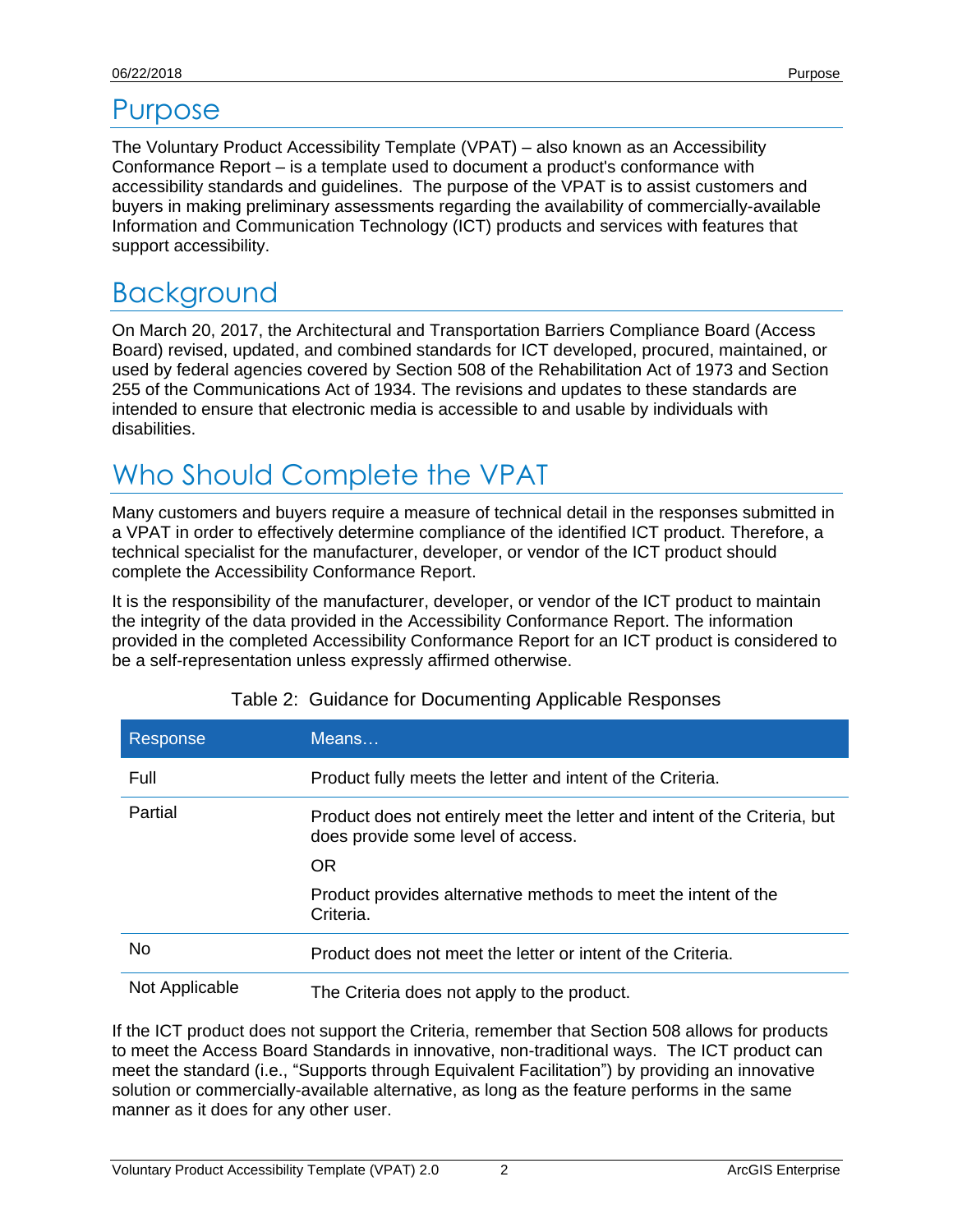# <span id="page-5-0"></span>1. Application and Administration

Information and Communication Technology (ICT) that is procured, developed, maintained, or used by agencies shall conform to these requirements. Section 508 of the Rehabilitation Act (29 U.S.C. 794d) applies to federal departments and agencies, including the U.S. Postal Service. The term "agency" is defined in Section E103 to include the United States Postal Service and other federal agencies and departments as specified in 44 U.S.C. 3502. That section of the U.S.C. defines agency to mean any executive department, military department, Government corporation, Government controlled corporation, or other establishment in the executive branch of the Government (including the Executive Office of the President), or any independent regulatory agency, but does not include (a) the General Accounting Office; (b) Federal Election Commission; (c) the governments of the District of Columbia and of the territories and possessions of the United States, and their various subdivisions; or (d) Government-owned contractor-operated facilities, including laboratories engaged in national defense research and production activities.

All sections of the technical standards may apply to this product and are individually addressed in the following sections.

# <span id="page-5-1"></span>2. Scoping

## <span id="page-5-2"></span>2.1 Changes to Section 508 Requirements

Section 508 Chapter 2 addresses application and scoping of the Revised 508 Standards, including exceptions. Multiple significant changes were made to this chapter, including:

- Adding a category to E205.3, official agency communications that are non-public facing electronic covered content;
- Clarifying the application of WCAG 2.0 to non-Web documents and software; and
- Made corresponding changes to E205.4 and E207.2, including adding E205.4.1 and E207.3, which specify the word substitution necessary to apply WCAG 2.0 to non-Web content.

## <span id="page-5-3"></span>2.2 WCAG Conformance

207.2 WCAG Conformance. User interface components and content of platforms and applications shall conform to Level A and Level AA Success Criteria and Conformance Requirements specified for webpages in WCAG 2.0.

## <span id="page-5-4"></span>2.3 Chapter 3: Functional Performance Criteria

301.1 Scope. The requirements of Chapter 3 shall apply to ICT where required by 508 Chapter 2 (Scoping Requirements), 255 Chapter 2 (Scoping Requirements), and where otherwise referenced in any other chapter of the Revised 508 Standards or Revised 255 Guidelines.

### <span id="page-5-5"></span>2.4 Chapter 4: Hardware

401.1 Scope. The requirements of Chapter 4 shall apply to ICT that is hardware where required by 508 Chapter 2 (Scoping Requirements), 255 Chapter 2 (Scoping Requirements), and where otherwise referenced in any other chapter of the Revised 508 Standards or Revised 255 Guidelines.

EXCEPTION: Hardware that is assistive technology shall not be required to conform to the requirements of this chapter.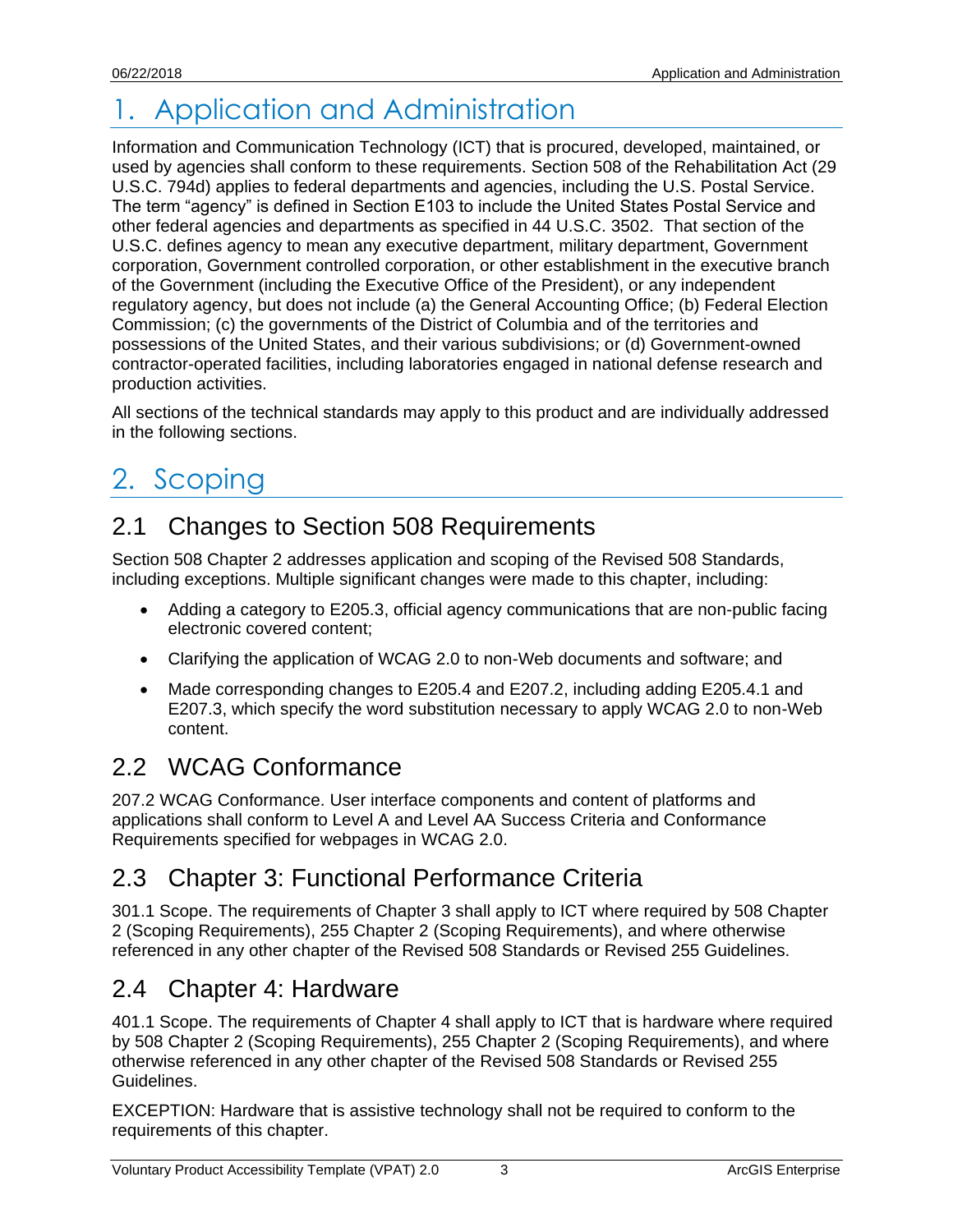402.1 General. ICT with closed functionality shall be operable without requiring the user to attach or install assistive technology other than personal headsets or other audio couplers, and shall conform to 402.

## <span id="page-6-0"></span>2.5 Chapter 5: Software

501.1 Scope. The requirements of Chapter 5 shall apply to software where required by 508 Chapter 2 (Scoping Requirements), 255 Chapter 2 (Scoping Requirements), and where otherwise referenced in any other chapter of the Revised 508 Standards or Revised 255 Guidelines.

EXCEPTION: Where Web applications do not have access to platform accessibility services and do not include components that have access to platform accessibility services, they shall not be required to conform to 502 or 503 provided that they conform to Level A and Level AA Success Criteria and Conformance Requirements in WCAG 2.0 (incorporated by reference, see 702.10.1).

502.1 General. Software shall interoperate with assistive technology and shall conform to 502.

502.2 Documented Accessibility Features. Software with platform features defined in platform documentation as accessibility features shall conform to 502.2.

## <span id="page-6-1"></span>2.6 Chapter 6: Support Documentation and Services

602.1 General. Documentation that supports the use of ICT shall conform to 602.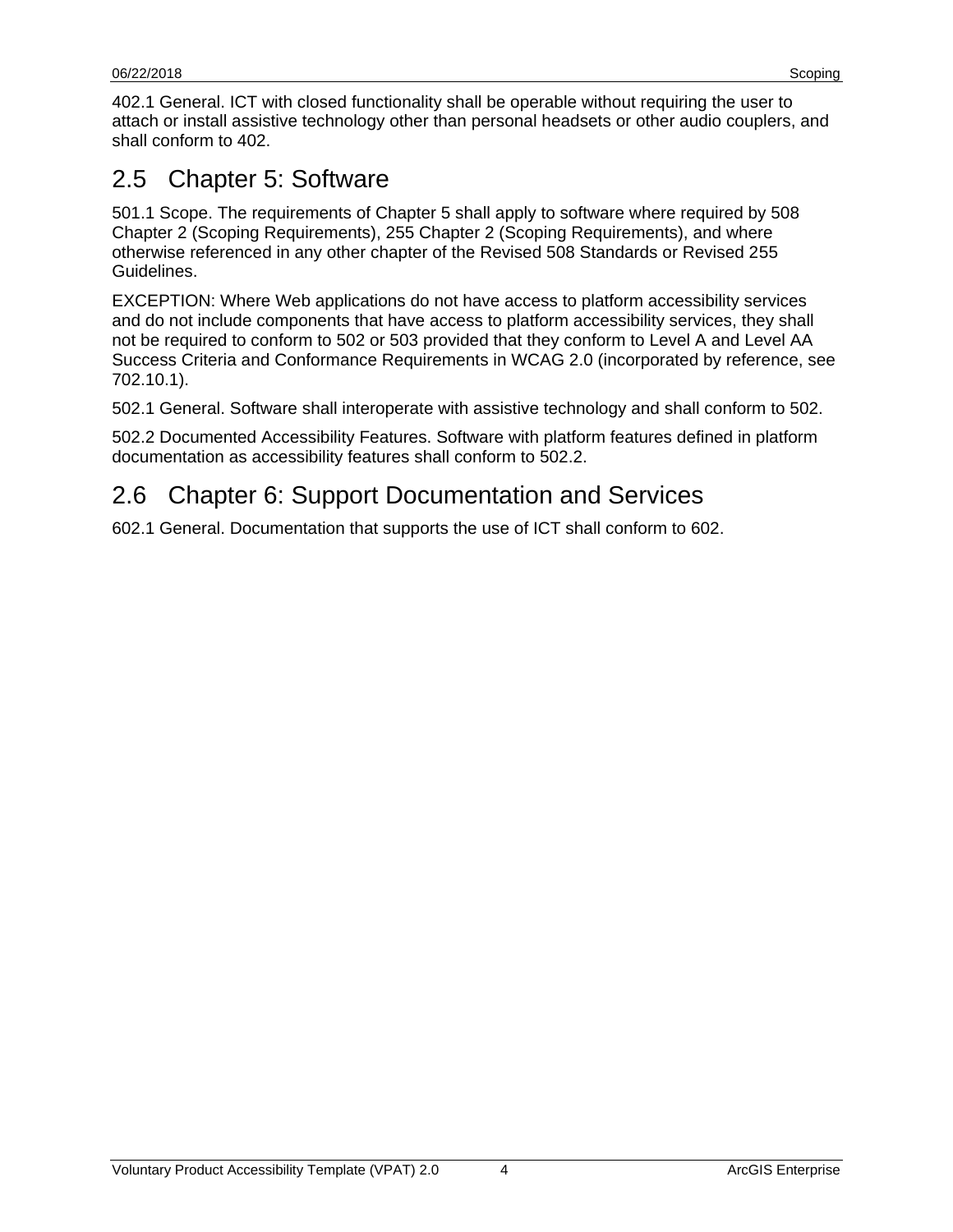# 3. Web Content Accessibility Requirements (WCAG) 2.0

## 3.1 Principle 1: Perceivable

Information and user interface components must be presentable to users in ways they can perceive.

<span id="page-7-1"></span><span id="page-7-0"></span>

| <b>Criteria</b>                                                                                                                                                                                                                                                                     | <b>Conformance Level</b>                      | <b>Remarks and Explanations</b>                                                                                                                     |
|-------------------------------------------------------------------------------------------------------------------------------------------------------------------------------------------------------------------------------------------------------------------------------------|-----------------------------------------------|-----------------------------------------------------------------------------------------------------------------------------------------------------|
| 1.1.1 Non-text Content: All non-text content that is presented to<br>the user has a text alternative that serves the equivalent<br>purpose, except for the situations listed below. (Level A)                                                                                       | <b>Partial (Supported</b><br>with Exceptions) | The following elements experienced challenges:<br>Maps, Story Map, and Basic Viewer                                                                 |
| Controls, Input: If non-text content is a control or accepts<br>user input, then it has a name that describes its purpose.                                                                                                                                                          |                                               | Controls, Input Not Applicable, Time-Based Media<br>Not Applicable Test Not Applicable Sensory Not<br>Applicable CAPTCHA Not Applicable Decorating, |
| Time-Based Media: If non-text content is time-based<br>media, then text alternatives at least provide descriptive<br>identification of the non-text content.                                                                                                                        |                                               | Formatting, Invisible Supported                                                                                                                     |
| Test: If non-text content is a test or exercise that would<br>be invalid if presented in text, then text alternatives at<br>least provide descriptive identification of the non-text<br>content.                                                                                    |                                               |                                                                                                                                                     |
| Sensory: If non-text content is primarily intended to<br>create a specific sensory experience, then text<br>alternatives at least provide descriptive identification of<br>the non-text content.                                                                                    |                                               |                                                                                                                                                     |
| CAPTCHA: If the purpose of non-text content is to<br>confirm that content is being accessed by a person<br>rather than a computer, then text alternatives that<br>identify and describe the purpose of the non-text content<br>are provided, and alternative forms of CAPTCHA using |                                               |                                                                                                                                                     |

#### Table 3: Principle 1 - Perceivable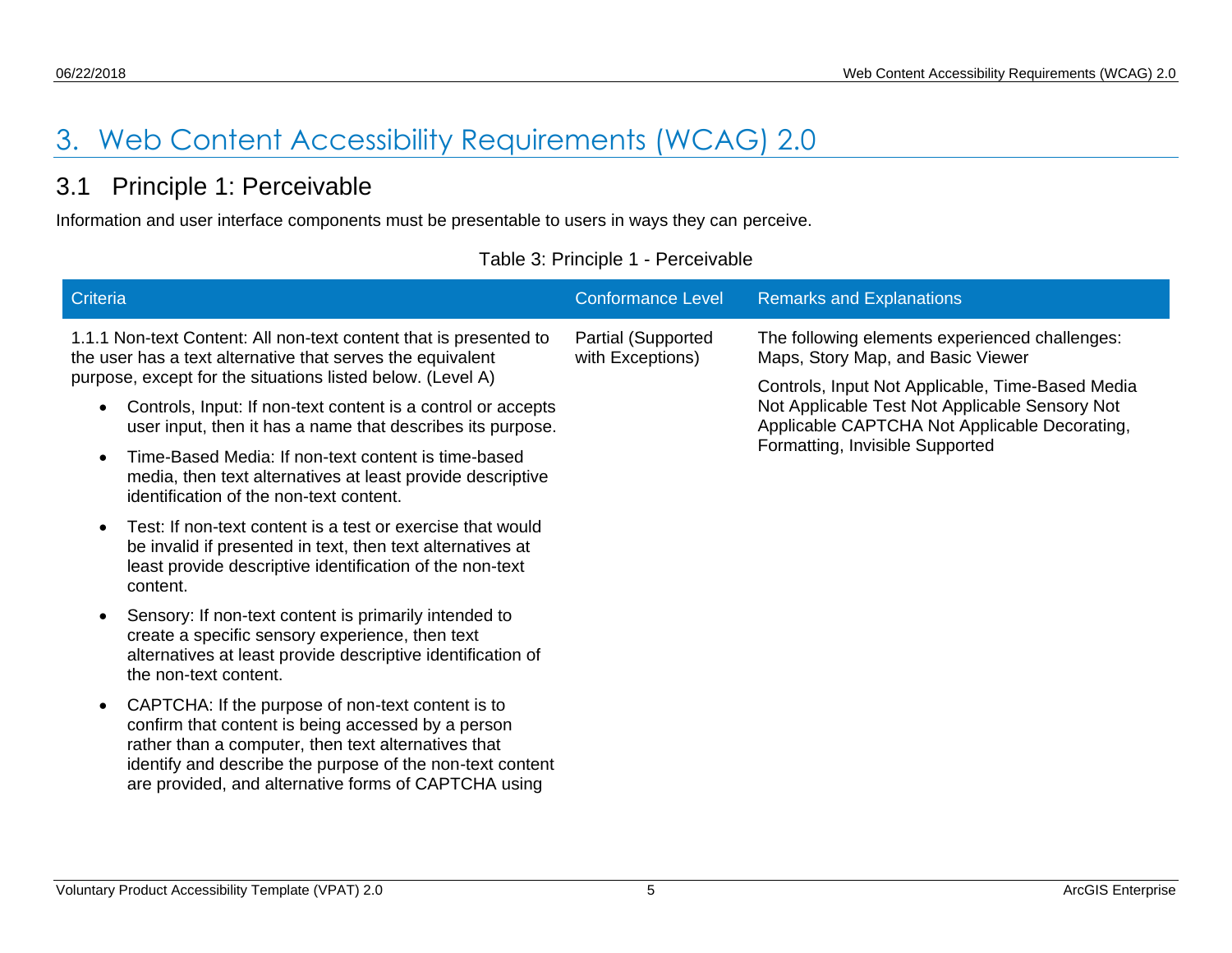| Criteria                                                                                                                                                                                                                                                                                              | <b>Conformance Level</b> | <b>Remarks and Explanations</b> |
|-------------------------------------------------------------------------------------------------------------------------------------------------------------------------------------------------------------------------------------------------------------------------------------------------------|--------------------------|---------------------------------|
| output modes for different types of sensory perception<br>are provided to accommodate different disabilities.                                                                                                                                                                                         |                          |                                 |
| Decoration, Formatting, Invisible: If non-text content is<br>$\bullet$<br>pure decoration, is used only for visual formatting, or is<br>not presented to users, then it is implemented in a way<br>that it can be ignored by assistive technology.                                                    |                          |                                 |
| 1.2.1 Audio-only and Video-only (Prerecorded): For prerecorded<br>audio-only and prerecorded video-only media, the following are<br>true, except when the audio or video is a media alternative for<br>text and is clearly labeled as such: (Level A)                                                 | Not Applicable           |                                 |
| Prerecorded Audio-only: An alternative for time-based<br>$\bullet$<br>media is provided that presents equivalent information<br>for prerecorded audio-only content.                                                                                                                                   |                          |                                 |
| Prerecorded Video-only: Either an alternative for time-<br>$\bullet$<br>based media or an audio track is provided that presents<br>equivalent information for prerecorded video-only<br>content.                                                                                                      |                          |                                 |
| 1.2.2 Captions (Prerecorded): Captions are provided for all<br>prerecorded audio content in synchronized media, except when<br>the media is a media alternative for text and is clearly labeled as<br>such. (Level A)                                                                                 | Not Applicable           |                                 |
| 1.2.3 Audio Description or Media Alternative (Prerecorded): An<br>alternative for time-based media or audio description of the<br>prerecorded video content is provided for synchronized media,<br>except when the media is a media alternative for text and is<br>clearly labeled as such. (Level A) | Not Applicable           |                                 |
| 1.2.4 Captions (Live): Captions are provided for all live audio<br>content in synchronized media. (Level AA)                                                                                                                                                                                          | Not Applicable           |                                 |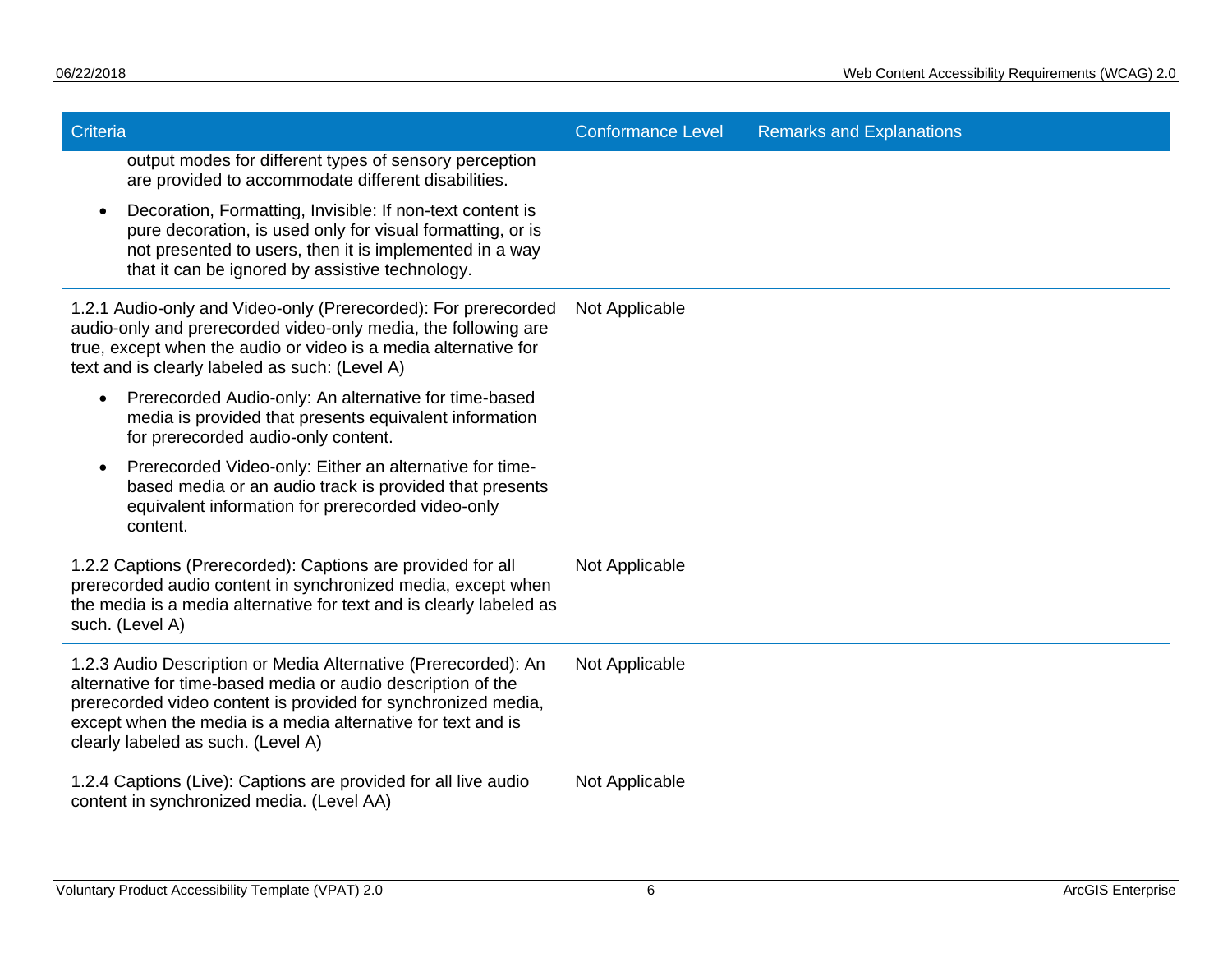| Criteria                                                                                                                                                                                                                                                                              | <b>Conformance Level</b>               | <b>Remarks and Explanations</b>                                                                                                        |
|---------------------------------------------------------------------------------------------------------------------------------------------------------------------------------------------------------------------------------------------------------------------------------------|----------------------------------------|----------------------------------------------------------------------------------------------------------------------------------------|
| 1.2.5 Audio Description (Prerecorded): Audio description is<br>provided for all prerecorded video content in synchronized<br>media. (Level AA)                                                                                                                                        | Not Applicable                         |                                                                                                                                        |
| 1.3.1 Info and Relationships: Information, structure, and<br>relationships conveyed through presentation can be<br>programmatically determined or are available in text. (Level A)                                                                                                    | Partial (Supported<br>with Exceptions) | The following experienced challenges: Builder, Portal<br>> Organization (Edit Settings), Server Manager,<br>Story Maps, Sites, Content |
| 1.3.2 Meaningful Sequence: When the sequence in which<br>content is presented affects its meaning, a correct reading<br>sequence can be programmatically determined. (Level A)                                                                                                        | Partial (Supported<br>with Exceptions) | The following experienced challenges: Builder and<br>Portal (Gallery, Sites, and Basic Viewer)                                         |
| 1.3.3 Sensory Characteristics: Instructions provided for<br>understanding and operating content do not rely solely on<br>sensory characteristics of components such as shape, size,<br>visual location, orientation, or sound. (Level A)                                              | Partial (Supported<br>with Exceptions) | Due to reliance on maps some areas rely on sensory<br>characteristics                                                                  |
| 1.4.1 Use of Color: Color is not used as the only visual means of<br>conveying information, indicating an action, prompting a<br>response, or distinguishing a visual element. (Level A)                                                                                              | Not Applicable                         |                                                                                                                                        |
| 1.4.2 Audio Control: If any audio on a Webpage plays<br>automatically for more than 3 seconds, either a mechanism is<br>available to pause or stop the audio, or a mechanism is<br>available to control audio volume independently from the overall<br>system volume level. (Level A) | Not Applicable                         |                                                                                                                                        |
| 1.4.3 Contrast (Minimum): The visual presentation of text and<br>images of text has a contrast ratio of at least 4.5:1, except for<br>the following: (Level AA)                                                                                                                       | Partial (Supported<br>with Exceptions) | The following experienced challenges: Portal (Story<br>Maps and Organization including view statuses)                                  |
| Large Text: Large-scale text and images of large-scale<br>$\bullet$<br>text have a contrast ratio of at least 3:1;                                                                                                                                                                    |                                        |                                                                                                                                        |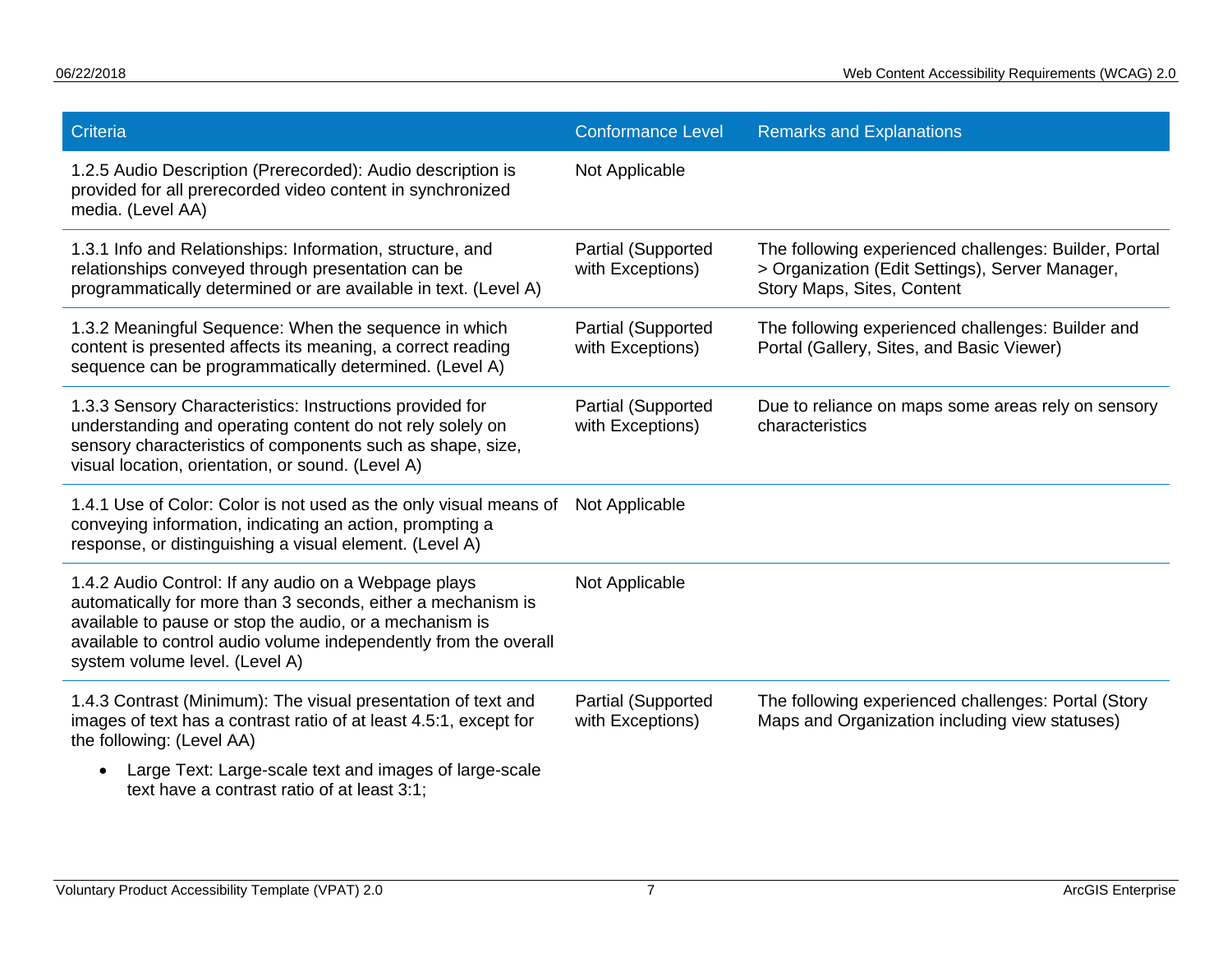| Criteria                                                                                                                                                                                                                                                                    | <b>Conformance Level</b> | <b>Remarks and Explanations</b> |
|-----------------------------------------------------------------------------------------------------------------------------------------------------------------------------------------------------------------------------------------------------------------------------|--------------------------|---------------------------------|
| Incidental: Text or images of text that are part of an<br>inactive user interface component, that are pure<br>decoration, that are not visible to anyone, or that are part<br>of a picture that contains significant other visual content,<br>have no contrast requirement. |                          |                                 |
| Logotypes: Text that is part of a logo or brand name has<br>no minimum contrast requirement.                                                                                                                                                                                |                          |                                 |
| 1.4.4 Resize text: Except for captions and images of text, text<br>can be resized without assistive technology up to 200 percent<br>without loss of content or functionality. (Level AA)                                                                                    | Full                     |                                 |
| 1.4.5 Images of Text: If the technologies being used can<br>achieve the visual presentation, text is used to convey<br>information rather than images of text except for the following:<br>(Level AA)                                                                       | Not Applicable           |                                 |
| Customizable: The image of text can be visually<br>customized to the user's requirements;                                                                                                                                                                                   |                          |                                 |
| Essential: A particular presentation of text is essential to<br>the information being conveyed.                                                                                                                                                                             |                          |                                 |
| Note: Logotypes (text that is part of a logo or brand name) are<br>considered essential.                                                                                                                                                                                    |                          |                                 |
| 3.2<br>Principle 2: Operable                                                                                                                                                                                                                                                |                          |                                 |

<span id="page-10-0"></span>User interface components and navigation must be operable.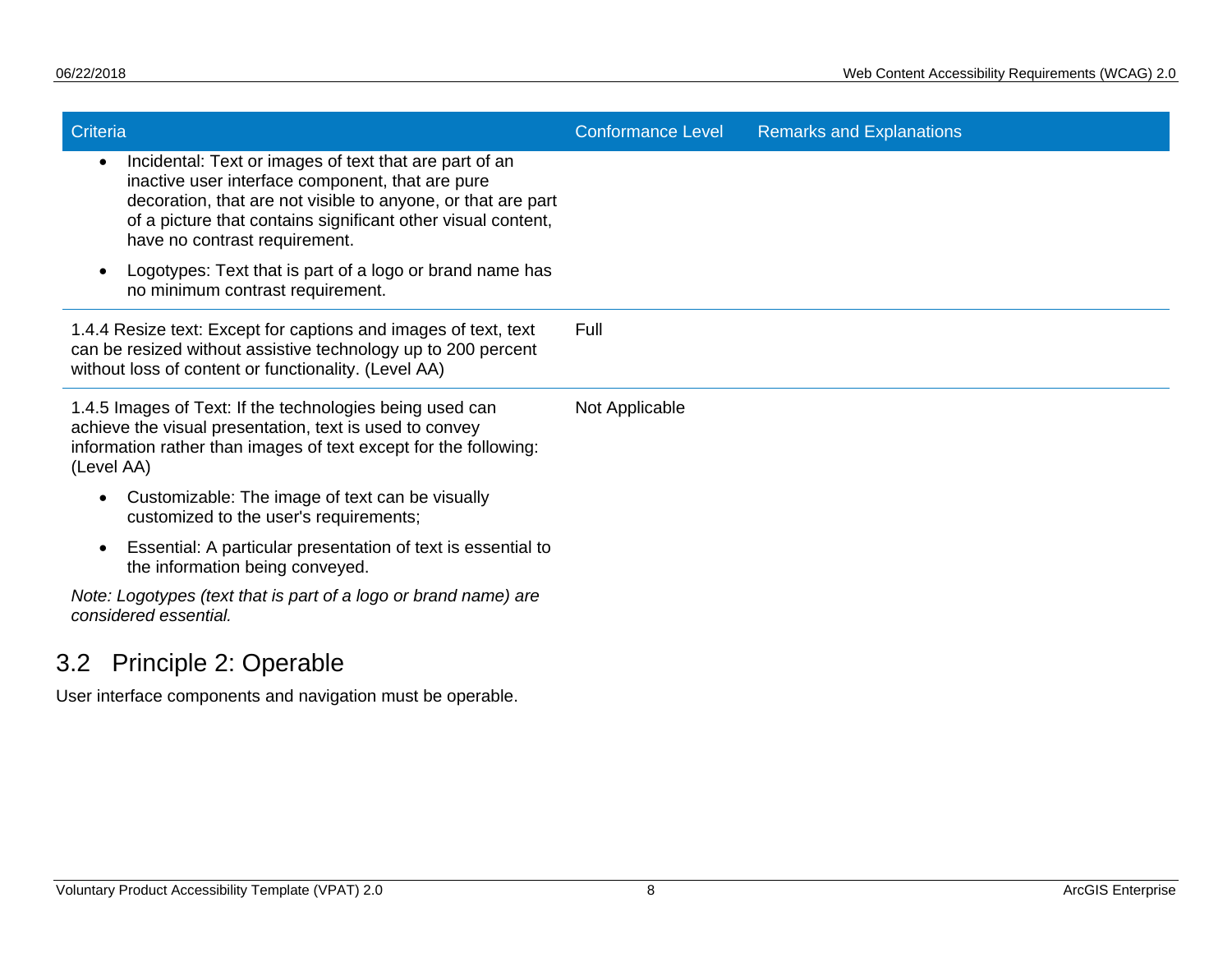|  |  | Table 4: Principle 2 - Operable |
|--|--|---------------------------------|
|--|--|---------------------------------|

| Criteria                                                                                                                                                                                                                                                                                                                                                                     | <b>Conformance Level</b>               | <b>Remarks and Explanations</b>                                                                                                                                                          |
|------------------------------------------------------------------------------------------------------------------------------------------------------------------------------------------------------------------------------------------------------------------------------------------------------------------------------------------------------------------------------|----------------------------------------|------------------------------------------------------------------------------------------------------------------------------------------------------------------------------------------|
| 2.1.1 Keyboard: All functionality of the content is operable<br>through a keyboard interface without requiring specific timings<br>for individual keystrokes, except where the underlying function<br>requires input that depends on the path of the user's movement<br>and not just the endpoints. (Level A)                                                                | Partial (Supported<br>with Exceptions) | The following experienced keyboard challenges:<br>Builder, Portal (Gallery and Maps, Organization<br>(including Edit Settings and View Statuses), Groups,<br>Sites, and Basic Viewer)    |
| Note 1: This exception relates to the underlying function, not the<br>input technique. For example, if using handwriting to enter text,<br>the input technique (handwriting) requires path-dependent input<br>but the underlying function (text input) does not.                                                                                                             |                                        |                                                                                                                                                                                          |
| Note 2: This does not forbid and should not discourage<br>providing mouse input or other input methods in addition to<br>keyboard operation.                                                                                                                                                                                                                                 |                                        |                                                                                                                                                                                          |
| 2.1.2 No Keyboard Trap: If keyboard focus can be moved to a<br>component of the page using a keyboard interface, then focus<br>can be moved away from that component using only a keyboard<br>interface, and, if it requires more than unmodified arrow or tab<br>keys or other standard exit methods, the user is advised of the<br>method for moving focus away. (Level A) | Partial (Supported<br>with Exceptions) | The following experienced challenges: Builder and<br>Portal (Gallery and Maps)                                                                                                           |
| Note: Since any content that does not meet this success<br>criterion can interfere with a user's ability to use the whole page,<br>all content on the Webpage (whether it is used to meet other<br>success criteria or not) must meet this success criterion. See<br>Conformance Requirement 5: Non-Interference.                                                            |                                        |                                                                                                                                                                                          |
| 2.2.1 Timing Adjustable: For each time limit that is set by the<br>content, at least one of the following is true: (Level A)                                                                                                                                                                                                                                                 | Not Applicable                         | Turn off Not Applicable, Adjust Not Applicable,<br>Extend Not Applicable, Real-time Exception Not<br>Applicable, Essential Exception Not Applicable, 20<br>Hour Exception Not applicable |
| Turn off: The user is allowed to turn off the time limit<br>$\bullet$<br>before encountering it; or                                                                                                                                                                                                                                                                          |                                        |                                                                                                                                                                                          |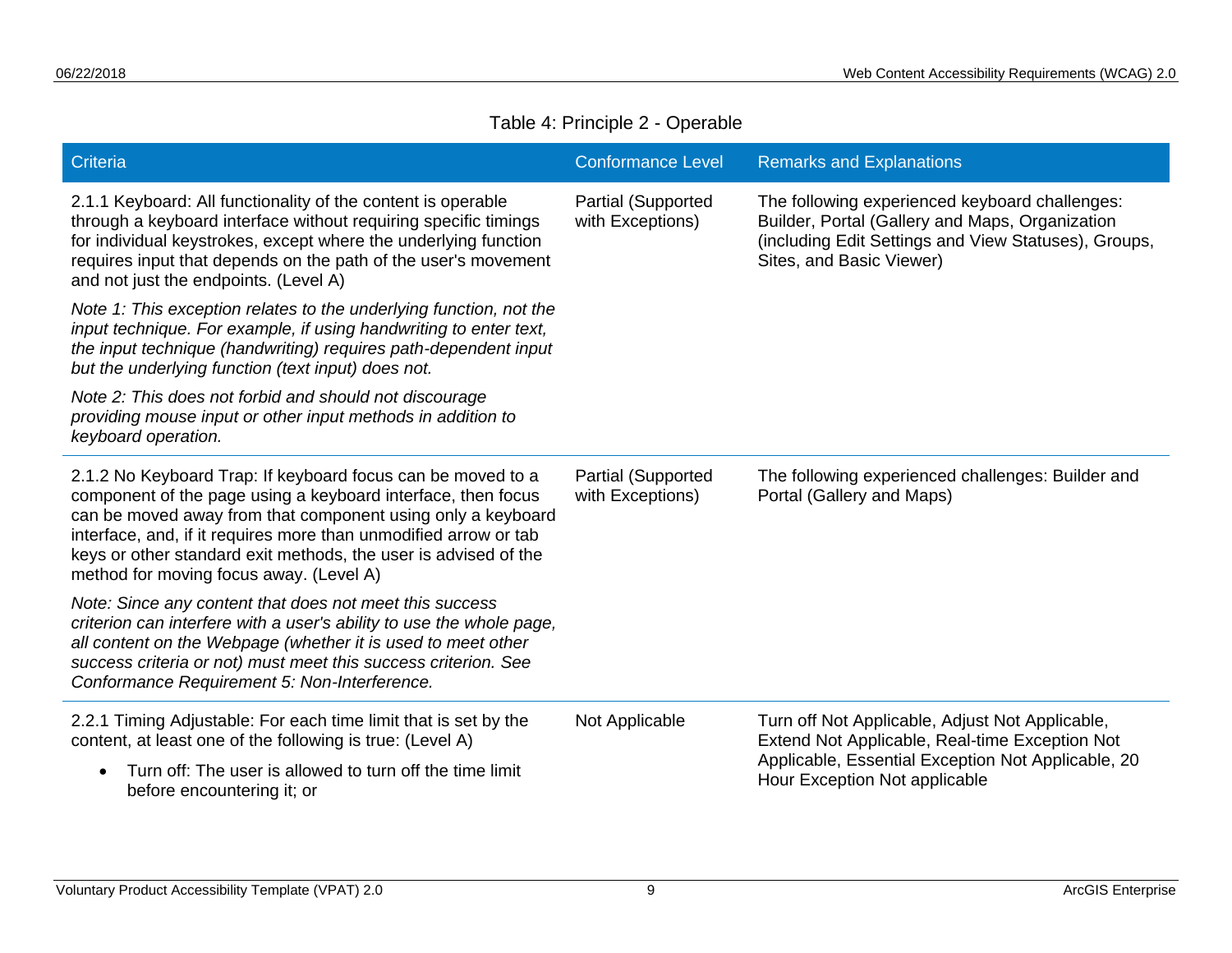| Criteria                                                                                                                                                                                                                                                                                                                                                                          | <b>Conformance Level</b> | <b>Remarks and Explanations</b>                                             |
|-----------------------------------------------------------------------------------------------------------------------------------------------------------------------------------------------------------------------------------------------------------------------------------------------------------------------------------------------------------------------------------|--------------------------|-----------------------------------------------------------------------------|
| Adjust: The user is allowed to adjust the time limit before<br>$\bullet$<br>encountering it over a wide range that is at least ten<br>times the length of the default setting; or                                                                                                                                                                                                 |                          |                                                                             |
| Extend: The user is warned before time expires and<br>$\bullet$<br>given at least 20 seconds to extend the time limit with a<br>simple action (for example, "press the space bar"), and<br>the user is allowed to extend the time limit at least ten<br>times; or                                                                                                                 |                          |                                                                             |
| Real-time Exception: The time limit is a required part of a<br>$\bullet$<br>real-time event (for example, an auction), and no<br>alternative to the time limit is possible; or                                                                                                                                                                                                    |                          |                                                                             |
| Essential Exception: The time limit is essential and<br>$\bullet$<br>extending it would invalidate the activity; or                                                                                                                                                                                                                                                               |                          |                                                                             |
| 20 Hour Exception: The time limit is longer than 20<br>$\bullet$<br>hours.                                                                                                                                                                                                                                                                                                        |                          |                                                                             |
| Note: This success criterion helps ensure that users can<br>complete tasks without unexpected changes in content or<br>context that are a result of a time limit. This success criterion<br>should be considered in conjunction with Success Criterion<br>3.2.1, which puts limits on changes of content or context as a<br>result of user action.                                |                          |                                                                             |
| 2.2.2 Pause, Stop, Hide: For moving, blinking, scrolling, or auto-<br>updating information, all of the following are true: (Level A)                                                                                                                                                                                                                                              | Not Applicable           | Moving, blinking, scrolling Not Applicable Auto-<br>updating Not Applicable |
| Moving, blinking, scrolling: For any moving, blinking or<br>scrolling information that (1) starts automatically, (2)<br>lasts more than five seconds, and (3) is presented in<br>parallel with other content, there is a mechanism for the<br>user to pause, stop, or hide it unless the movement,<br>blinking, or scrolling is part of an activity where it is<br>essential; and |                          |                                                                             |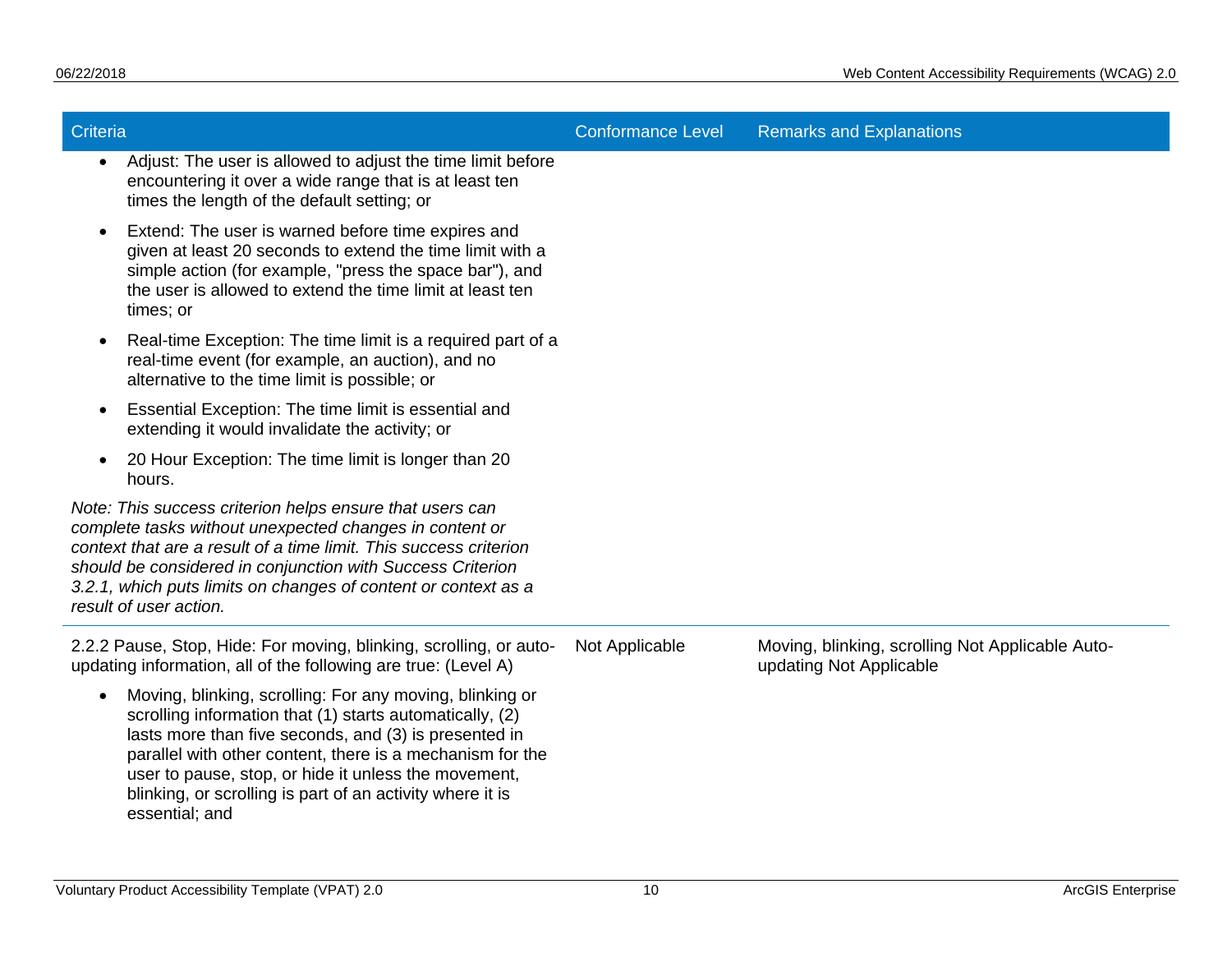| Criteria                                                                                                                                                                                                                                                                                                                                                    | <b>Conformance Level</b> | <b>Remarks and Explanations</b> |
|-------------------------------------------------------------------------------------------------------------------------------------------------------------------------------------------------------------------------------------------------------------------------------------------------------------------------------------------------------------|--------------------------|---------------------------------|
| Auto-updating: For any auto-updating information that<br>(1) starts automatically and (2) is presented in parallel<br>with other content, there is a mechanism for the user to<br>pause, stop, or hide it or to control the frequency of the<br>update unless the auto-updating is part of an activity<br>where it is essential.                            |                          |                                 |
| Note 1: For requirements related to flickering or flashing<br>content, refer to Guideline 2.3.                                                                                                                                                                                                                                                              |                          |                                 |
| Note 2: Since any content that does not meet this success<br>criterion can interfere with a user's ability to use the whole page,<br>all content on the Webpage (whether it is used to meet other<br>success criteria or not) must meet this success criterion. See<br>Conformance Requirement 5: Non-Interference.                                         |                          |                                 |
| Note 3: Content that is updated periodically by software or that<br>is streamed to the user agent is not required to preserve or<br>present information that is generated or received between the<br>initiation of the pause and resuming presentation, as this may<br>not be technically possible, and in many situations could be<br>misleading to do so. |                          |                                 |
| Note 4: An animation that occurs as part of a preload phase or<br>similar situation can be considered essential if interaction<br>cannot occur during that phase for all users and if not indicating<br>progress could confuse users or cause them to think that<br>content was frozen or broken.                                                           |                          |                                 |
| 2.3.1 Three Flashes or Below Threshold: Webpages do not<br>contain anything that flashes more than three times in any one<br>second period, or the flash is below the general flash and red<br>flash thresholds. (Level A)                                                                                                                                  | Not Applicable           |                                 |
| Note: Since any content that does not meet this success<br>criterion can interfere with a user's ability to use the whole page,<br>all content on the Webpage (whether it is used to meet other                                                                                                                                                             |                          |                                 |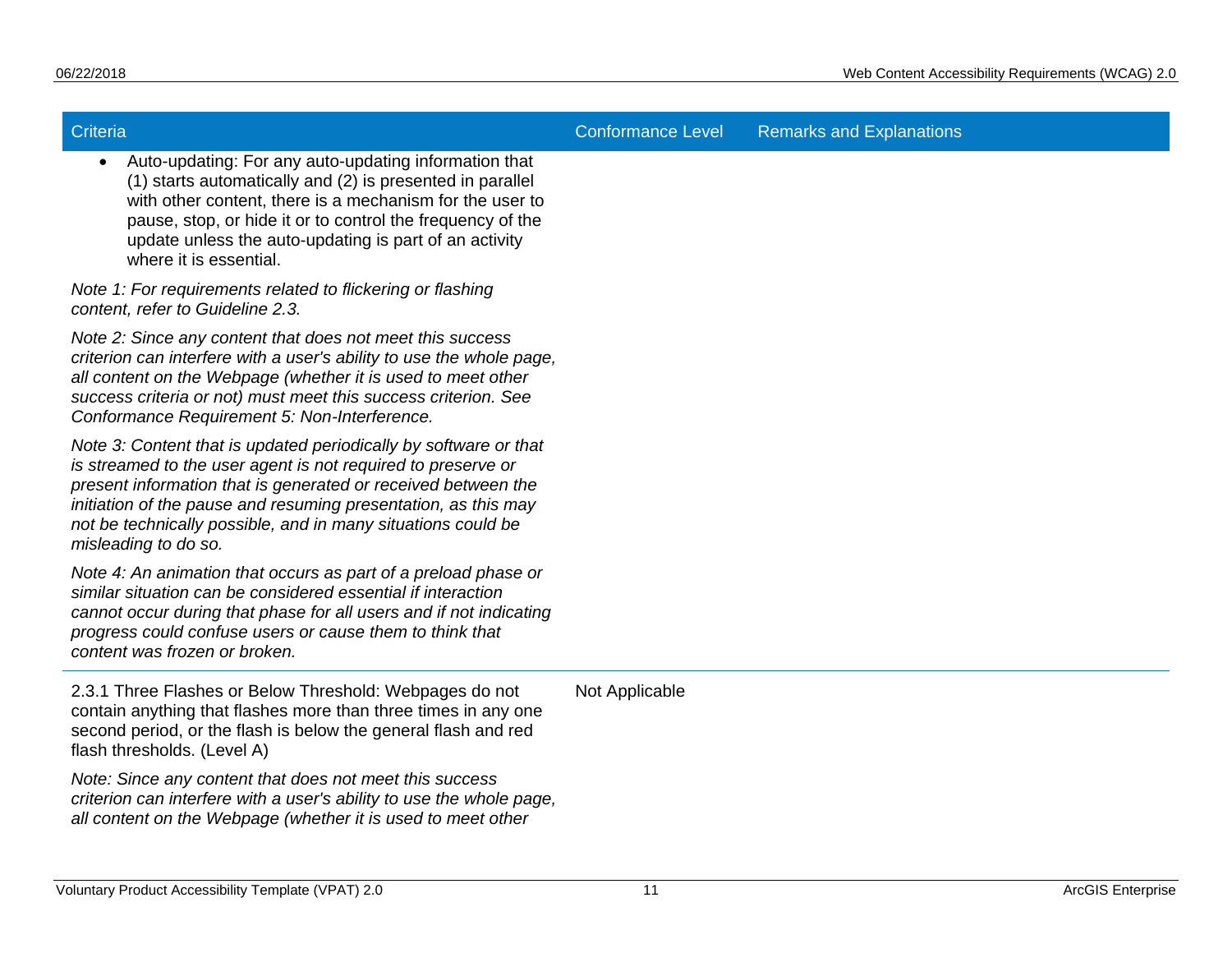| Criteria                                                                                                                                                                                                                                                                                  | <b>Conformance Level</b>                      | <b>Remarks and Explanations</b>                                                                                                 |
|-------------------------------------------------------------------------------------------------------------------------------------------------------------------------------------------------------------------------------------------------------------------------------------------|-----------------------------------------------|---------------------------------------------------------------------------------------------------------------------------------|
| success criteria or not) must meet this success criterion. See<br>Conformance Requirement 5: Non-Interference.                                                                                                                                                                            |                                               |                                                                                                                                 |
| 2.4.1 Bypass Blocks: A mechanism is available to bypass<br>blocks of content that are repeated on multiple Webpages.<br>(Level A)                                                                                                                                                         | Partial (Supported<br>with Exceptions)        | The following experienced challenges: Portal (Sites)                                                                            |
| 2.4.2 Page Titled: Webpages have titles that describe topic or<br>purpose. (Level A)                                                                                                                                                                                                      | <b>Partial (Supported</b><br>with Exceptions) | The following experienced challenges: Portal (Maps<br>and Sites)                                                                |
| 2.4.3 Focus Order: If a Webpage can be navigated sequentially<br>and the navigation sequences affect meaning or operation,<br>focusable components receive focus in an order that preserves<br>meaning and operability. (Level A)                                                         | <b>Partial (Supported</b><br>with Exceptions) | The following experienced challenges: Builder, Portal<br>(Maps), APIs                                                           |
| 2.4.4 Link Purpose (In Context): The purpose of each link can<br>be determined from the link text alone or from the link text<br>together with its programmatically determined link context,<br>except where the purpose of the link would be ambiguous to<br>users in general. (Level A) | <b>Partial (Supported</b><br>with Exceptions) | The following experienced challenges: Portal (Maps,<br>and Organization (Edit Settings and View Statuses)),<br>Server Manager   |
| 2.4.5 Multiple Ways: More than one way is available to locate a<br>Webpage within a set of Webpages except where the Webpage<br>is the result of, or a step in, a process. (Level AA)                                                                                                     | Full                                          |                                                                                                                                 |
| 2.4.6 Headings and Labels: Headings and labels describe topic<br>or purpose. (Level AA)                                                                                                                                                                                                   | <b>Partial (Supported</b><br>with Exceptions) | The following experienced challenges: Portal<br>(Gallery)                                                                       |
| 2.4.7 Focus Visible: Any keyboard operable user interface has a<br>mode of operation where the keyboard focus indicator is visible.<br>(Level AA)                                                                                                                                         | <b>Partial (Supported</b><br>with Exceptions) | The following experienced challenges: Portal<br>(Gallery, Maps, Groups, Sites, Content, and Basic<br>Viewer) and Server Manager |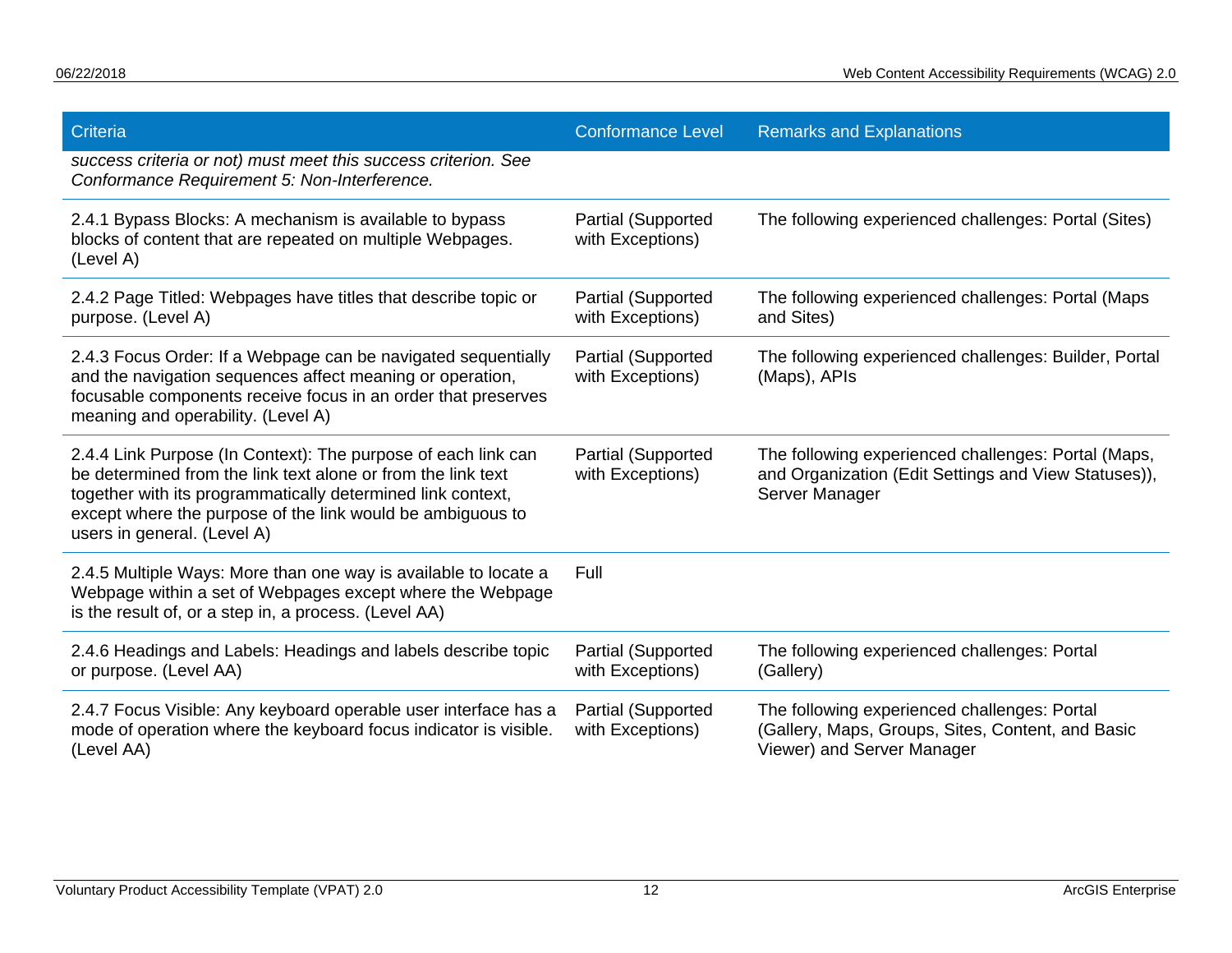Information and the operation of user interface must be understandable.

## 3.3 Principle 3: Understandable

Information and the operation of user interface must be understandable.

<span id="page-15-0"></span>

| <b>Criteria</b>                                                                                                                                                                                                                                                                                                                | <b>Conformance Level</b>               | <b>Remarks and Explanations</b>                                                                                                 |
|--------------------------------------------------------------------------------------------------------------------------------------------------------------------------------------------------------------------------------------------------------------------------------------------------------------------------------|----------------------------------------|---------------------------------------------------------------------------------------------------------------------------------|
| 3.1.1 Language of Page: The default human language of each<br>Webpage can be programmatically determined. (Level A)                                                                                                                                                                                                            | Partial (Supported<br>with Exceptions) | The following experienced challenges: Portal<br>(Gallery, Maps, Groups, Sites, Content, and Basic<br>Viewer) and Server Manager |
| 3.1.2 Language of Parts: The human language of each passage<br>or phrase in the content can be programmatically determined<br>except for proper names, technical terms, words of<br>indeterminate language, and words or phrases that have<br>become part of the vernacular of the immediately surrounding<br>text. (Level AA) | Full                                   |                                                                                                                                 |
| 3.2.1 On Focus: When any component receives focus, it does<br>not initiate a change of context. (Level A)                                                                                                                                                                                                                      | Not Applicable                         |                                                                                                                                 |
| 3.2.2 On Input: Changing the setting of any user interface<br>component does not automatically cause a change of context<br>unless the user has been advised of the behavior before using<br>the component. (Level A)                                                                                                          | Full                                   |                                                                                                                                 |
| 3.2.3 Consistent Navigation: Navigational mechanisms that are<br>repeated on multiple Webpages within a set of Webpages occur<br>in the same relative order each time they are repeated, unless a<br>change is initiated by the user. (Level AA)                                                                               | Full                                   |                                                                                                                                 |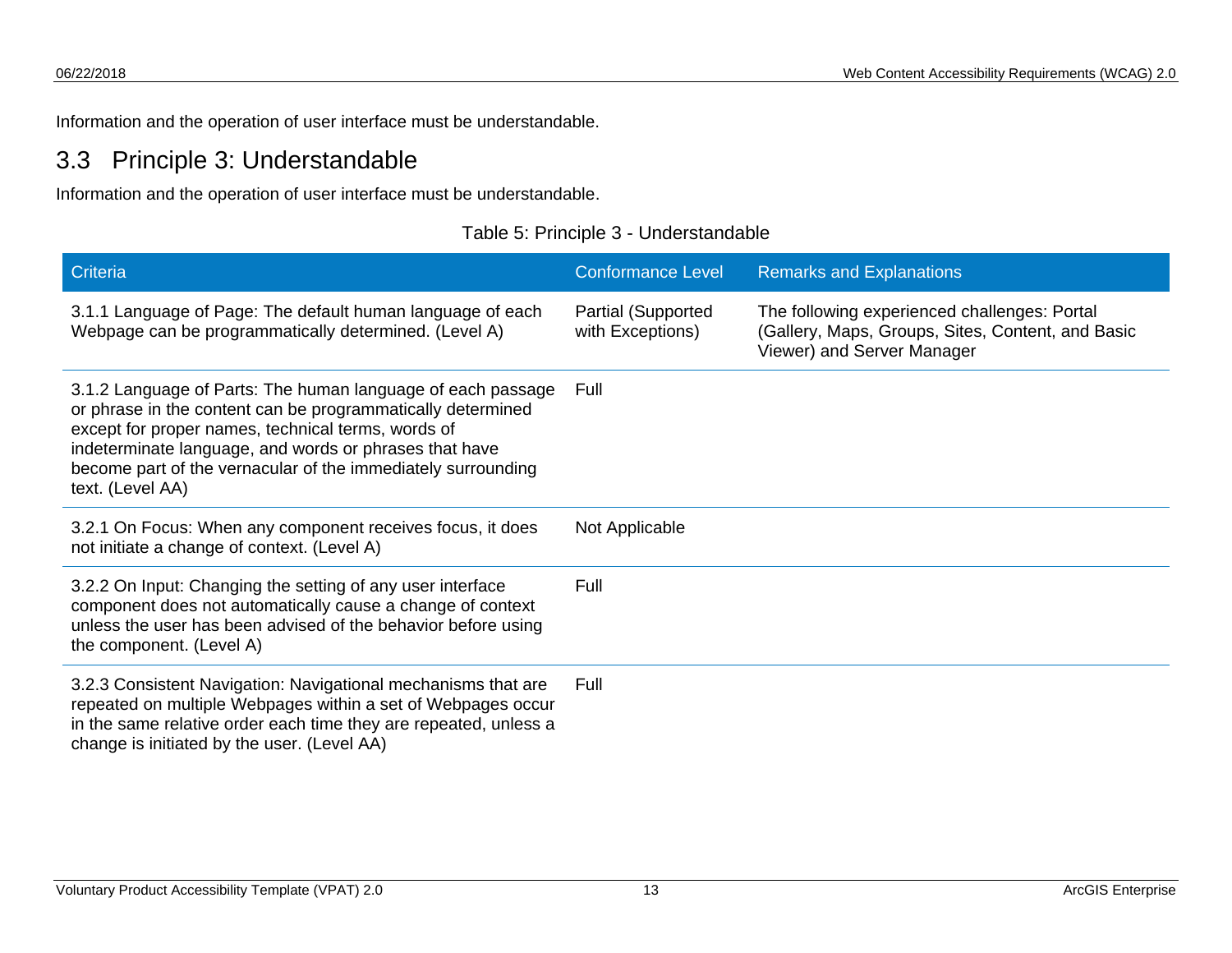<span id="page-16-0"></span>

| Criteria                                                                                                                                                                                                                                                                                                            | <b>Conformance Level</b>               | <b>Remarks and Explanations</b>                                                                                                                                                                                              |
|---------------------------------------------------------------------------------------------------------------------------------------------------------------------------------------------------------------------------------------------------------------------------------------------------------------------|----------------------------------------|------------------------------------------------------------------------------------------------------------------------------------------------------------------------------------------------------------------------------|
| 3.2.4 Consistent Identification: Components that have the same<br>functionality within a set of Webpages are identified<br>consistently. (Level AA)                                                                                                                                                                 | Full                                   |                                                                                                                                                                                                                              |
| 3.3.1 Error Identification: If an input error is automatically<br>detected, the item that is in error is identified and the error is<br>described to the user in text. (Level A)                                                                                                                                    | Partial (Supported<br>with Exceptions) | The following experienced challenges: Configuration<br>Wizard, Portal (Maps, Sites, and Basic Viewer),<br>Server Manager, and APIs                                                                                           |
| 3.3.2 Labels or Instructions: Labels or instructions are provided<br>when content requires user input. (Level A)                                                                                                                                                                                                    | Partial (Supported<br>with Exceptions) | The following experienced challenges: Builder,<br>Configuration Wizard, Portal (Gallery, Maps,<br>Organization (including Edit Settings and View<br>Statuses), Groups, Sites, and Basic Viewer), Server<br>Manager, and APIs |
| 3.3.3 Error Suggestion: If an input error is automatically<br>detected and suggestions for correction are known, then the<br>suggestions are provided to the user, unless it would jeopardize<br>the security or purpose of the content. (Level AA)                                                                 | Not Applicable                         |                                                                                                                                                                                                                              |
| 3.3.4 Error Prevention (Legal, Financial, Data): For Webpages<br>that cause legal commitments or financial transactions for the<br>user to occur, that modify or delete user-controllable data in<br>data storage systems, or that submit user test responses, at<br>least one of the following is true: (Level AA) | Not Applicable                         | Reversible Not Applicable, Checked Not Applicable,<br><b>Confirmed Not Applicable</b>                                                                                                                                        |
| Reversible: Submissions are reversible.<br>$\bullet$                                                                                                                                                                                                                                                                |                                        |                                                                                                                                                                                                                              |
| Checked: Data entered by the user is checked for input<br>٠<br>errors and the user is provided an opportunity to correct<br>them.                                                                                                                                                                                   |                                        |                                                                                                                                                                                                                              |
| Confirmed: A mechanism is available for reviewing,<br>confirming, and correcting information before finalizing<br>the submission.                                                                                                                                                                                   |                                        |                                                                                                                                                                                                                              |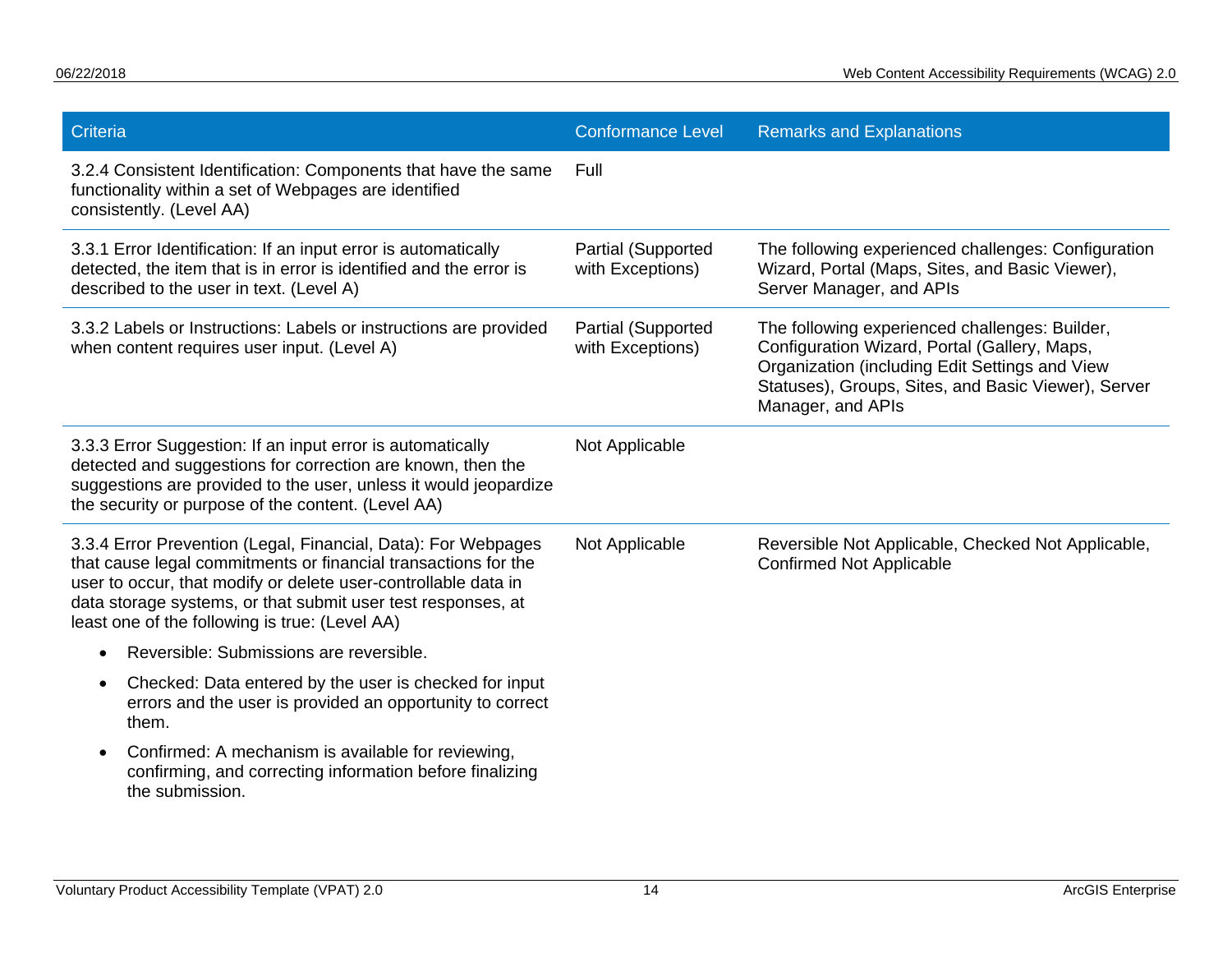## 3.4 Principle 4: Robust

Content must be robust enough that it can be interpreted reliably by a wide variety of user agents, including assistive technologies.

Table 6: Principle 4 - Robust

| Criteria                                                                                                                                                                                                                                                                                                                                                                                                                                 | <b>Conformance Level</b>                     | <b>Remarks and Explanations</b>                                                                                                                                                                 |
|------------------------------------------------------------------------------------------------------------------------------------------------------------------------------------------------------------------------------------------------------------------------------------------------------------------------------------------------------------------------------------------------------------------------------------------|----------------------------------------------|-------------------------------------------------------------------------------------------------------------------------------------------------------------------------------------------------|
| 4.1.1 Parsing: In content implemented using markup<br>languages, elements have complete start and end tags,<br>elements are nested according to their specifications, elements<br>do not contain duplicate attributes, and any IDs are unique,<br>except where the specifications allow these features. (Level A)                                                                                                                        | Full                                         |                                                                                                                                                                                                 |
| Note: Start and end tags that are missing a critical character in<br>their formation, such as a closing angle bracket or a<br>mismatched attribute value quotation mark are not complete.                                                                                                                                                                                                                                                |                                              |                                                                                                                                                                                                 |
| 4.1.2 Name, Role, Value: For all user interface components<br>(including but not limited to: form elements, links and<br>components generated by scripts), the name and role can be<br>programmatically determined; states, properties, and values<br>that can be set by the user can be programmatically set; and<br>notification of changes to these items is available to user<br>agents, including assistive technologies. (Level A) | <b>Partial (Supported</b><br>with Exceptions | The following experienced challenges: Builder,<br>Configuration Wizard, Portal (Gallery, Maps,<br>Organization, Sign In, Groups, Sites, Content, and<br>Basic Viewer), Server Manager, and APIs |
| Note: This success criterion is primarily for Web authors who<br>develop or script their own user interface components. For<br>example, standard HTML controls already meet this success<br>criterion when used according to specification.                                                                                                                                                                                              |                                              |                                                                                                                                                                                                 |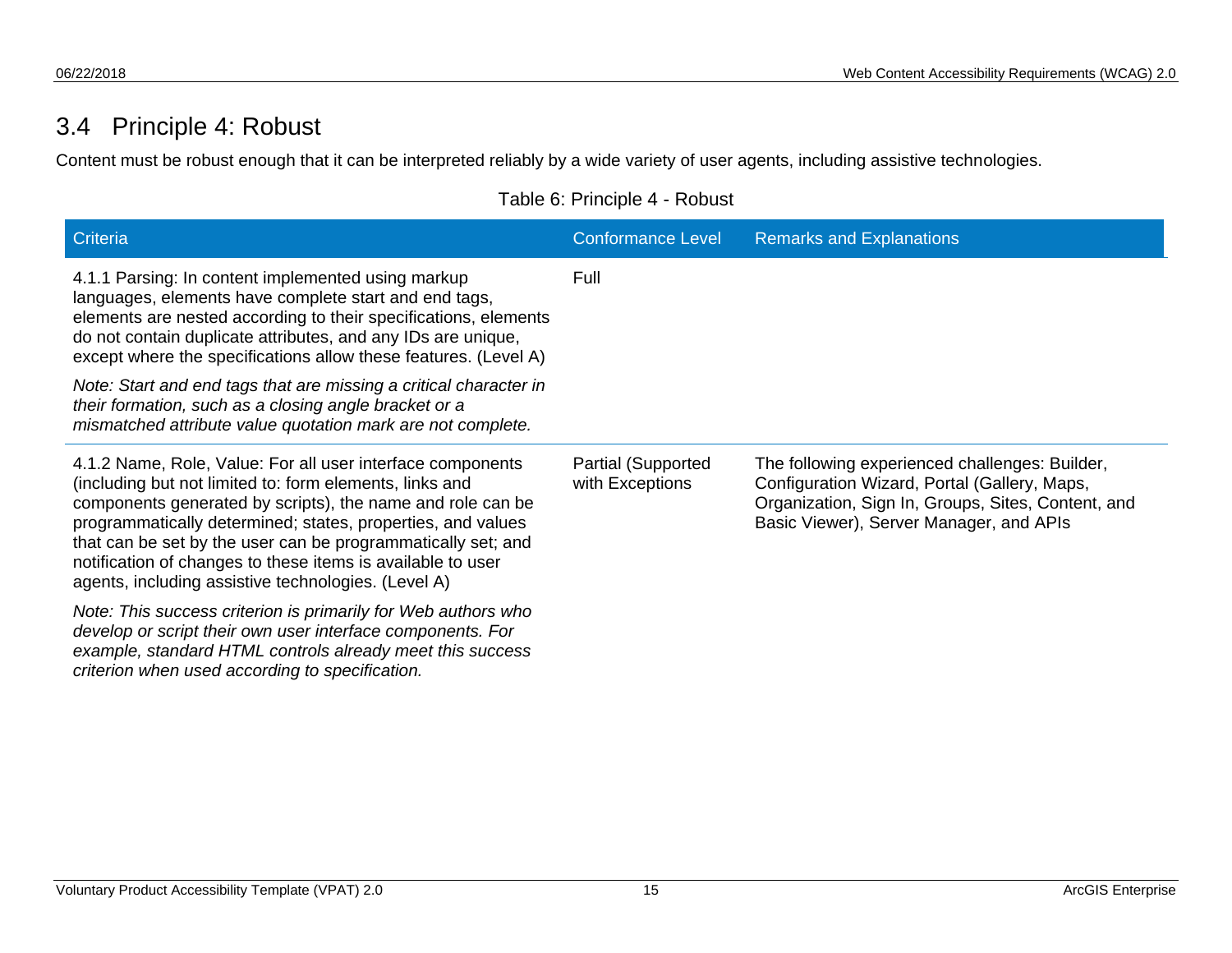# 4. Functional Performance Criteria

#### Table 7: Functional Performance Criteria

<span id="page-18-0"></span>

| Criteria                                                                                                                                                     | <b>Conformance Level</b> | <b>Remarks and Explanations</b>                                  |
|--------------------------------------------------------------------------------------------------------------------------------------------------------------|--------------------------|------------------------------------------------------------------|
| 302.1 Without Vision<br>Where a visual mode of operation is provided, ICT shall provide<br>at least one mode of operation that does not require user vision. | Not Applicable           | This is a mapping system and some level of vision is<br>required |
| 302.2 With Limited Vision                                                                                                                                    | Full                     |                                                                  |
| Where a visual mode of operation is provided, ICT shall provide<br>at least one mode of operation that enables users to make use<br>of limited vision.       |                          |                                                                  |
| 302.3 Without Perception of Color                                                                                                                            | Full                     |                                                                  |
| Where a visual mode of operation is provided, ICT shall provide<br>at least one visual mode of operation that does not require user<br>perception of color.  |                          |                                                                  |
| 302.4 Without Hearing                                                                                                                                        | Not Applicable           | Note hearing is not required for ArcGIS Enterprise               |
| Where an audible mode of operation is provided, ICT shall<br>provide at least one mode of operation that does not require<br>user hearing.                   |                          |                                                                  |
| 302.5 With Limited Hearing                                                                                                                                   | Not Applicable           | Note hearing is not required for ArcGIS Enterprise               |
| Where an audible mode of operation is provided, ICT shall<br>provide at least one mode of operation that enables users to<br>make use of limited hearing.    |                          |                                                                  |
| 302.6 Without Speech                                                                                                                                         | Not Applicable           | Note speech is not required for ArcGIS Enterprise                |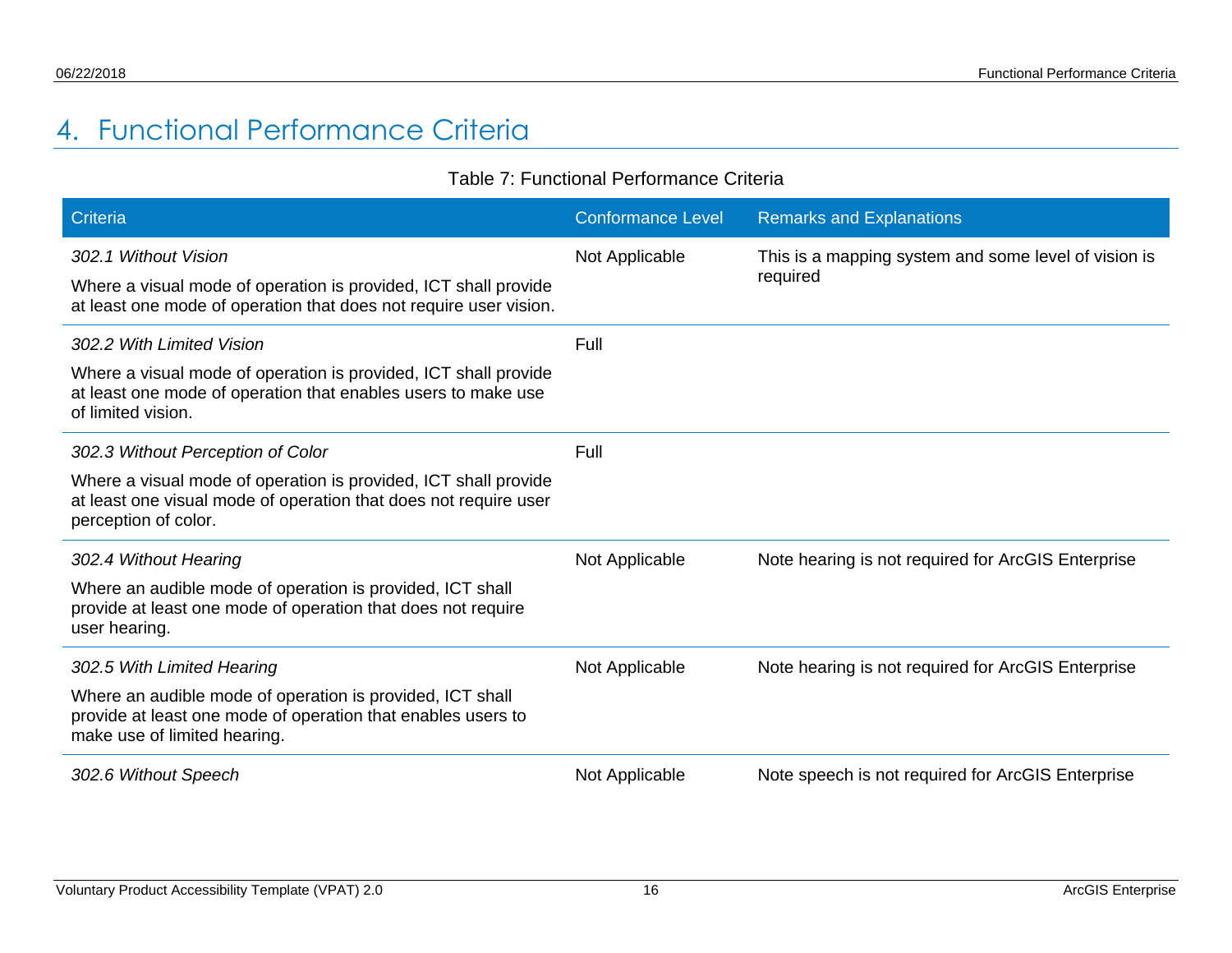| Criteria                                                                                                                                                                         | <b>Conformance Level</b> | <b>Remarks and Explanations</b>             |
|----------------------------------------------------------------------------------------------------------------------------------------------------------------------------------|--------------------------|---------------------------------------------|
| Where speech is used for input, control, or operation, ICT shall<br>provide at least one mode of operation that does not require<br>user speech.                                 |                          |                                             |
| 302.7 With Limited Manipulation                                                                                                                                                  | Full                     |                                             |
| Where a manual mode of operation is provided, ICT shall<br>provide at least one mode of operation that does not require fine<br>motor control or simultaneous manual operations. |                          |                                             |
| 302.8 With Limited Reach and Strength                                                                                                                                            | Not Applicable           |                                             |
| Where a manual mode of operation is provided, ICT shall<br>provide at least one mode of operation that is operable with<br>limited reach and limited strength.                   |                          |                                             |
| 302.9 With Limited Language, Cognitive, and Learning Abilities                                                                                                                   | Not Applicable           | This is an advanced product for power users |
| ICT shall provide features making its use by individuals with<br>limited cognitive, language, and learning abilities simpler and<br>easier.                                      |                          |                                             |

# 5. Hardware

<span id="page-19-0"></span>402.

#### Table 8: Closed Functionality

| <b>Criteria</b>                                                                                                                                                                                                       | <b>Conformance Level</b> | <b>Remarks and Explanations</b>                                                       |
|-----------------------------------------------------------------------------------------------------------------------------------------------------------------------------------------------------------------------|--------------------------|---------------------------------------------------------------------------------------|
| 402.1 General<br>ICT with closed functionality shall be operable without requiring<br>the user to attach or install assistive technology other than<br>personal headsets or other audio couplers and shall conform to | Not Applicable           | ArcGIS Enterprise is a software application only and<br>is not impacted by Chapter 4. |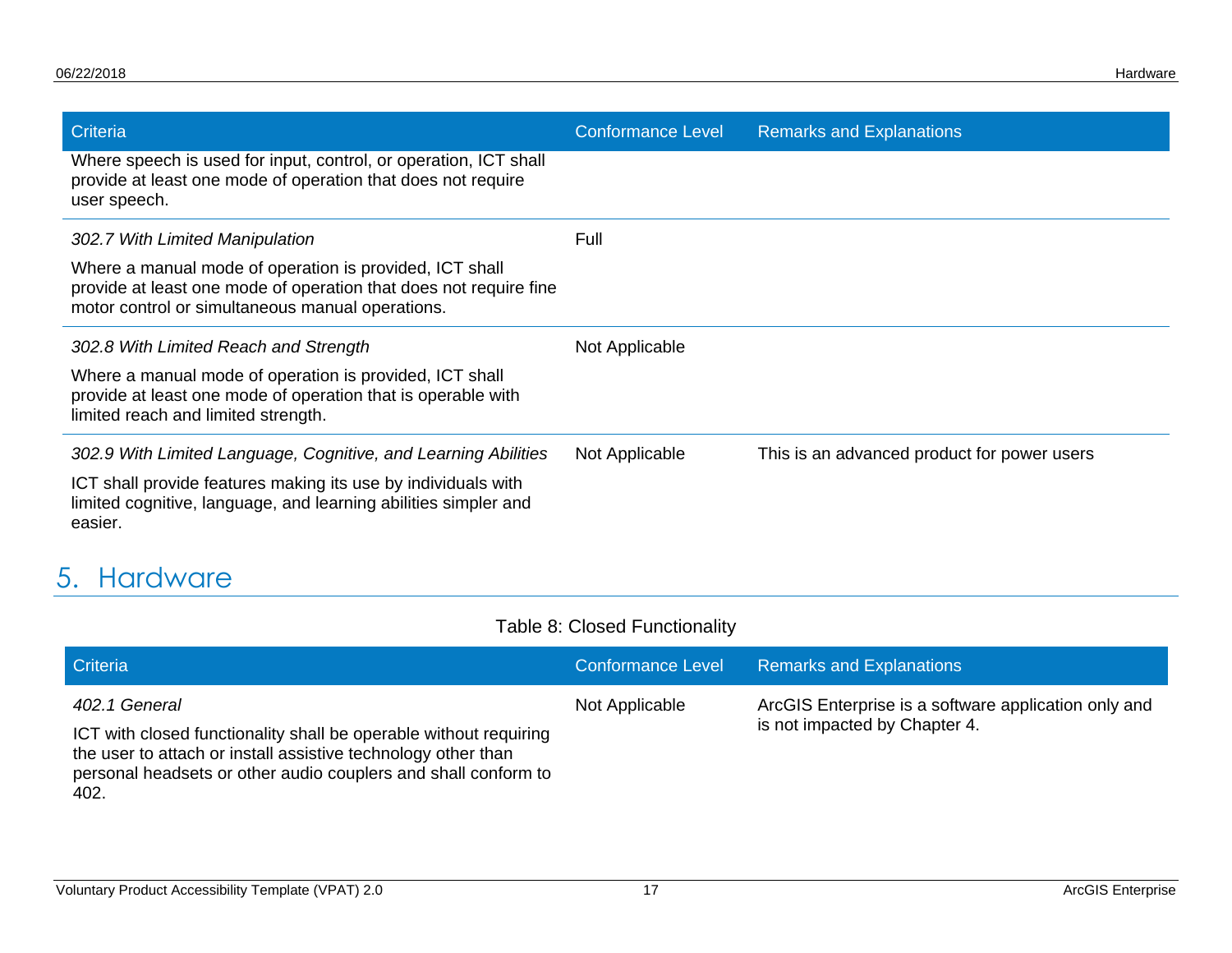| Criteria                                 |                                                                                                                                                                                                                                     | <b>Conformance Level</b> | <b>Remarks and Explanations</b>                      |
|------------------------------------------|-------------------------------------------------------------------------------------------------------------------------------------------------------------------------------------------------------------------------------------|--------------------------|------------------------------------------------------|
| 402.2 Speech-Output Enabled              |                                                                                                                                                                                                                                     | Note Applicable          | ArcGIS Enterprise is a software application only and |
|                                          | ICT with a display screen shall be speech-output enabled for full<br>and independent use by individuals with vision impairments.                                                                                                    |                          | is not impacted by Chapter 4.                        |
| Exceptions:                              |                                                                                                                                                                                                                                     |                          |                                                      |
|                                          | 1. Variable message signs conforming to 402.5 shall not<br>be required to be speech-output enabled.                                                                                                                                 |                          |                                                      |
| 2.<br>indicators conform to 409.         | Speech output shall not be required where ICT display<br>screens only provide status indicators and those                                                                                                                           |                          |                                                      |
| 3.                                       | Where speech output cannot be supported due to<br>constraints in available memory or processor capability,<br>ICT shall be permitted to conform to 409 in lieu of 402.2.                                                            |                          |                                                      |
| 4.<br>numbers.                           | Audible tones shall be permitted instead of speech<br>output where the content of user input is not displayed<br>as entered for security purposes, including, but not<br>limited to, asterisks representing personal identification |                          |                                                      |
| 5.                                       | Speech output shall not be required for: The machine<br>location; date and time of transaction; customer account<br>number; and the machine identifier or label.                                                                    |                          |                                                      |
| 6.<br>conducted.                         | Speech output shall not be required for advertisements<br>and other similar information unless they convey<br>information that can be used for the transaction being                                                                |                          |                                                      |
| 402.2.1 Information Displayed on Screen. |                                                                                                                                                                                                                                     | Not Applicable           | ArcGIS Enterprise is a software application only and |
| on-screen.                               | Speech output shall be provided for all information displayed                                                                                                                                                                       |                          | is not impacted by Chapter 4.                        |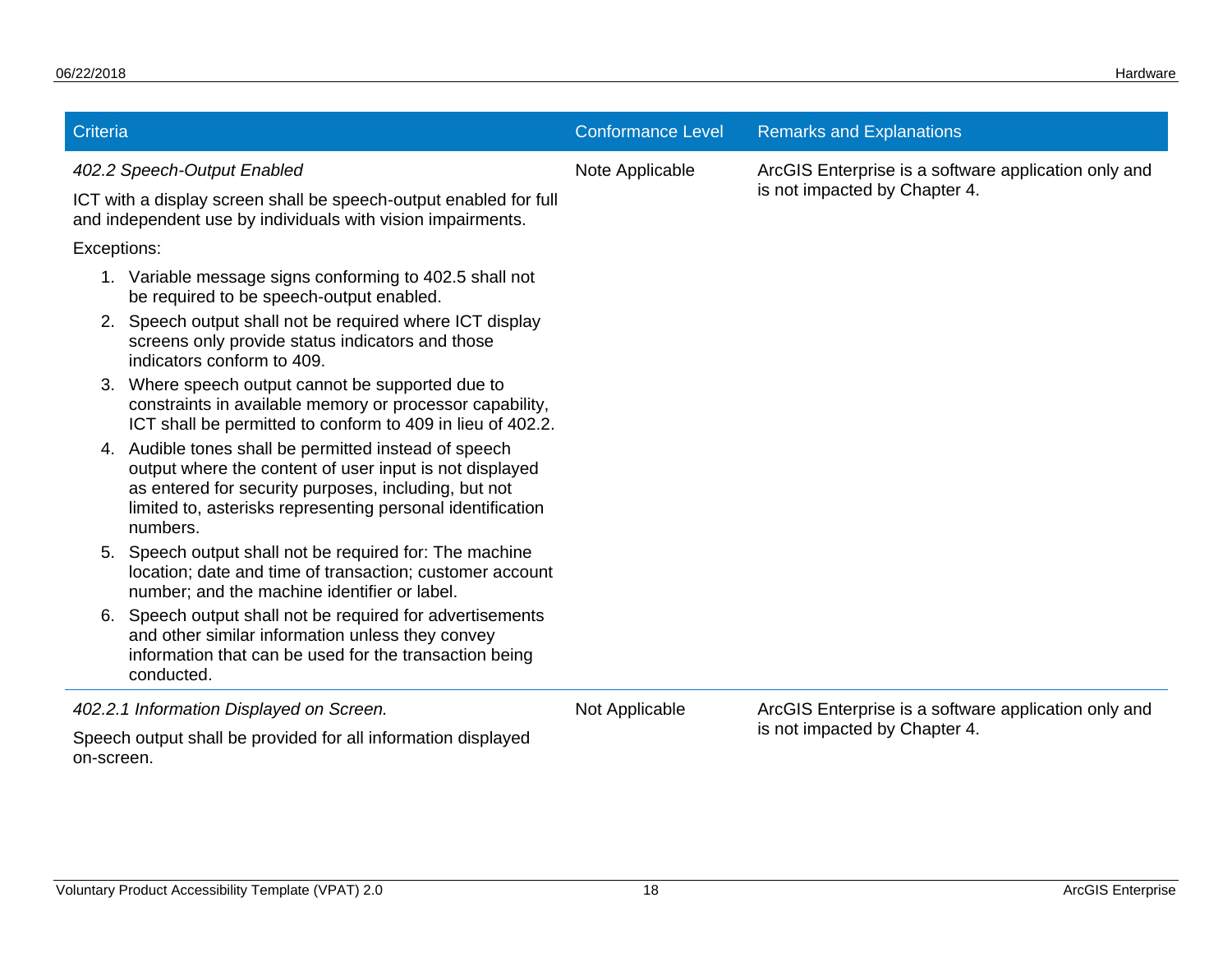| Criteria                                                                                                                                                                                                                                                                                                                                                                                     | <b>Conformance Level</b> | <b>Remarks and Explanations</b>                                                       |
|----------------------------------------------------------------------------------------------------------------------------------------------------------------------------------------------------------------------------------------------------------------------------------------------------------------------------------------------------------------------------------------------|--------------------------|---------------------------------------------------------------------------------------|
| 402.2.2 Transactional Outputs.<br>Where transactional outputs are provided, the speech output<br>shall audibly provide all information necessary to verify a<br>transaction.                                                                                                                                                                                                                 | Not Applicable           | ArcGIS Enterprise is a software application only and<br>is not impacted by Chapter 4. |
| 402.2.3 Speech Delivery Type and Coordination.<br>Speech output shall be delivered through a mechanism that is<br>readily available to all users, including, but not limited to, an<br>industry standard connector or a telephone handset. Speech<br>shall be recorded or digitized human, or synthesized. Speech<br>output shall be coordinated with information displayed on the<br>screen | Not Applicable           | ArcGIS Enterprise is a software application only and<br>is not impacted by Chapter 4. |
| 402.2.4 User Control.<br>Speech output for any single function shall be automatically<br>interrupted when a transaction is selected. Speech output shall<br>be capable of being repeated and paused.                                                                                                                                                                                         | Not Applicable           | ArcGIS Enterprise is a software application only and<br>is not impacted by Chapter 4. |
| 402.2.5 Braille Instructions.<br>Where speech output is required by 402.2, braille instructions<br>for initiating the speech mode of operation shall be provided.<br>Braille shall be contracted and shall conform to 36 CFR part<br>1191, Appendix D, Section 703.3.1.<br>Exception: Devices for personal use shall not be required to<br>conform to 402.2.5.                               | Not Applicable           | ArcGIS Enterprise is a software application only and<br>is not impacted by Chapter 4. |
| 402.3 Volume.<br>ICT that delivers sound, including speech output required by<br>402.2, shall provide volume control and output amplification<br>conforming to 402.3. EXCEPTION: ICT conforming to 412.2<br>shall not be required to conform to 402.3.                                                                                                                                       | Not Applicable           | ArcGIS Enterprise is a software application only and<br>is not impacted by Chapter 4. |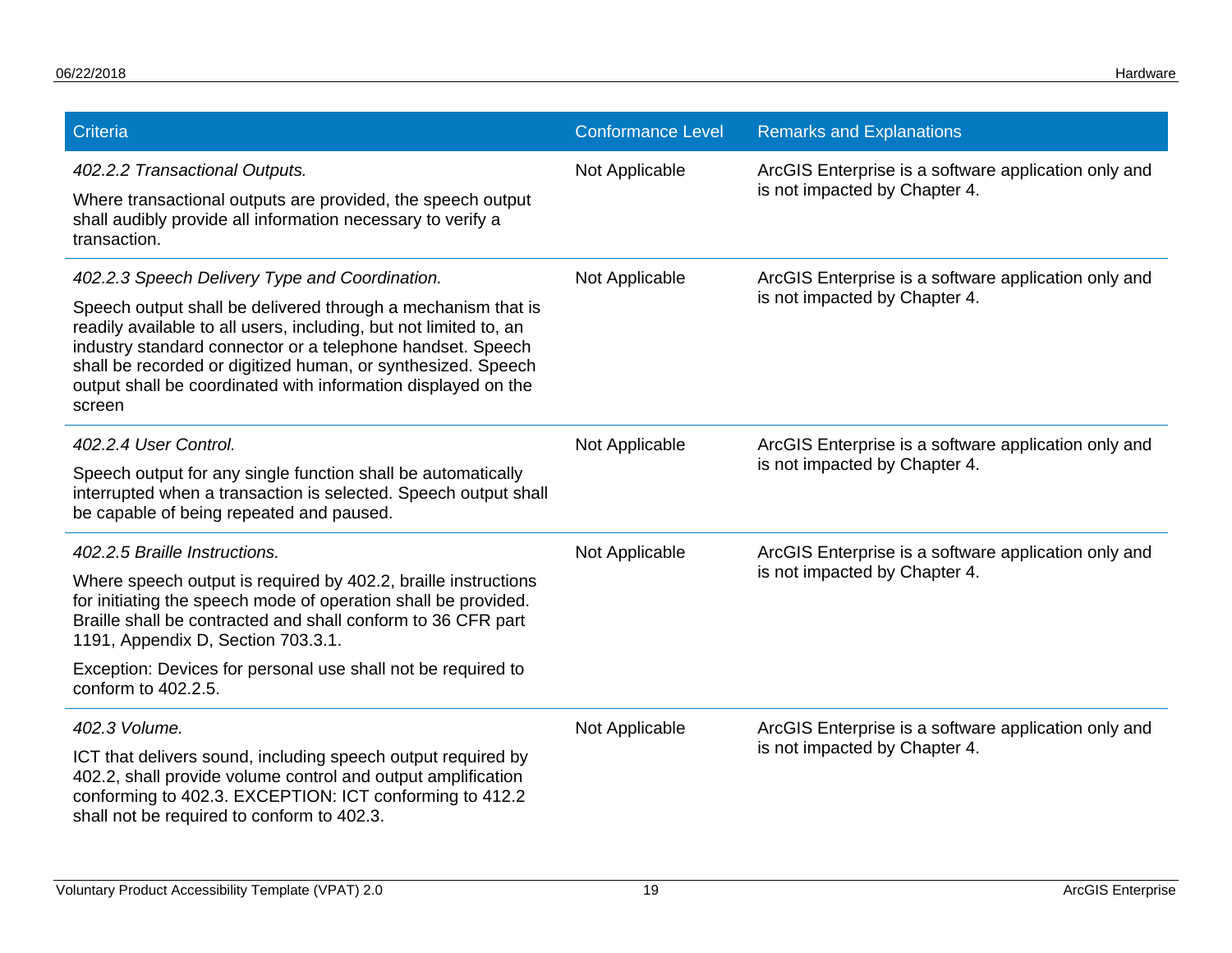| Criteria                                                                                                                                                                                                                                                                                                                                                                                          | <b>Conformance Level</b> | <b>Remarks and Explanations</b>                                                       |
|---------------------------------------------------------------------------------------------------------------------------------------------------------------------------------------------------------------------------------------------------------------------------------------------------------------------------------------------------------------------------------------------------|--------------------------|---------------------------------------------------------------------------------------|
| 402.3.1 Private Listening.<br>Where ICT provides private listening, it shall provide a mode of<br>operation for controlling the volume. Where ICT delivers output<br>by an audio transducer typically held up to the ear, a means for<br>effective magnetic wireless coupling to hearing technologies<br>shall be provided.                                                                       | Not Applicable           | ArcGIS Enterprise is a software application only and<br>is not impacted by Chapter 4. |
| 402.3.2 Non-private Listening.                                                                                                                                                                                                                                                                                                                                                                    | Not Applicable           | ArcGIS Enterprise is a software application only and                                  |
| Where ICT provides non-private listening, incremental volume<br>control shall be provided with output amplification up to a level<br>of at least 65 dB. A function shall be provided to automatically<br>reset the volume to the default level after every use.                                                                                                                                   |                          | is not impacted by Chapter 4.                                                         |
| 402.4 Characters on Display Screens.                                                                                                                                                                                                                                                                                                                                                              | Not Applicable           | ArcGIS Enterprise is a software application only and                                  |
| At least one mode of characters displayed on the screen shall<br>be in a sans serif font. Where ICT does not provide a screen<br>enlargement feature, characters shall be 3/16 inch (4.8 mm)<br>high minimum based on the uppercase letter "I". Characters<br>shall contrast with their background with either light characters<br>on a dark background or dark characters on a light background. |                          | is not impacted by Chapter 4.                                                         |
| 402.5 Characters on Variable Message Signs.                                                                                                                                                                                                                                                                                                                                                       | Not Applicable           | ArcGIS Enterprise is a software application only and<br>is not impacted by Chapter 4. |
| Characters on variable message signs shall conform to section<br>703.7 Variable Message Signs of ICC A117.1-2009<br>(incorporated by reference, see 702.6.1).                                                                                                                                                                                                                                     |                          |                                                                                       |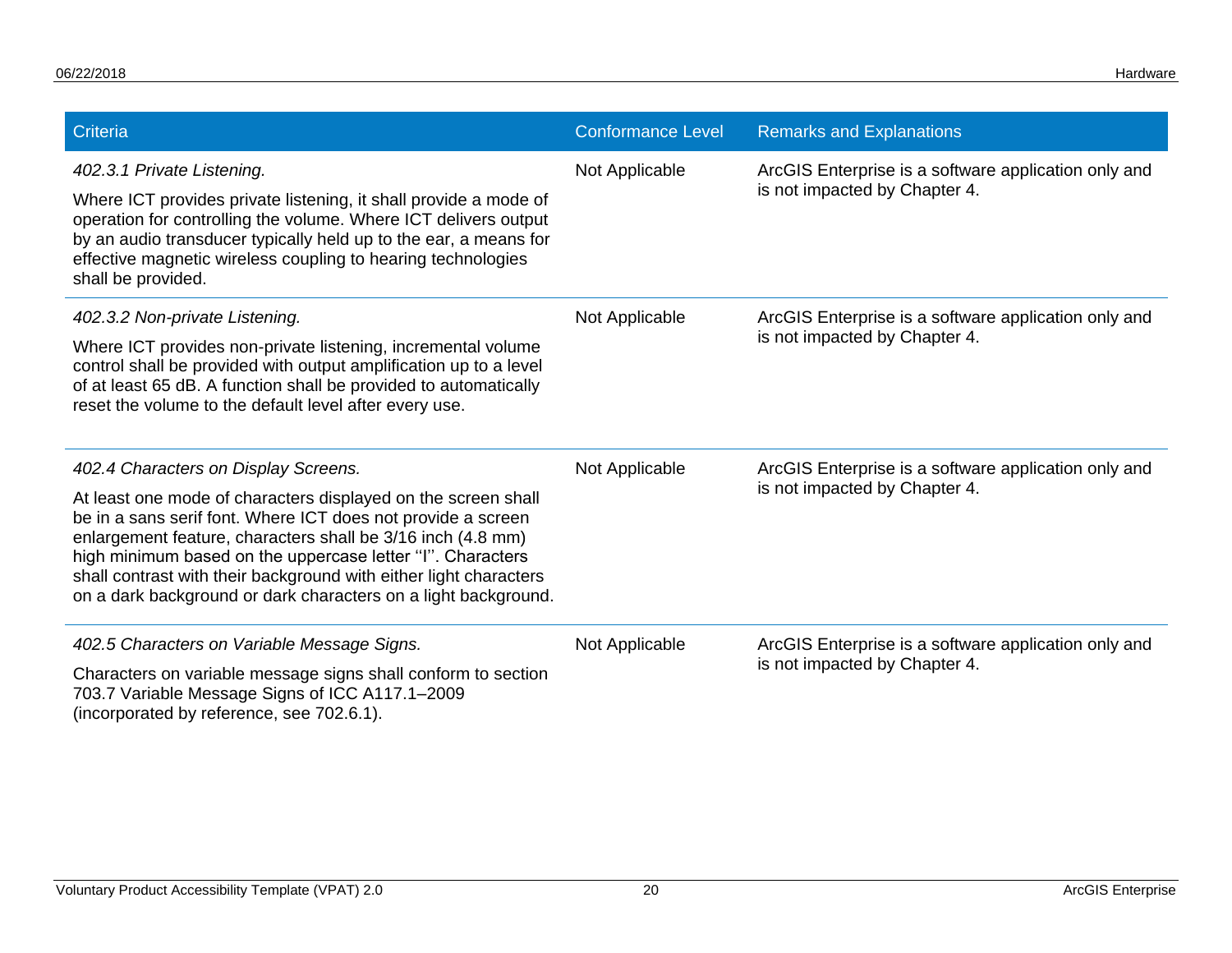#### Table 9: Biometrics, Privacy and Standard Connections

| <b>Criteria</b>                                                                                                                                                                                                     | <b>Conformance Level</b> | <b>Remarks and Explanations</b>                                                       |
|---------------------------------------------------------------------------------------------------------------------------------------------------------------------------------------------------------------------|--------------------------|---------------------------------------------------------------------------------------|
| 403.1 General.<br>Where provided, biometrics shall not be the only means for user<br>identification or control.                                                                                                     | Not Applicable           | ArcGIS Enterprise is a software application only and<br>is not impacted by Chapter 4. |
| Exception: Where at least two biometric options that use<br>different biological characteristics are provided, ICT shall be<br>permitted to use biometrics as the only means for user<br>identification or control. |                          |                                                                                       |
| 404.1 General.                                                                                                                                                                                                      | Not Applicable           | ArcGIS Enterprise is a software application only and<br>is not impacted by Chapter 4. |
| ICT that transmits or converts information or communication<br>shall not remove non-proprietary information provided for<br>accessibility or shall restore it upon delivery.                                        |                          |                                                                                       |
| 405.1 General.                                                                                                                                                                                                      | Not Applicable           | ArcGIS Enterprise is a software application only and                                  |
| The same degree of privacy of input and output shall be<br>provided to all individuals. When speech output required by<br>402.2 is enabled, the screen shall not blank automatically.                               |                          | is not impacted by Chapter 4.                                                         |
| 406.1 General.                                                                                                                                                                                                      | Not Applicable           | ArcGIS Enterprise is a software application only and                                  |
| Where data connections used for input and output are provided,<br>at least one of each type of connection shall conform to industry<br>standard non-proprietary formats.                                            |                          | is not impacted by Chapter 4.                                                         |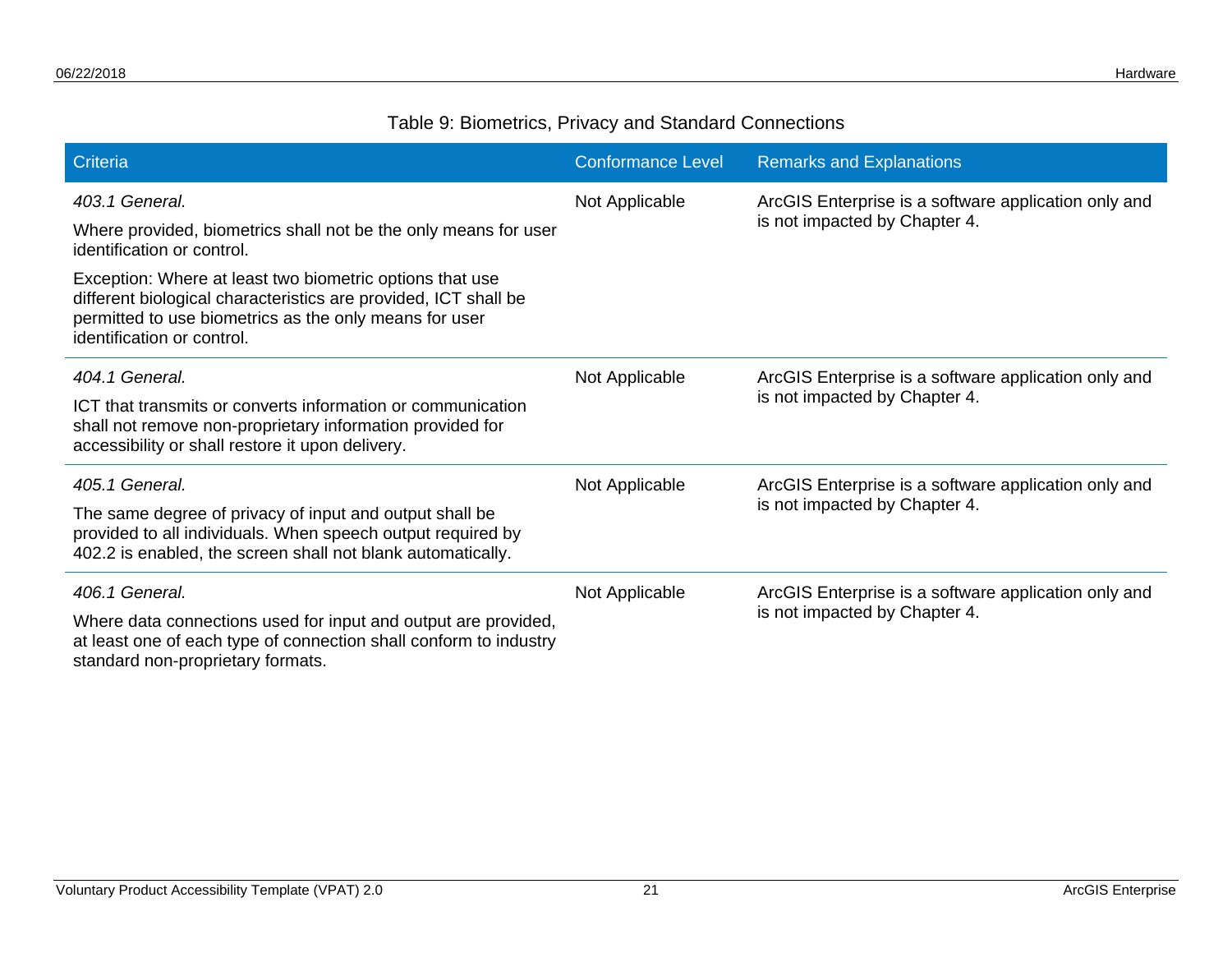#### Table 10: Operable Parts

| Criteria                                                                                                                                                                                                                                                                                                     | <b>Conformance Level</b> | <b>Remarks and Explanations</b>                                                       |
|--------------------------------------------------------------------------------------------------------------------------------------------------------------------------------------------------------------------------------------------------------------------------------------------------------------|--------------------------|---------------------------------------------------------------------------------------|
| 407.2 Contrast.<br>Where provided, keys and controls shall contrast visually from<br>background surfaces. Characters and symbols shall contrast<br>visually from background surfaces with either light characters or<br>symbols on a dark background or dark characters or symbols<br>on a light background. | Not Applicable           | ArcGIS Enterprise is a software application only and<br>is not impacted by Chapter 4. |
| 407.3 Input Controls.<br>At least one input control conforming to 407.3 shall be provided<br>for each function.<br>Exception: Devices for personal use with input controls that are<br>audibly discernable without activation and operable by touch<br>shall not be required to conform to 407.3.            | Not Applicable           | ArcGIS Enterprise is a software application only and<br>is not impacted by Chapter 4. |
| 407.3.1 Tactilely Discernible.<br>Input controls shall be operable by touch and tactilely<br>discernible without activation.                                                                                                                                                                                 | Note Applicable          | ArcGIS Enterprise is a software application only and<br>is not impacted by Chapter 4. |
| 407.3.2 Alphabetic Keys.<br>Where provided, individual alphabetic keys shall be arranged in<br>a QWERTY-based keyboard layout and the "F" and "J" keys<br>shall be tactilely distinct from the other keys.                                                                                                   | Not Applicable           | ArcGIS Enterprise is a software application only and<br>is not impacted by Chapter 4. |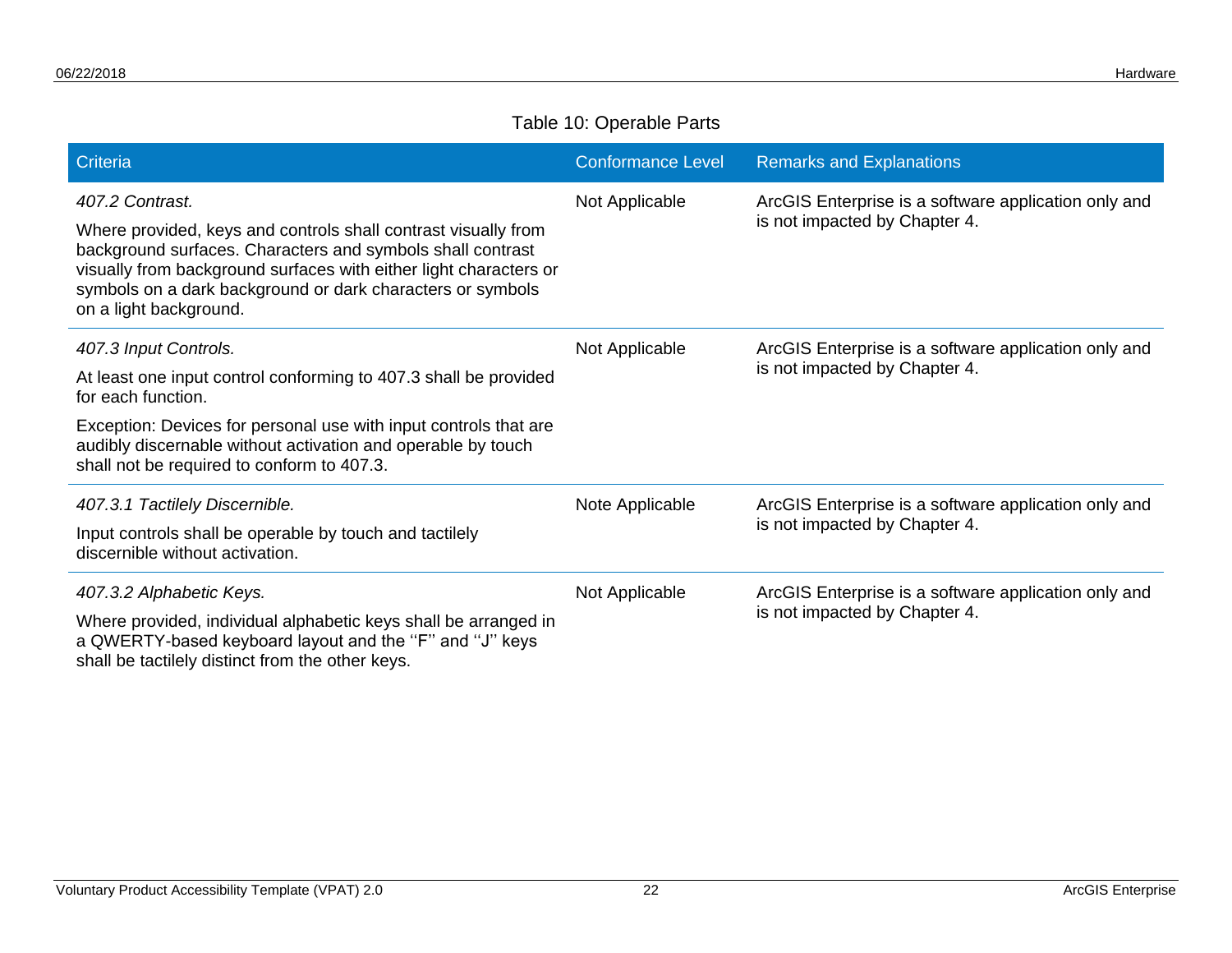| Criteria                                                                                                                                                                                                                                                                                                                                                                                                              | <b>Conformance Level</b> | <b>Remarks and Explanations</b>                                                       |
|-----------------------------------------------------------------------------------------------------------------------------------------------------------------------------------------------------------------------------------------------------------------------------------------------------------------------------------------------------------------------------------------------------------------------|--------------------------|---------------------------------------------------------------------------------------|
| 407.3.3 Numeric Keys.<br>Where provided, numeric keys shall be arranged in a 12-key<br>ascending or descending keypad layout. The number five key<br>shall be tactilely distinct from the other keys. Where the ICT<br>provides an alphabetic overlay on numeric keys, the<br>relationships between letters and digits shall conform to ITU-T<br>Recommendation E.161 (incorporated by reference, see<br>$702.7.1$ ). | Not Applicable           | ArcGIS Enterprise is a software application only and<br>is not impacted by Chapter 4. |
| 407.4 Key Repeat.<br>Where a keyboard with key repeat is provided, the delay before<br>the key repeat feature is activated shall be fixed at, or<br>adjustable to, 2 seconds minimum.                                                                                                                                                                                                                                 | Not Applicable           | ArcGIS Enterprise is a software application only and<br>is not impacted by Chapter 4. |
| 407.5 Timed Response.<br>Where a timed response is required, the user shall be alerted<br>visually, as well as by touch or sound, and shall be given the<br>opportunity to indicate that more time is needed.                                                                                                                                                                                                         | Not Applicable           | ArcGIS Enterprise is a software application only and<br>is not impacted by Chapter 4. |
| 407.6 Operation.<br>At least one mode of operation shall be operable with one hand<br>and shall not require tight grasping, pinching, or twisting of the<br>wrist. The force required to activate operable parts shall be 5<br>pounds (22.2 N) maximum.                                                                                                                                                               | Not Applicable           | ArcGIS Enterprise is a software application only and<br>is not impacted by Chapter 4. |
| 407.7 Tickets, Fare Cards, and Keycards.<br>Where tickets, fare cards, or keycards are provided, they shall<br>have an orientation that is tactilely discernible if orientation is<br>important to further use of the ticket, fare card, or keycard.                                                                                                                                                                  | Not Applicable           | ArcGIS Enterprise is a software application only and<br>is not impacted by Chapter 4. |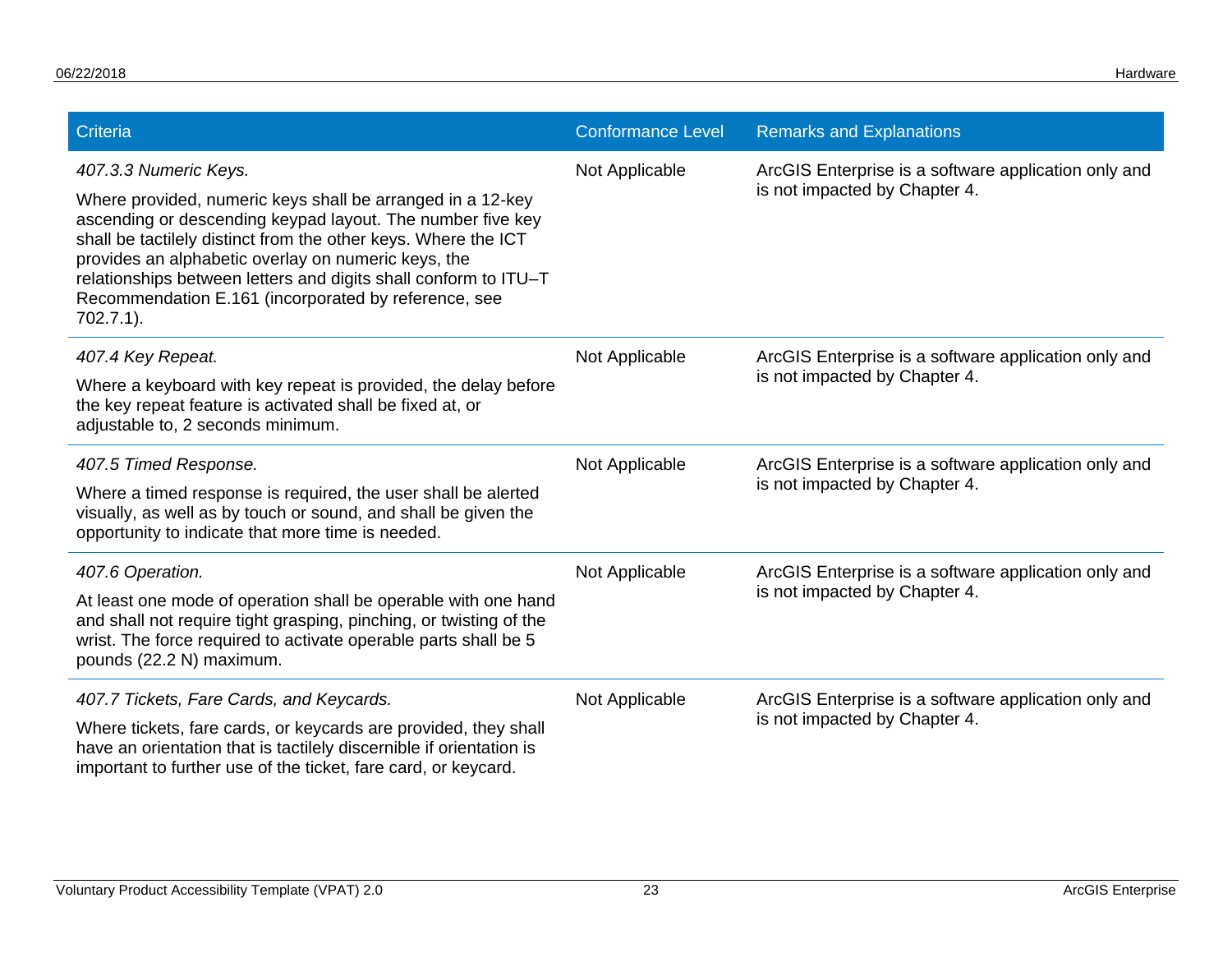| Criteria                                                                                                                                                                                                                                                                                                                                                                                                                                                                                | <b>Conformance Level</b> | <b>Remarks and Explanations</b>                                                       |
|-----------------------------------------------------------------------------------------------------------------------------------------------------------------------------------------------------------------------------------------------------------------------------------------------------------------------------------------------------------------------------------------------------------------------------------------------------------------------------------------|--------------------------|---------------------------------------------------------------------------------------|
| 407.8 Reach Height and Depth.<br>At least one of each type of operable part of stationary ICT<br>shall be at a height conforming to 407.8.2 or 407.8.3 according<br>to its position established by the vertical reference plane<br>specified in 407.8.1 for a side reach or a forward reach.<br>Operable parts used with speech output required by 402.2 shall<br>not be the only type of operable part complying with 407.8<br>unless that part is the only operable part of its type. | Not Applicable           | ArcGIS Enterprise is a software application only and<br>is not impacted by Chapter 4. |
| 407.8.1 Vertical Reference Plane.<br>Operable parts shall be positioned for a side reach or a forward<br>reach determined with respect to a vertical reference plane.<br>The vertical reference plane shall be located in conformance to<br>407.8.2 or 407.8.3.                                                                                                                                                                                                                         | Not Applicable           | ArcGIS Enterprise is a software application only and<br>is not impacted by Chapter 4. |
| 407.8.1.1 Vertical Plane for Side Reach.<br>Where a side reach is provided, the vertical reference plane<br>shall be 48 inches (1220 mm) long minimum.                                                                                                                                                                                                                                                                                                                                  | Not Applicable           | ArcGIS Enterprise is a software application only and<br>is not impacted by Chapter 4. |
| 407.8.1.2 Vertical Plane for Forward Reach.<br>Where a forward reach is provided, the vertical reference plane<br>shall be 30 inches (760 mm) long minimum.                                                                                                                                                                                                                                                                                                                             | Not Applicable           | ArcGIS Enterprise is a software application only and<br>is not impacted by Chapter 4. |
| 407.8.2 Side Reach.<br>Operable parts of ICT providing a side reach shall conform to<br>407.8.2.1 or 407.8.2.2. The vertical reference plane shall be<br>centered on the operable part and placed at the leading edge of<br>the maximum protrusion of the ICT within the length of the<br>vertical reference plane. Where a side reach requires a reach<br>over a portion of the ICT, the height of that portion of the ICT<br>shall be 34 inches (865 mm) maximum.                     | Not Applicable           | ArcGIS Enterprise is a software application only and<br>is not impacted by Chapter 4. |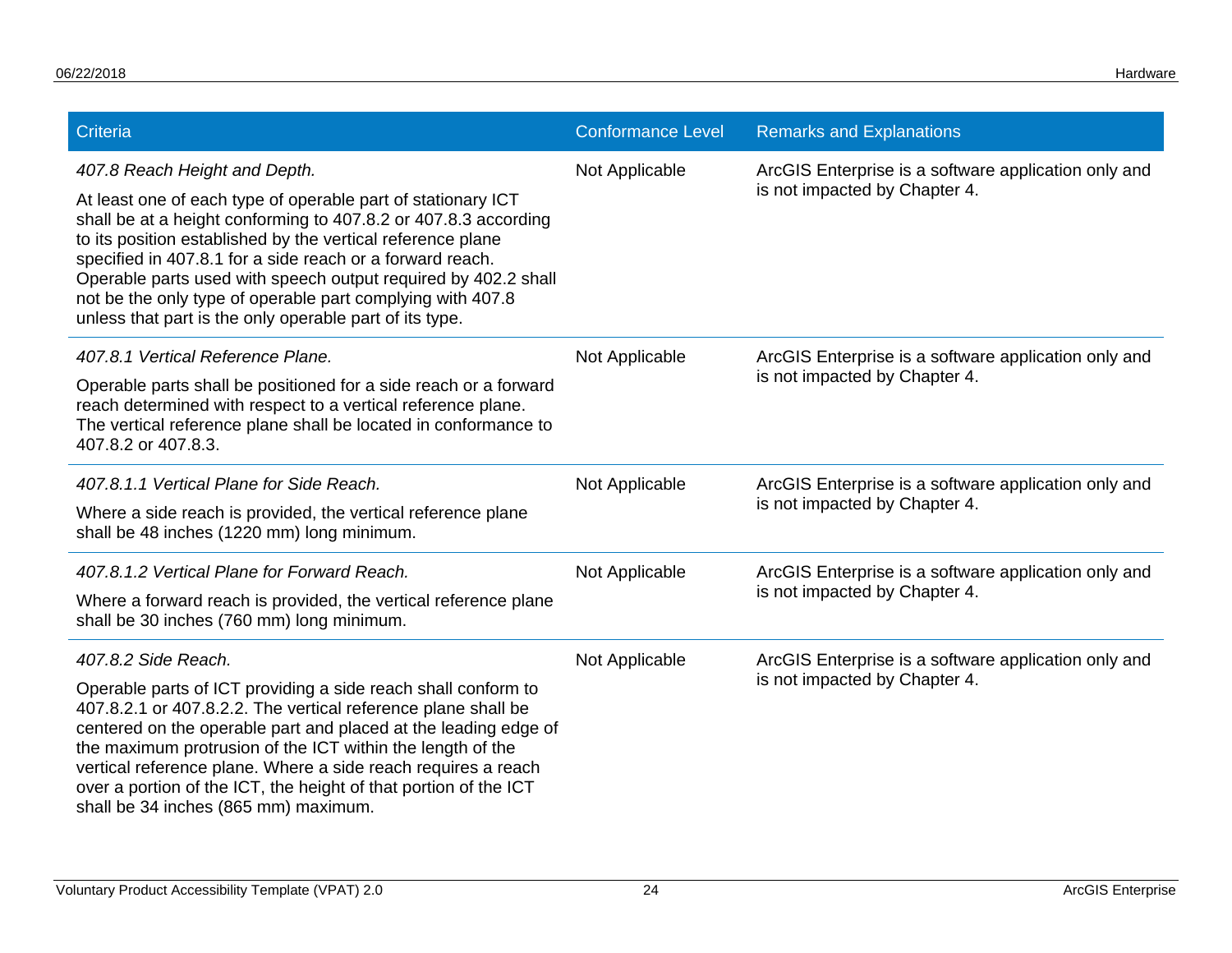| Criteria                                                                                                                                                                                                                                                                                                                                                                                               | <b>Conformance Level</b> | <b>Remarks and Explanations</b>                                                       |
|--------------------------------------------------------------------------------------------------------------------------------------------------------------------------------------------------------------------------------------------------------------------------------------------------------------------------------------------------------------------------------------------------------|--------------------------|---------------------------------------------------------------------------------------|
| 407.8.2.1 Unobstructed Side Reach.                                                                                                                                                                                                                                                                                                                                                                     | Not Applicable           | ArcGIS Enterprise is a software application only and<br>is not impacted by Chapter 4. |
| Where the operable part is located 10 inches (255 mm) or less<br>beyond the vertical reference plane, the operable part shall be<br>48 inches (1220 mm) high maximum and 15 inches (380 mm)<br>high minimum above the floor.                                                                                                                                                                           |                          |                                                                                       |
| 407.8.2.2 Obstructed Side Reach.                                                                                                                                                                                                                                                                                                                                                                       | Not Applicable           | ArcGIS Enterprise is a software application only and                                  |
| Where the operable part is located more than 10 inches (255)<br>mm), but not more than 24 inches (610 mm), beyond the<br>vertical reference plane, the height of the operable part shall be<br>46 inches (1170 mm) high maximum and 15 inches (380 mm)<br>high minimum above the floor. The operable part shall not be<br>located more than 24 inches (610 mm) beyond the vertical<br>reference plane. |                          | is not impacted by Chapter 4.                                                         |
| 407.8.3 Forward Reach.                                                                                                                                                                                                                                                                                                                                                                                 | Not Applicable           | ArcGIS Enterprise is a software application only and                                  |
| Operable parts of ICT providing a forward reach shall conform<br>to 407.8.3.1 or 407.8.3.2. The vertical reference plane shall be<br>centered, and intersect with, the operable part. Where a<br>forward reach allows a reach over a portion of the ICT, the<br>height of that portion of the ICT shall be 34 inches (865 mm)<br>maximum.                                                              |                          | is not impacted by Chapter 4.                                                         |
| 407.8.3.1 Unobstructed Forward Reach.                                                                                                                                                                                                                                                                                                                                                                  | Not Applicable           | ArcGIS Enterprise is a software application only and<br>is not impacted by Chapter 4. |
| Where the operable part is located at the leading edge of the<br>maximum protrusion within the length of the vertical reference<br>plane of the ICT, the operable part shall be 48 inches (1220<br>mm) high maximum and 15 inches (380 mm) high minimum<br>above the floor.                                                                                                                            |                          |                                                                                       |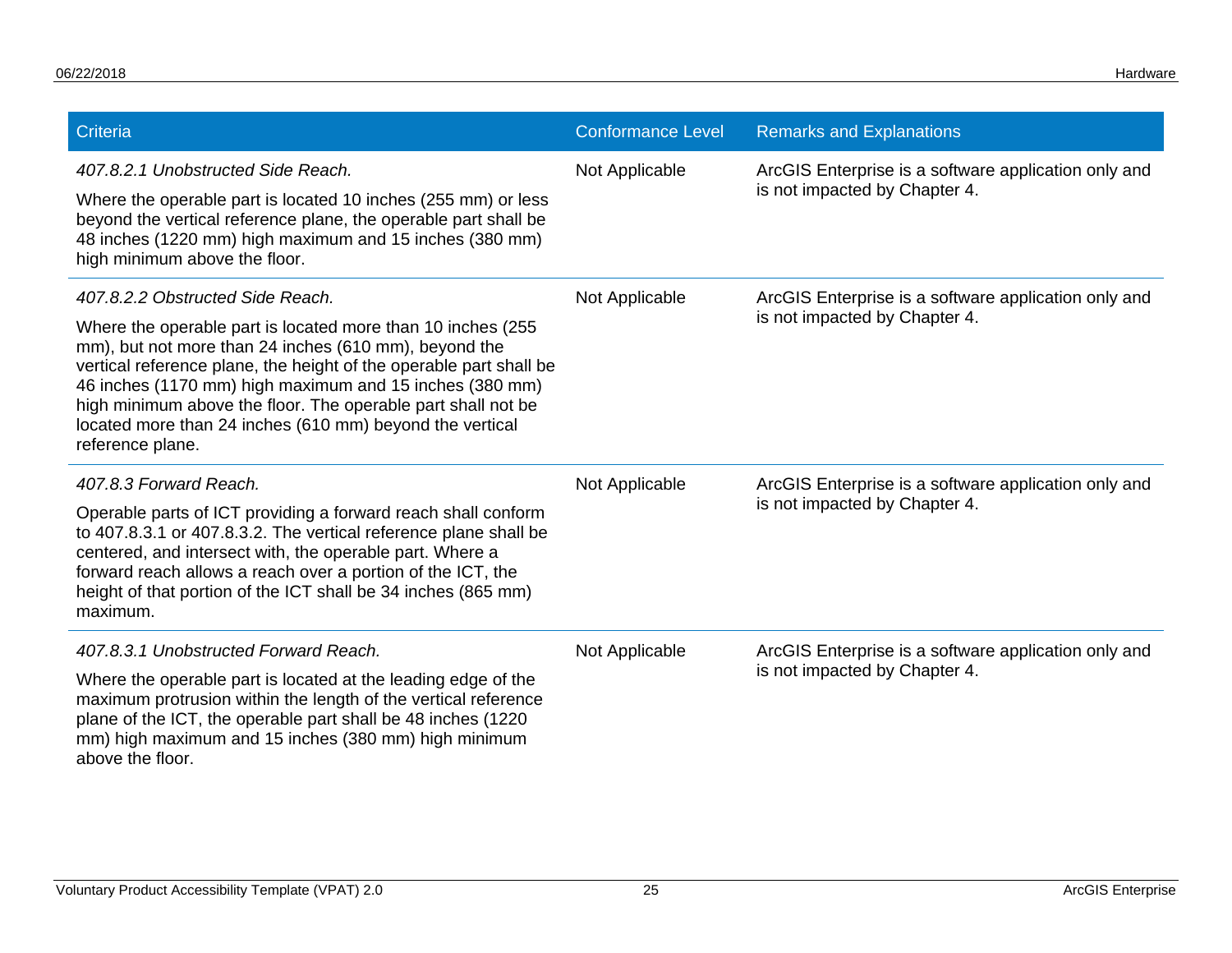| Criteria                                                                                                                                                                                                                                                                                                                                                                                                                                                                                                                                                        | <b>Conformance Level</b> | <b>Remarks and Explanations</b>                                                       |
|-----------------------------------------------------------------------------------------------------------------------------------------------------------------------------------------------------------------------------------------------------------------------------------------------------------------------------------------------------------------------------------------------------------------------------------------------------------------------------------------------------------------------------------------------------------------|--------------------------|---------------------------------------------------------------------------------------|
| 407.8.3.2 Obstructed Forward Reach.<br>Where the operable part is located beyond the leading edge of<br>the maximum protrusion within the length of the vertical<br>reference plane, the operable part shall conform to 407.8.3.2.<br>The maximum allowable forward reach to an operable part shall<br>be 25 inches (635 mm).                                                                                                                                                                                                                                   | Not Applicable           | ArcGIS Enterprise is a software application only and<br>is not impacted by Chapter 4. |
| 407.8.3.2.2 Knee and Toe Space under ICT with Obstructed<br>Forward Reach.                                                                                                                                                                                                                                                                                                                                                                                                                                                                                      | Not Applicable           | ArcGIS Enterprise is a software application only and<br>is not impacted by Chapter 4. |
| Knee and toe space under ICT shall be 27 inches (685 mm)<br>high minimum, 25 inches (635 mm) deep maximum, and 30<br>inches (760 mm) wide minimum and shall be clear of<br>obstructions.                                                                                                                                                                                                                                                                                                                                                                        |                          |                                                                                       |
| Exceptions:                                                                                                                                                                                                                                                                                                                                                                                                                                                                                                                                                     |                          |                                                                                       |
| 1. Toe space shall be permitted to provide a clear height of<br>9 inches (230 mm) minimum above the floor and a clear<br>depth of 6 inches (150 mm) maximum from the vertical<br>reference plane toward the leading edge of the ICT.<br>2. At a depth of 6 inches (150 mm) maximum from the<br>vertical reference plane toward the leading edge of the<br>ICT, space between 9 inches (230 mm) and 27 inches<br>(685 mm) minimum above the floor shall be permitted to<br>reduce at a rate of 1 inch (25 mm) in depth for every 6<br>inches (150 mm) in height. |                          |                                                                                       |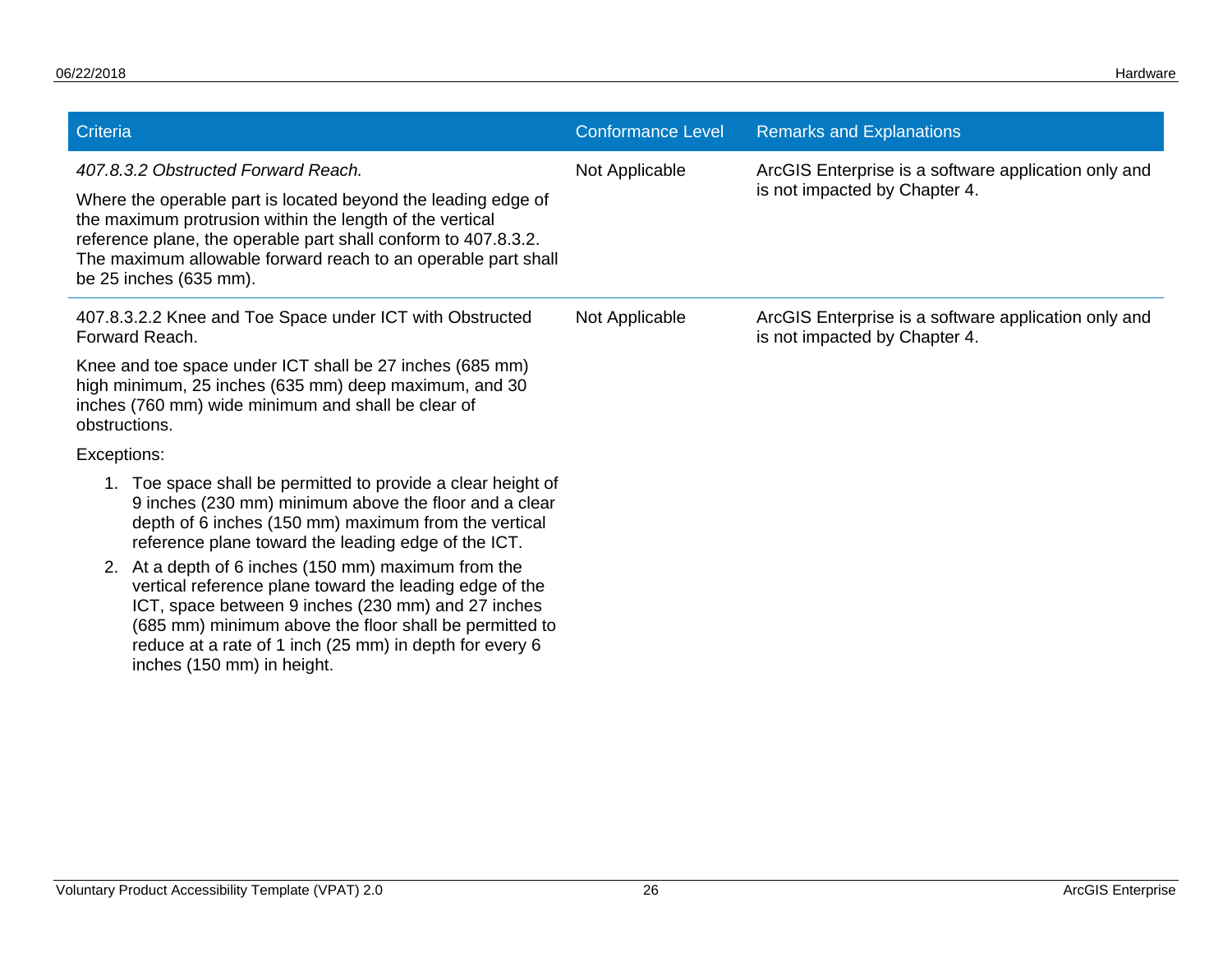#### Table 11: Displays Screens

| <b>Criteria</b>                                                                                                                                                                                                                                                                                                            | <b>Conformance Level</b> | <b>Remarks and Explanations</b>                                                       |
|----------------------------------------------------------------------------------------------------------------------------------------------------------------------------------------------------------------------------------------------------------------------------------------------------------------------------|--------------------------|---------------------------------------------------------------------------------------|
| 408.2 Visibility.<br>Where stationary ICT provides one or more display screens, at<br>least one of each type of display screen shall be visible from a<br>point located 40 inches (1015 mm) above the floor space where<br>the display screen is viewed.                                                                   | Not Applicable           | ArcGIS Enterprise is a software application only and<br>is not impacted by Chapter 4. |
| 408.3 Flashing.<br>Where ICT emits lights in flashes, there shall be no more than<br>three flashes in any one-second period. EXCEPTION: Flashes<br>that do not exceed the general flash and red flash thresholds<br>defined in WCAG 2.0 (incorporated by reference, see 702.10.1)<br>are not required to conform to 408.3. | Not Applicable           | ArcGIS Enterprise is a software application only and<br>is not impacted by Chapter 4. |
| 409.1 General.<br>Where provided, status indicators shall be discernible visually<br>and by touch or sound.                                                                                                                                                                                                                | Not Applicable           | ArcGIS Enterprise is a software application only and<br>is not impacted by Chapter 4. |
| 410.1 General.<br>Where provided, color coding shall not be used as the only<br>means of conveying information, indicating an action, prompting<br>a response, or distinguishing a visual element.                                                                                                                         | Not Applicable           | ArcGIS Enterprise is a software application only and<br>is not impacted by Chapter 4. |
| 411.1 General.<br>Where provided, audible signals or cues shall not be used as<br>the only means of conveying information, indicating an action, or<br>prompting a response.                                                                                                                                               | Not Applicable           | ArcGIS Enterprise is a software application only and<br>is not impacted by Chapter 4. |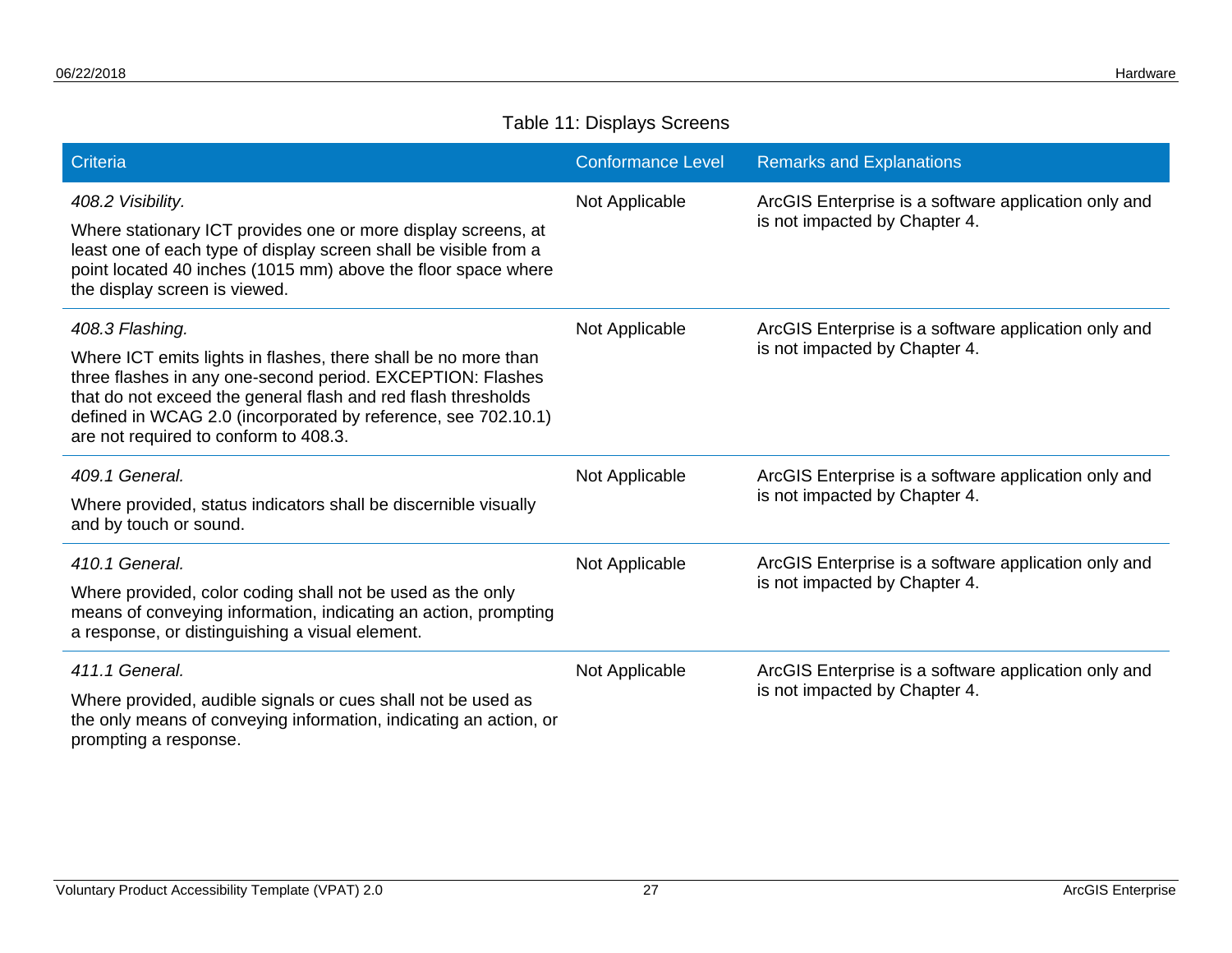#### Table 12: ICT with Two-Way Voice Communication

| <b>Criteria</b>                                                                                                                                                                                                                                                                                                                                | <b>Conformance Level</b> | <b>Remarks and Explanations</b>                                                       |
|------------------------------------------------------------------------------------------------------------------------------------------------------------------------------------------------------------------------------------------------------------------------------------------------------------------------------------------------|--------------------------|---------------------------------------------------------------------------------------|
| 412.2 Volume Gain.<br>ICT that provides two-way voice communication shall conform<br>to 412.2.1 or 412.2.2.                                                                                                                                                                                                                                    | Not Applicable           | ArcGIS Enterprise is a software application only and<br>is not impacted by Chapter 4. |
| 412.2.1 Volume Gain for Wireline Telephones.<br>Volume gain conforming to 47 CFR 68.317 shall be provided on<br>analog and digital wireline telephones.                                                                                                                                                                                        | Not Applicable           | ArcGIS Enterprise is a software application only and<br>is not impacted by Chapter 4. |
| 412.2.2 Volume Gain for Non-Wireline ICT.<br>A method for increasing volume shall be provided for non-<br>wireline ICT.                                                                                                                                                                                                                        | Not Applicable           | ArcGIS Enterprise is a software application only and<br>is not impacted by Chapter 4. |
| 412.3 Interference Reduction and Magnetic Coupling.<br>Where ICT delivers output by a handset or other type of audio<br>transducer that is typically held up to the ear, ICT shall reduce<br>interference with hearing technologies and provide a means for<br>effective magnetic wireless coupling in conformance with<br>412.3.1 or 412.3.2. | Not Applicable           | ArcGIS Enterprise is a software application only and<br>is not impacted by Chapter 4. |
| 412.3.1 Wireless Handsets.<br>ICT in the form of wireless handsets shall conform to ANSI/IEEE<br>C63.19-2011 (incorporated by reference, see 702.5.1).                                                                                                                                                                                         | Not Applicable           | ArcGIS Enterprise is a software application only and<br>is not impacted by Chapter 4. |
| 412.3.2 Wireline Handsets.<br>ICT in the form of wireline handsets, including cordless<br>handsets, shall conform to TIA-1083-B (incorporated by<br>reference, see 702.9.1).                                                                                                                                                                   | Not Applicable           | ArcGIS Enterprise is a software application only and<br>is not impacted by Chapter 4. |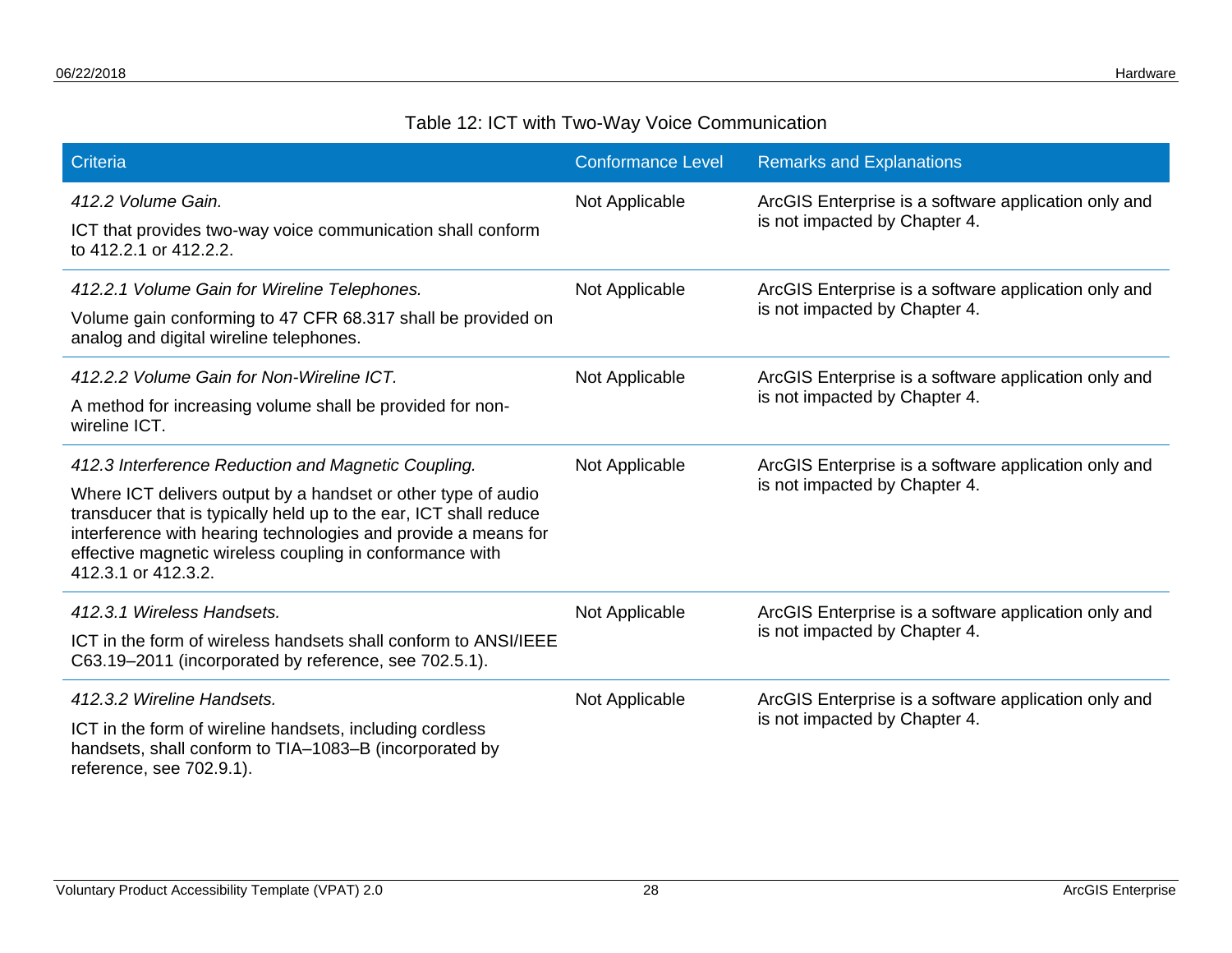| Criteria                                                                                                                                                                                                                                                        | <b>Conformance Level</b> | <b>Remarks and Explanations</b>                                                       |
|-----------------------------------------------------------------------------------------------------------------------------------------------------------------------------------------------------------------------------------------------------------------|--------------------------|---------------------------------------------------------------------------------------|
| 412.4 Digital Encoding of Speech.                                                                                                                                                                                                                               | Not Applicable           | ArcGIS Enterprise is a software application only and                                  |
| ICT in IP-based networks shall transmit and receive speech that<br>is digitally encoded in the manner specified by ITU-T<br>Recommendation G.722.2 (incorporated by reference, see<br>702.7.2) or IETF RFC 6716 (incorporated by reference, see<br>$702.8.1$ ). |                          | is not impacted by Chapter 4.                                                         |
| 412.5 Real-Time Text Functionality.                                                                                                                                                                                                                             | Not Applicable           | ArcGIS Enterprise is a software application only and<br>is not impacted by Chapter 4. |
| [Reserved].                                                                                                                                                                                                                                                     |                          |                                                                                       |
| 412.6 Caller ID.                                                                                                                                                                                                                                                | Not Applicable           | ArcGIS Enterprise is a software application only and<br>is not impacted by Chapter 4. |
| Where provided, caller identification and similar<br>telecommunications functions shall be visible and audible.                                                                                                                                                 |                          |                                                                                       |
| 412.7 Video Communication.                                                                                                                                                                                                                                      | Not Applicable           | ArcGIS Enterprise is a software application only and                                  |
| Where ICT provides real-time video functionality, the quality of<br>the video shall be sufficient to support communication using<br>sign language.                                                                                                              |                          | is not impacted by Chapter 4.                                                         |

#### Table 13: Captions and Audio Descriptions

| Criteria                                                                                  | <b>Conformance Level</b> | <b>Remarks and Explanations</b>                                                       |
|-------------------------------------------------------------------------------------------|--------------------------|---------------------------------------------------------------------------------------|
| 413.1.1 Decoding and Display of Closed Captions.                                          | Not Applicable           | ArcGIS Enterprise is a software application only and<br>is not impacted by Chapter 4. |
| Players and displays shall decode closed caption data and<br>support display of captions. |                          |                                                                                       |
| 413.1.2 Pass-Through of Closed Caption Data.                                              | Not Applicable           | ArcGIS Enterprise is a software application only and                                  |
| Cabling and ancillary equipment shall pass through caption<br>data.                       |                          | is not impacted by Chapter 4.                                                         |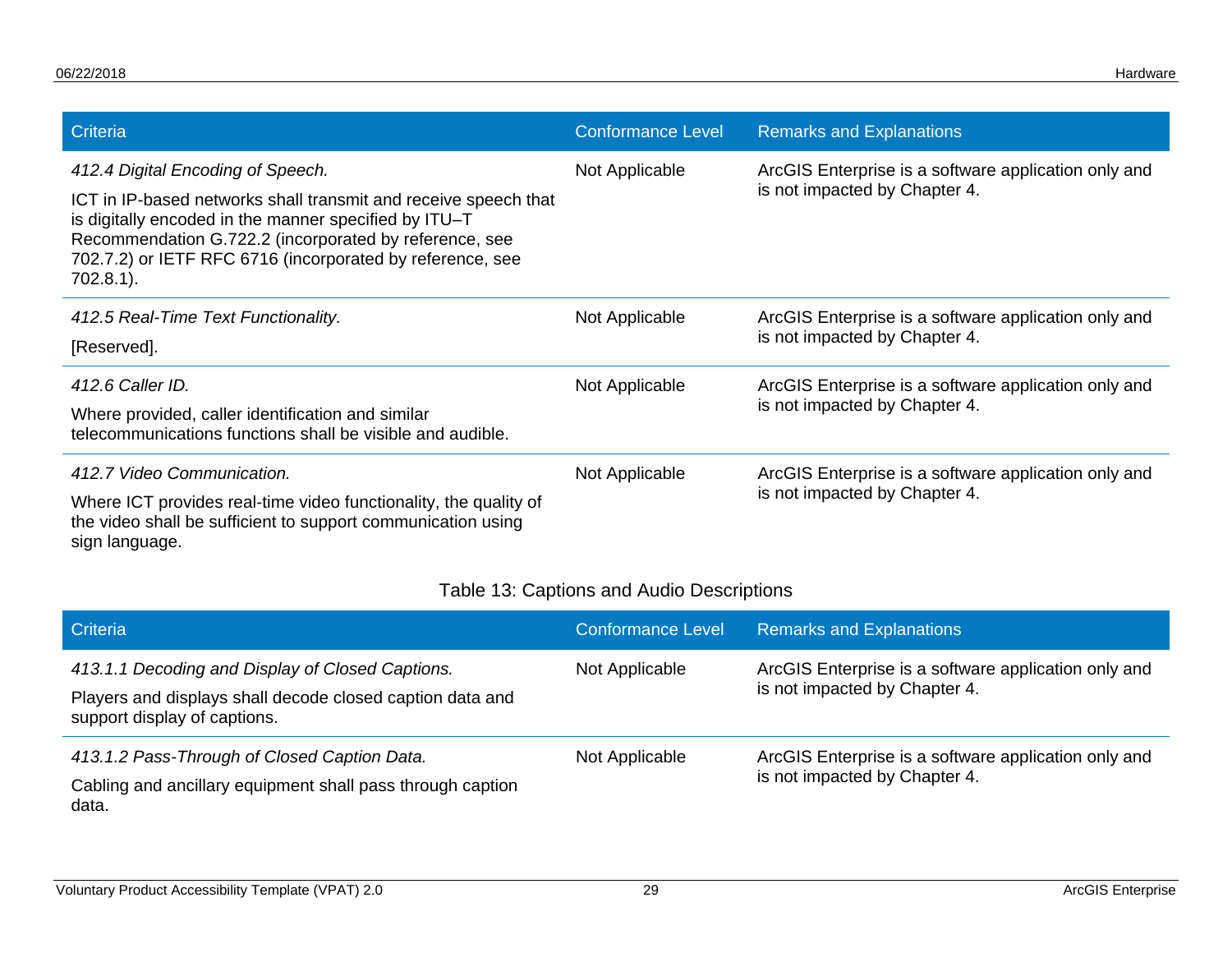| Criteria                                                                                                                                                                                                                                                                                                                                                                                                                                                                                               | <b>Conformance Level</b> | <b>Remarks and Explanations</b>                                                       |
|--------------------------------------------------------------------------------------------------------------------------------------------------------------------------------------------------------------------------------------------------------------------------------------------------------------------------------------------------------------------------------------------------------------------------------------------------------------------------------------------------------|--------------------------|---------------------------------------------------------------------------------------|
| 414.1.1 Digital Television Tuners.<br>Digital television tuners shall provide audio description<br>processing that conforms to ATSC A/53 Digital Television<br>Standard, Part 5 (2014) (incorporated by reference, see<br>702.2.1). Digital television tuners shall provide processing of<br>audio description when encoded as a Visually Impaired (VI)<br>associated audio service that is provided as a complete<br>program mix containing audio description according to the<br>ATSC A/53 standard. | Not Applicable           | ArcGIS Enterprise is a software application only and<br>is not impacted by Chapter 4. |
| 414.1.2 Other ICT.<br>ICT other than digital television tuners shall provide audio<br>description processing.                                                                                                                                                                                                                                                                                                                                                                                          | Not Applicable           | ArcGIS Enterprise is a software application only and<br>is not impacted by Chapter 4. |
| 415.1.1 Caption Controls.<br>Where ICT provides operable parts for volume control, ICT shall<br>also provide operable parts for caption selection.                                                                                                                                                                                                                                                                                                                                                     | Not Applicable           | ArcGIS Enterprise is a software application only and<br>is not impacted by Chapter 4. |
| 415.1.2 Audio Description Controls.<br>Where ICT provides operable parts for program selection, ICT<br>shall also provide operable parts for the selection of audio<br>description.                                                                                                                                                                                                                                                                                                                    | Not Applicable           | ArcGIS Enterprise is a software application only and<br>is not impacted by Chapter 4. |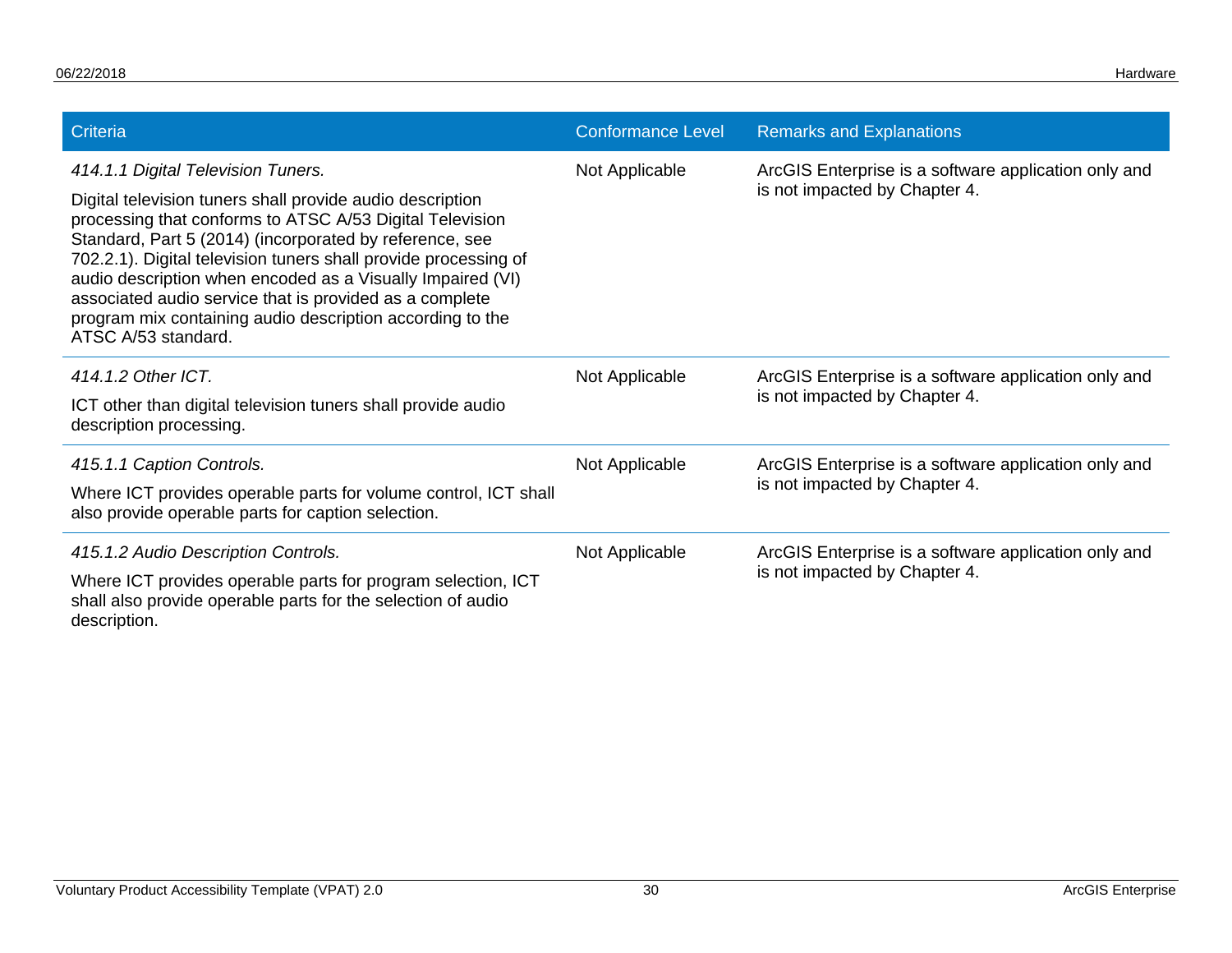# 6. Software

<span id="page-33-0"></span>

| Table 14: Interoperability with Assistive Technology                                                                                                                                                                                                                                                                                                                                                                                       |                          |                                 |  |
|--------------------------------------------------------------------------------------------------------------------------------------------------------------------------------------------------------------------------------------------------------------------------------------------------------------------------------------------------------------------------------------------------------------------------------------------|--------------------------|---------------------------------|--|
| Criteria                                                                                                                                                                                                                                                                                                                                                                                                                                   | <b>Conformance Level</b> | <b>Remarks and Explanations</b> |  |
| 502.2 Documented Accessibility Features.                                                                                                                                                                                                                                                                                                                                                                                                   |                          |                                 |  |
| Software with platform features defined in platform<br>documentation as accessibility features shall conform to 502.2.                                                                                                                                                                                                                                                                                                                     |                          |                                 |  |
| 502.2.1 User Control of Accessibility Features.                                                                                                                                                                                                                                                                                                                                                                                            | Not Applicable           |                                 |  |
| Platform software shall provide user control over platform<br>features that are defined in the platform documentation as<br>accessibility features.                                                                                                                                                                                                                                                                                        |                          |                                 |  |
| 502.2.2 No Disruption of Accessibility Features.                                                                                                                                                                                                                                                                                                                                                                                           | Not Applicable           |                                 |  |
| Software shall not disrupt platform features that are defined in<br>the platform documentation as accessibility features.                                                                                                                                                                                                                                                                                                                  |                          |                                 |  |
| 502.3 Accessibility Services.                                                                                                                                                                                                                                                                                                                                                                                                              |                          |                                 |  |
| Platform software and software tools that are provided by the<br>platform developer shall provide a documented set of<br>accessibility services that support applications running on the<br>platform to interoperate with assistive technology and shall<br>conform to 502.3. Applications that are also platforms shall<br>expose the underlying platform accessibility services or<br>implement other documented accessibility services. |                          |                                 |  |
| 502.3.1 Object Information.                                                                                                                                                                                                                                                                                                                                                                                                                | Full                     |                                 |  |
| The object role, state(s), properties, boundary, name, and<br>description shall be programmatically determinable.                                                                                                                                                                                                                                                                                                                          |                          |                                 |  |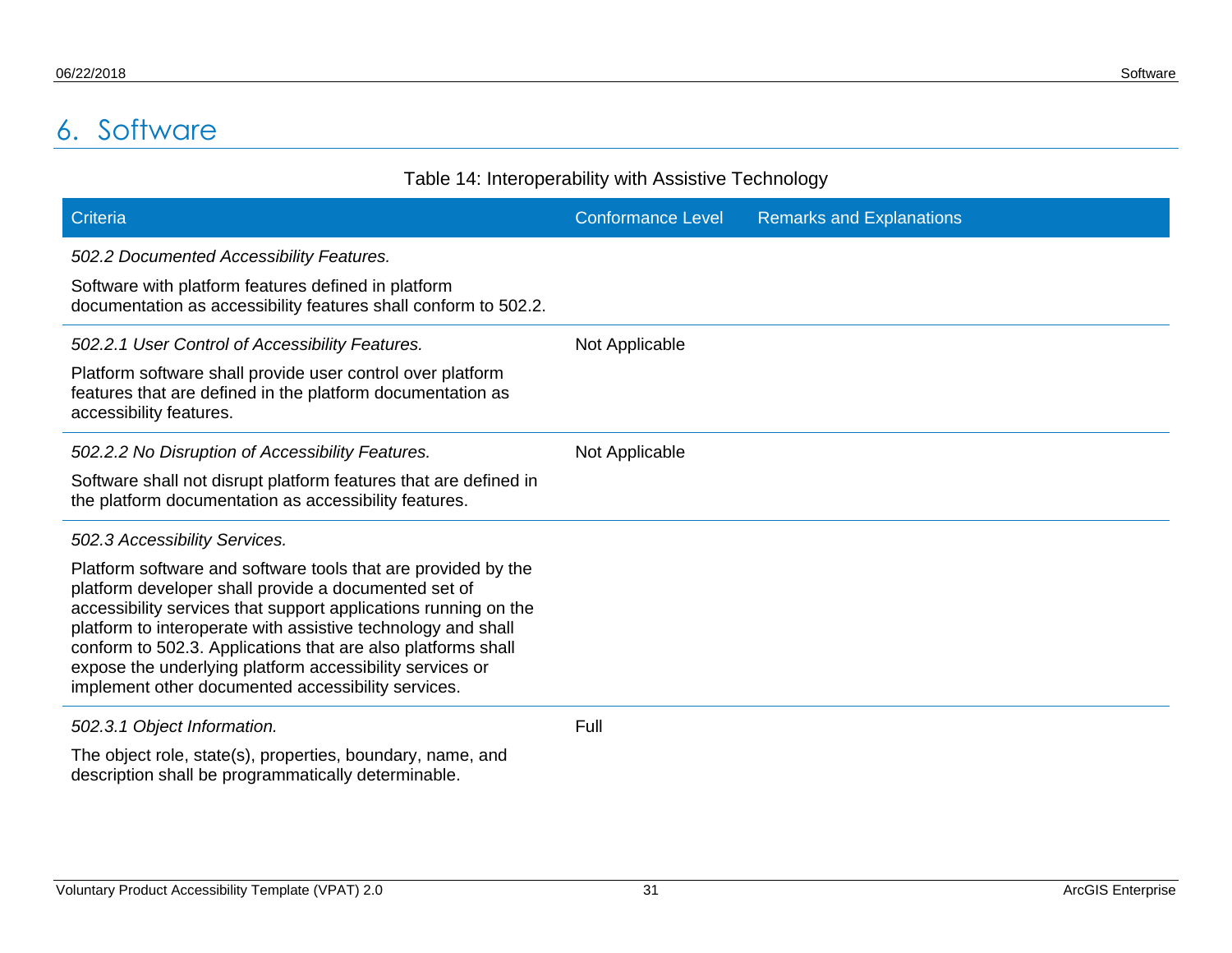| Criteria                                                                                                                                                                     | <b>Conformance Level</b> | <b>Remarks and Explanations</b> |
|------------------------------------------------------------------------------------------------------------------------------------------------------------------------------|--------------------------|---------------------------------|
| 502.3.2 Modification of Object Information.                                                                                                                                  | Full                     |                                 |
| States and properties that can be set by the user shall be<br>capable of being set programmatically, including through<br>assistive technology.                              |                          |                                 |
| 502.3.3 Row, Column, and Headers.                                                                                                                                            | Full                     |                                 |
| If an object is in a data table, the occupied rows and columns,<br>and any headers associated with those rows or columns, shall<br>be programmatically determinable.         |                          |                                 |
| 502.3.4 Values.                                                                                                                                                              | Full                     |                                 |
| Any current value(s), and any set or range of allowable values<br>associated with an object, shall be programmatically<br>determinable.                                      |                          |                                 |
| 502.3.5 Modification of Values.                                                                                                                                              | Full                     |                                 |
| Values that can be set by the user shall be capable of being set<br>programmatically, including through assistive technology.                                                |                          |                                 |
| 502.3.6 Label Relationships.                                                                                                                                                 | Full                     |                                 |
| Any relationship that a component has as a label for another<br>component, or of being labeled by another component, shall be<br>programmatically determinable.              |                          |                                 |
| 502.3.7 Hierarchical Relationships.                                                                                                                                          | Full                     |                                 |
| Any hierarchical (parent-child) relationship that a component<br>has as a container for, or being contained by, another<br>component shall be programmatically determinable. |                          |                                 |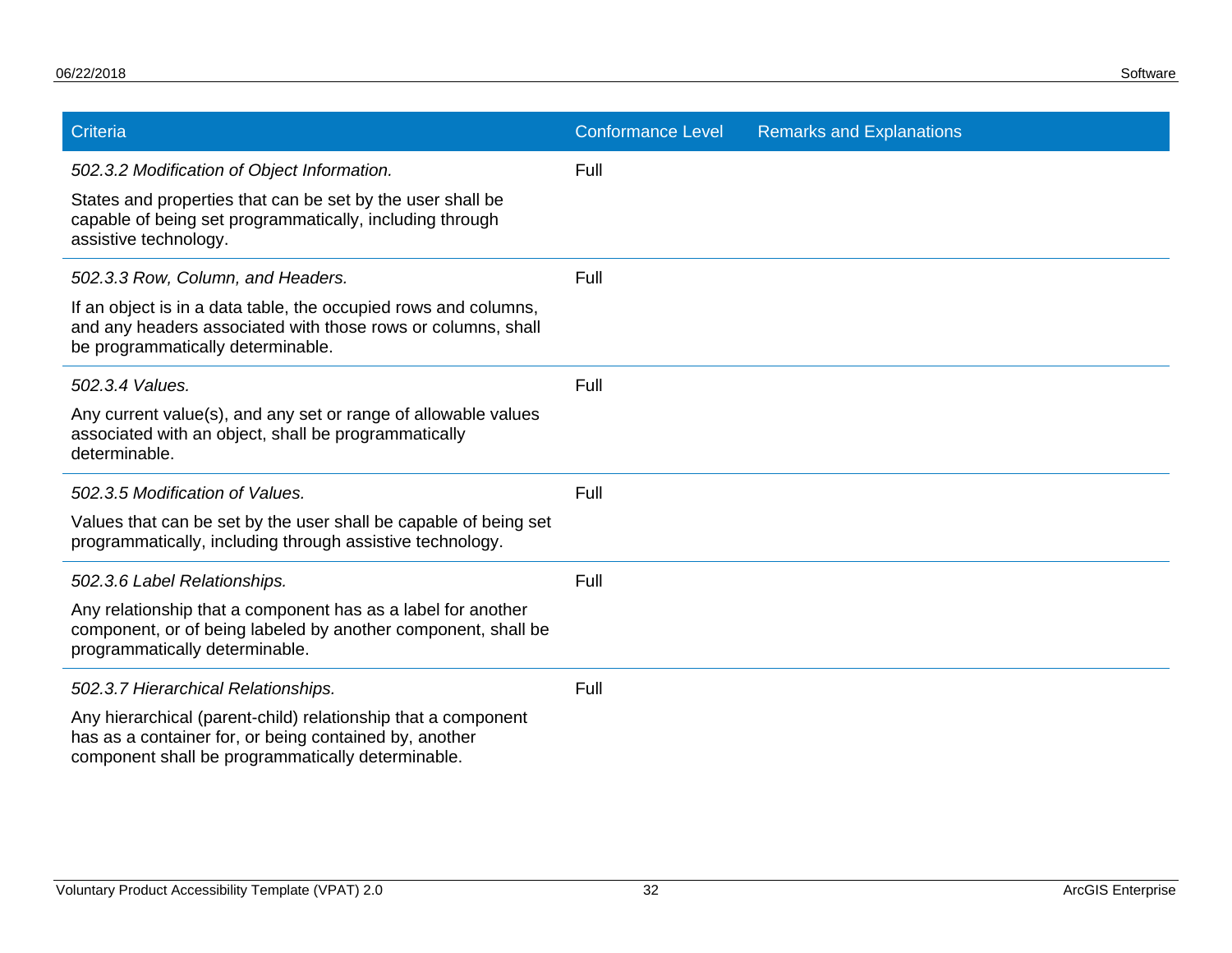| Criteria                                                                                                                                                                                   | <b>Conformance Level</b> | <b>Remarks and Explanations</b> |
|--------------------------------------------------------------------------------------------------------------------------------------------------------------------------------------------|--------------------------|---------------------------------|
| 502.3.8 Text.                                                                                                                                                                              | Full                     |                                 |
| The content of text objects, text attributes, and the boundary of<br>text rendered to the screen, shall be programmatically<br>determinable.                                               |                          |                                 |
| 502.3.9 Modification of Text.                                                                                                                                                              | Full                     |                                 |
| Text that can be set by the user shall be capable of being set<br>programmatically, including through assistive technology.                                                                |                          |                                 |
| 502.3.10 List of Actions.                                                                                                                                                                  | Full                     |                                 |
| A list of all actions that can be executed on an object shall be<br>programmatically determinable.                                                                                         |                          |                                 |
| 502.3.11 Actions on Objects.                                                                                                                                                               | Full                     |                                 |
| Applications shall allow assistive technology to<br>programmatically execute available actions on objects.                                                                                 |                          |                                 |
| 502.3.12 Focus Cursor.                                                                                                                                                                     | Full                     |                                 |
| Applications shall expose information and mechanisms<br>necessary to track focus, text insertion point, and selection<br>attributes of user interface components.                          |                          |                                 |
| 502.3.13 Modification of Focus Cursor.                                                                                                                                                     | Full                     |                                 |
| Focus, text insertion point, and selection attributes that can be<br>set by the user shall be capable of being set programmatically,<br>including through the use of assistive technology. |                          |                                 |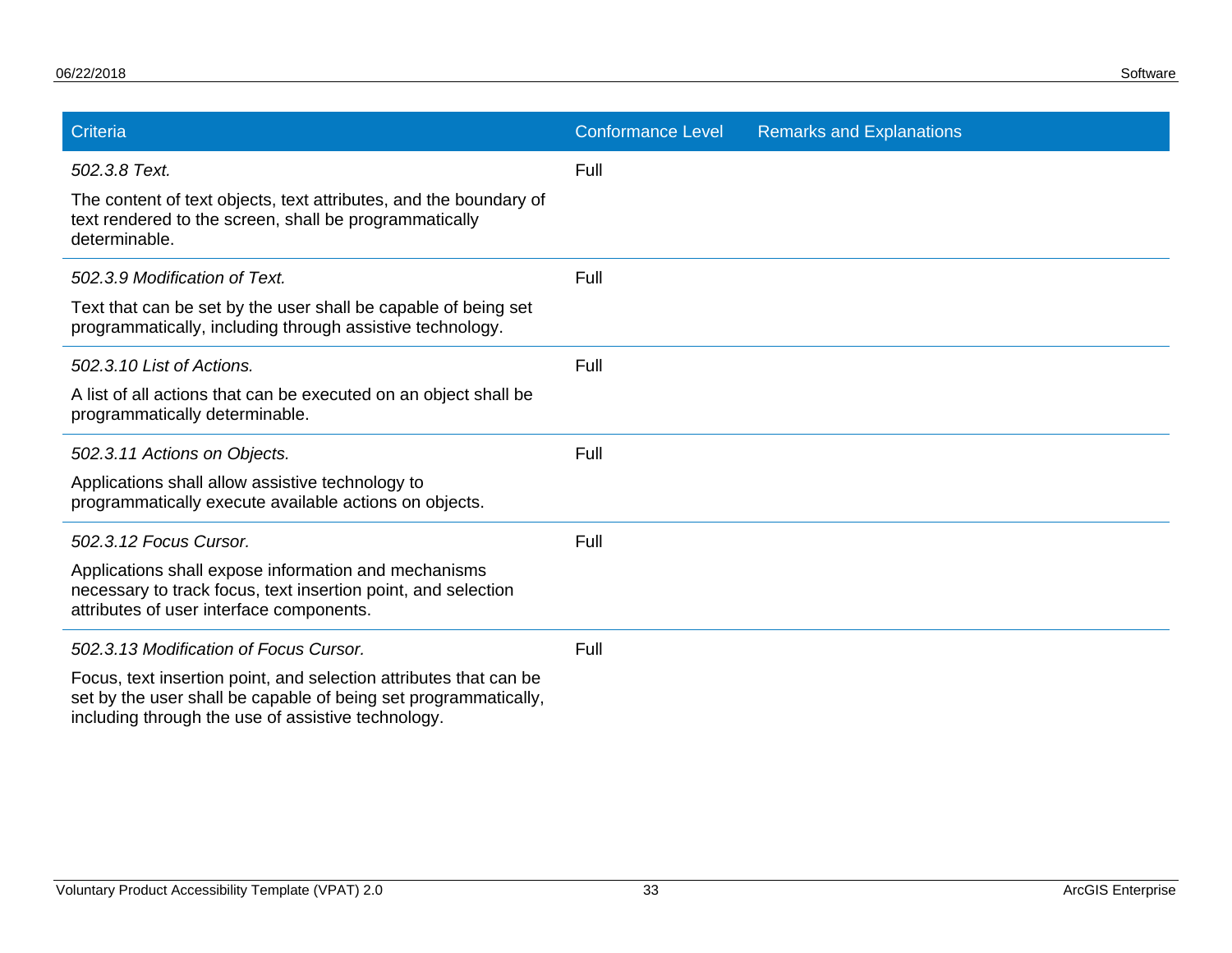| <b>Criteria</b> |                                                                                                                                                                                                                                          | <b>Conformance Level</b> | <b>Remarks and Explanations</b> |
|-----------------|------------------------------------------------------------------------------------------------------------------------------------------------------------------------------------------------------------------------------------------|--------------------------|---------------------------------|
|                 | 502.3.14 Event Notification.                                                                                                                                                                                                             | Full                     |                                 |
| technology.     | Notification of events relevant to user interactions, including but<br>not limited to, changes in the component's state(s), value,<br>name, description, or boundary, shall be available to assistive                                    |                          |                                 |
|                 | 502.4 Platform Accessibility Features.                                                                                                                                                                                                   | Not Applicable           |                                 |
|                 | Platforms and platform software shall conform to the<br>requirements in ANSI/HFES 200.2, Human Factors Engineering<br>of Software User Interfaces-Part 2: Accessibility (2008)<br>(incorporated by reference, see 702.4.1) listed below: |                          |                                 |
|                 | A. Section 9.3.3 Enable sequential entry of multiple<br>(chorded) keystrokes;                                                                                                                                                            |                          |                                 |
|                 | B. Section 9.3.4 Provide adjustment of delay before key<br>acceptance;                                                                                                                                                                   |                          |                                 |
| C.              | Section 9.3.5 Provide adjustment of same-key double-<br>strike acceptance;                                                                                                                                                               |                          |                                 |
|                 | D. Section 10.6.7 Allow users to choose visual alternative<br>for audio output;                                                                                                                                                          |                          |                                 |
| Ε.              | Section 10.6.8 Synchronize audio equivalents for visual<br>events;                                                                                                                                                                       |                          |                                 |
| F.              | Section 10.6.9 Provide speech output services; and                                                                                                                                                                                       |                          |                                 |
| G.              | Section 10.7.1 Display any captions provided.                                                                                                                                                                                            |                          |                                 |
|                 |                                                                                                                                                                                                                                          |                          |                                 |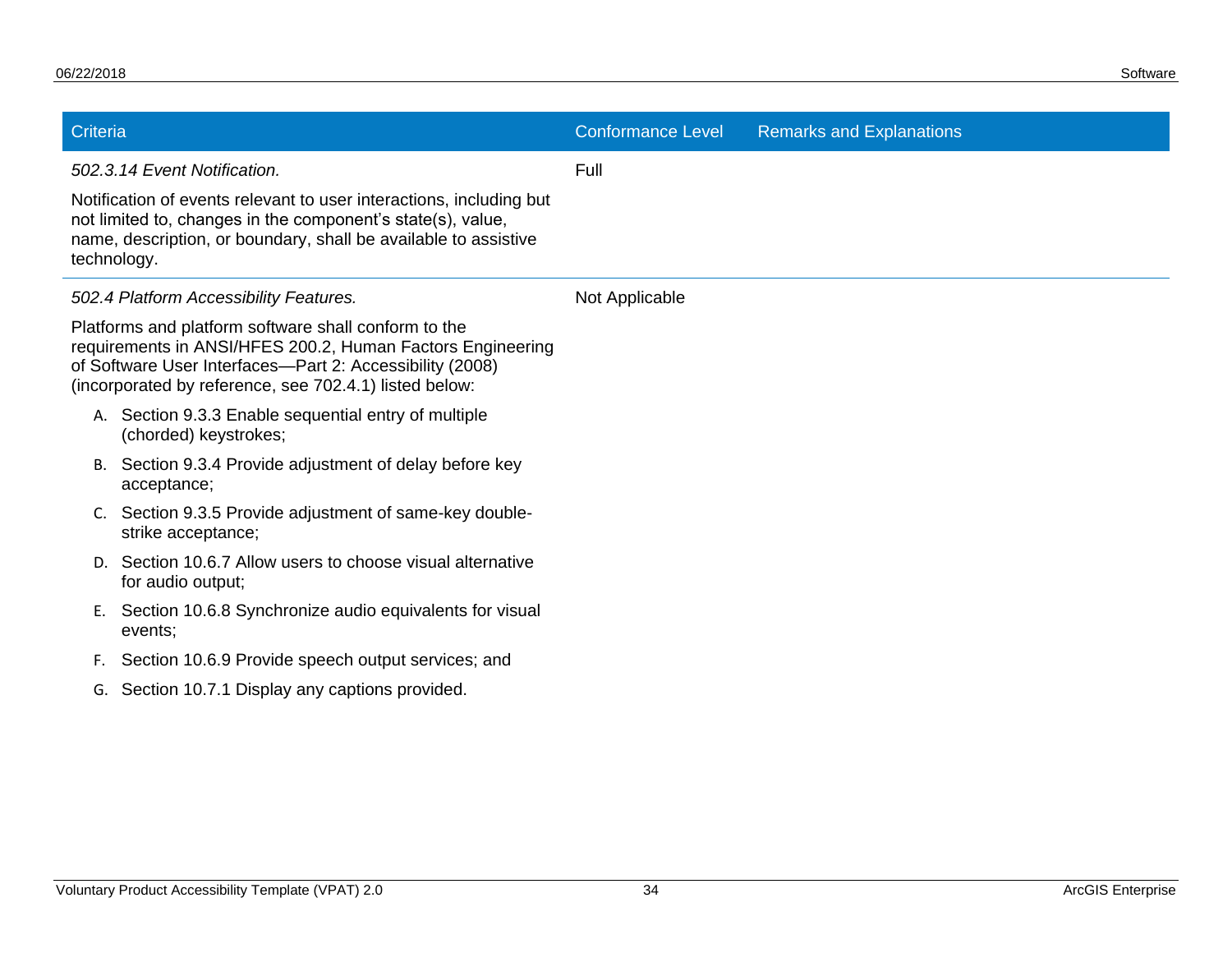#### Table 15: Applications

| Criteria                                                                                                                                                                                                                                                                                                                                       | <b>Conformance Level</b>                      | <b>Remarks and Explanations</b>             |
|------------------------------------------------------------------------------------------------------------------------------------------------------------------------------------------------------------------------------------------------------------------------------------------------------------------------------------------------|-----------------------------------------------|---------------------------------------------|
| 503.2 User Preferences.<br>Applications shall permit user preferences from platform settings<br>for color, contrast, font type, font size, and focus cursor.<br>EXCEPTION: Applications that are designed to be isolated from<br>their underlying platform software, including Web applications,<br>shall not be required to conform to 503.2. | <b>Partial (Supported</b><br>with Exceptions) | Some high contract themes are not supported |
| 503.3 Alternative User Interfaces.                                                                                                                                                                                                                                                                                                             | Not Applicable                                |                                             |
| Where an application provides an alternative user interface that<br>functions as assistive technology, the application shall use<br>platform and other industry standard accessibility services.                                                                                                                                               |                                               |                                             |
| 503.4 User Controls for Captions and Audio Description.                                                                                                                                                                                                                                                                                        |                                               |                                             |
| Where ICT displays video with synchronized audio, ICT shall<br>provide user controls for closed captions and audio descriptions<br>conforming to 503.4.                                                                                                                                                                                        |                                               |                                             |
| 503.4.1 Caption Controls.                                                                                                                                                                                                                                                                                                                      |                                               |                                             |
| Where user controls are provided for volume adjustment, ICT<br>shall provide user controls for the selection of captions at the<br>same menu level as the user controls for volume or program<br>selection.                                                                                                                                    |                                               |                                             |
| 503.4.2 Audio Description Controls.                                                                                                                                                                                                                                                                                                            |                                               |                                             |
| Where user controls are provided for program selection, ICT<br>المتفاوض والمستلوبات والمستنف والمستميلة والمستور والمستحدث والمستحدث والمستحدث                                                                                                                                                                                                 |                                               |                                             |

shall provide user controls for the selection of audio descriptions at the same menu level as the user controls for volume or program selection.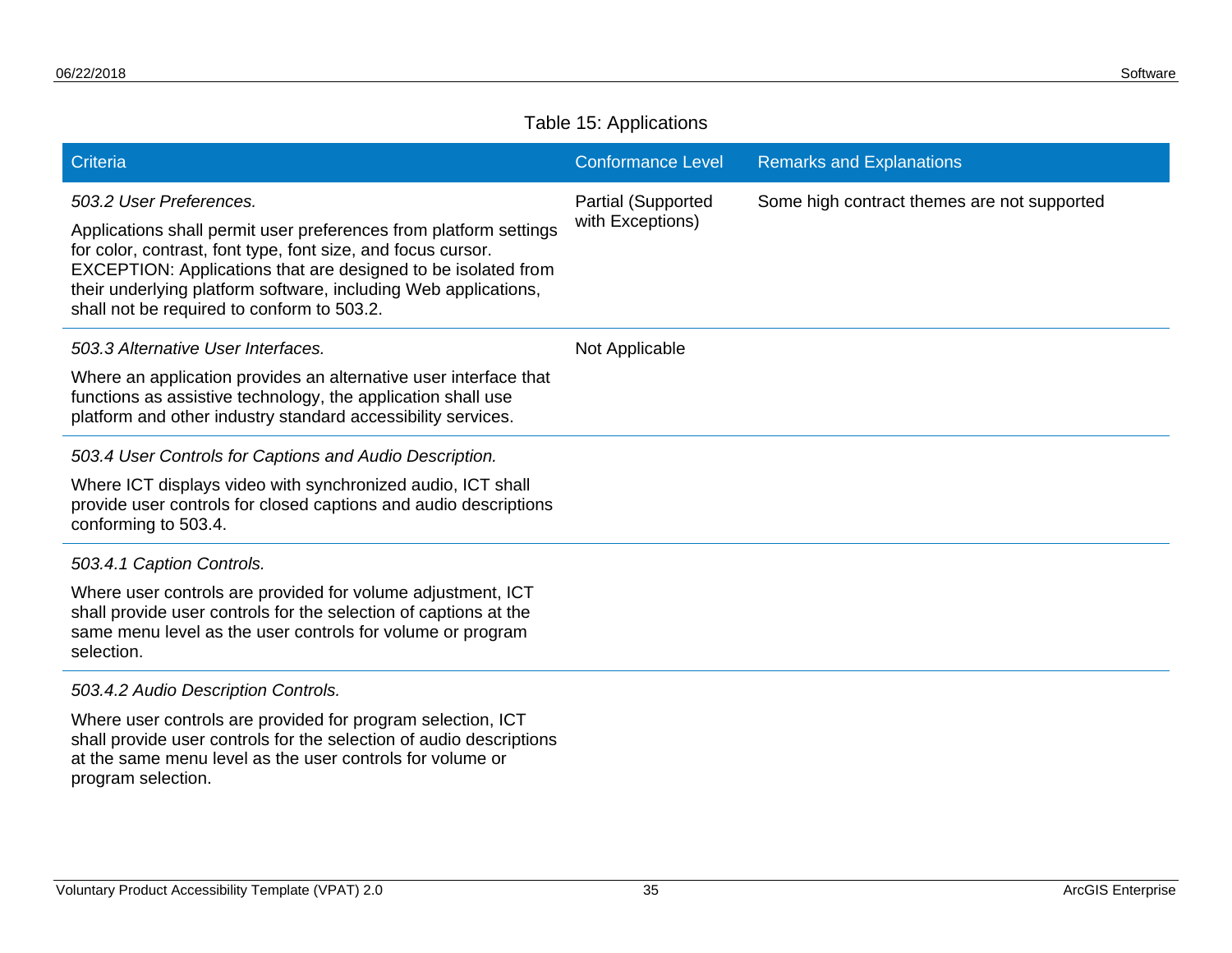#### Table 16: Authoring Tools

| Criteria                                                                                                                                                                                                                                                                                                                                                                                                                                      | <b>Conformance Level</b> | <b>Remarks and Explanations</b> |
|-----------------------------------------------------------------------------------------------------------------------------------------------------------------------------------------------------------------------------------------------------------------------------------------------------------------------------------------------------------------------------------------------------------------------------------------------|--------------------------|---------------------------------|
| 504.2 Content Creation or Editing.                                                                                                                                                                                                                                                                                                                                                                                                            | Not Applicable           |                                 |
| Authoring tools shall provide a mode of operation to create or<br>edit content that conforms to Level A and Level AA Success<br>Criteria and Conformance Requirements in WCAG 2.0<br>(incorporated by reference, see 702.10.1) for all supported<br>features and, as applicable, to file formats supported by the<br>authoring tool. Authoring tools shall permit authors the option of<br>overriding information required for accessibility. |                          |                                 |
| Exception: Authoring tools shall not be required to conform to<br>504.2 when used to directly edit plain text source code.                                                                                                                                                                                                                                                                                                                    |                          |                                 |
| 504.2.1 Preservation of Information Provided for Accessibility in<br><b>Format Conversion.</b>                                                                                                                                                                                                                                                                                                                                                | Not Applicable           |                                 |
| Authoring tools shall, when converting content from one format<br>to another or saving content in multiple formats, preserve the<br>information required for accessibility to the extent that the<br>information is supported by the destination format.                                                                                                                                                                                      |                          |                                 |
| 504.2.2 PDF Export.                                                                                                                                                                                                                                                                                                                                                                                                                           | Not Applicable           |                                 |
| Authoring tools capable of exporting PDF files that conform to<br>ISO 32000-1:2008 (PDF 1.7) shall also be capable of exporting<br>PDF files that conform to ANSI/AIIM/ISO 14289-1:2016<br>(PDF/UA–1) (incorporated by reference, see 702.3.1).                                                                                                                                                                                               |                          |                                 |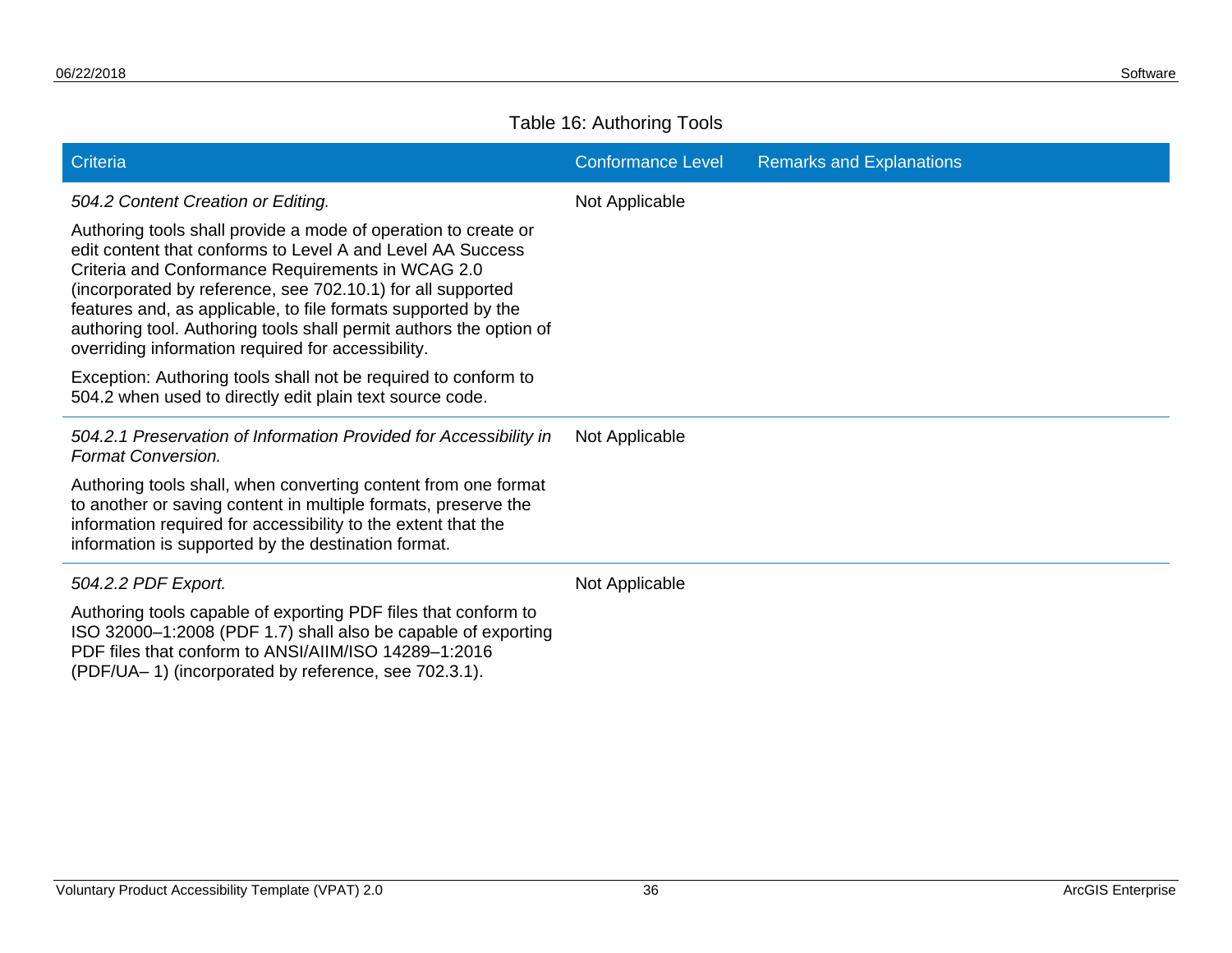| Criteria                                                                                                                                                                                                                                                                                                                                      | <b>Conformance Level</b>               | <b>Remarks and Explanations</b>                                                                                                                     |
|-----------------------------------------------------------------------------------------------------------------------------------------------------------------------------------------------------------------------------------------------------------------------------------------------------------------------------------------------|----------------------------------------|-----------------------------------------------------------------------------------------------------------------------------------------------------|
| 504.3 Prompts.                                                                                                                                                                                                                                                                                                                                | Not Applicable                         |                                                                                                                                                     |
| Authoring tools shall provide a mode of operation that prompts<br>authors to create content that conforms to Level A and Level AA<br>Success Criteria and Conformance Requirements in WCAG 2.0<br>(incorporated by reference, see 702.10.1) for supported features<br>and, as applicable, to file formats supported by the authoring<br>tool. |                                        |                                                                                                                                                     |
| 504.4 Templates.<br>Where templates are provided, templates allowing content<br>creation that conforms to Level A and Level AA Success Criteria                                                                                                                                                                                               | Partial (Supported<br>with Exceptions) | Some do not give the inherent nature of geographic<br>information system (GIS) software, mapping<br>software and/or general limits on the framework |
| and Conformance Requirements in WCAG 2.0 (incorporated by<br>reference, see 702.10.1) shall be provided for a range of<br>template uses for supported features and, as applicable, to file<br>formats supported by the authoring tool.                                                                                                        |                                        | technology.                                                                                                                                         |

# 7. Support Documentation and Services

|  | Table 17: Support Documentation |
|--|---------------------------------|
|--|---------------------------------|

<span id="page-39-0"></span>

| Criteria                                                                                                                                                                                                                                                                                      | Conformance Level | <b>Remarks and Explanations</b> |
|-----------------------------------------------------------------------------------------------------------------------------------------------------------------------------------------------------------------------------------------------------------------------------------------------|-------------------|---------------------------------|
| 602.2 Accessibility and Compatibility Features.                                                                                                                                                                                                                                               | Not Applicable    |                                 |
| Documentation shall list and explain how to use the accessibility<br>and compatibility features required by Chapters 4 and 5.<br>Documentation shall include accessibility features that are built-<br>in and accessibility features that provide compatibility with<br>assistive technology. |                   |                                 |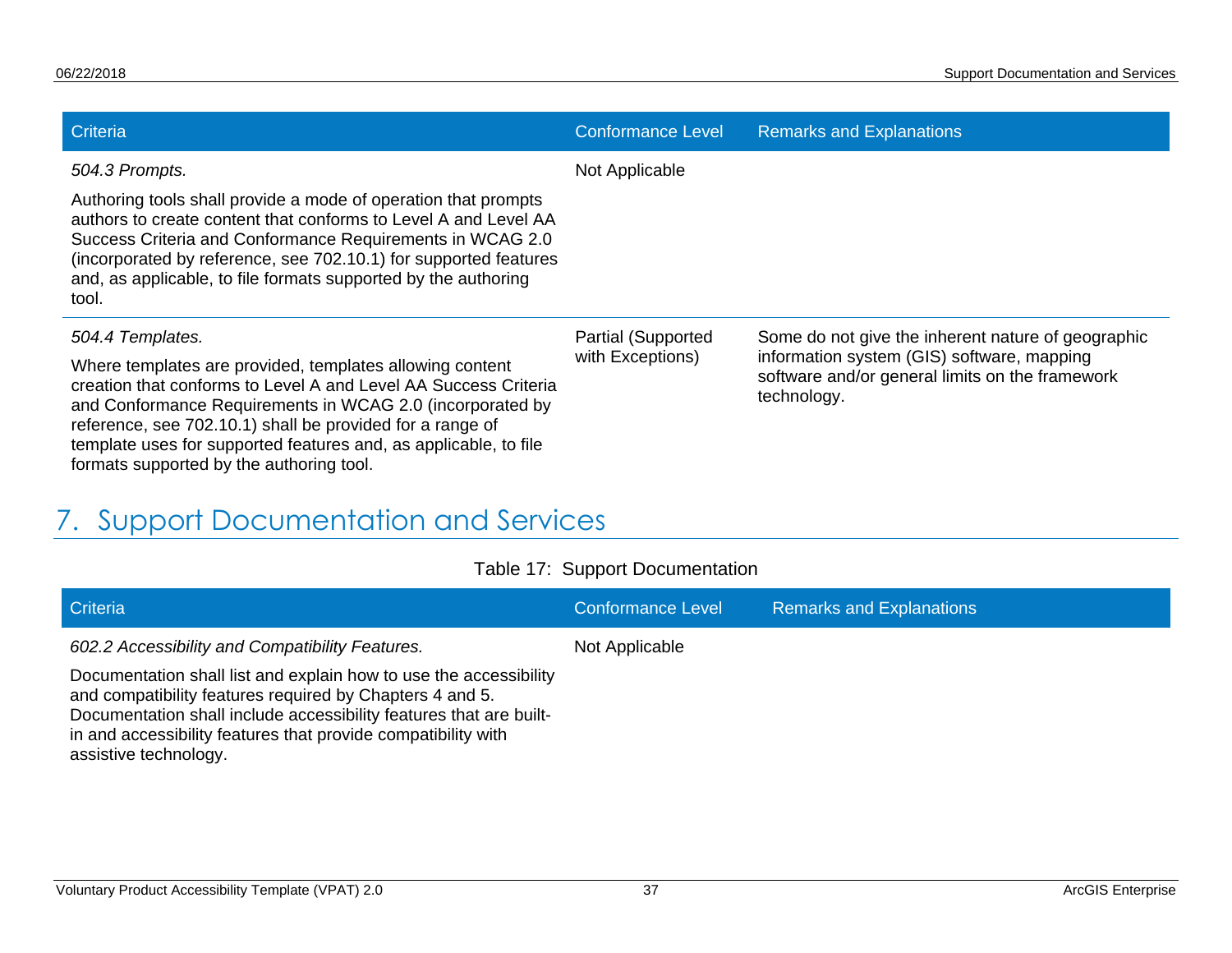| Criteria                                                                                                                                                                                                                                                                      | <b>Conformance Level</b> | <b>Remarks and Explanations</b> |
|-------------------------------------------------------------------------------------------------------------------------------------------------------------------------------------------------------------------------------------------------------------------------------|--------------------------|---------------------------------|
| 602.3 Electronic Support Documentation.<br>Documentation in electronic format, including Web-based self-<br>service support, shall conform to Level A and Level AA Success<br>Criteria and Conformance Requirements in WCAG 2.0<br>(incorporated by reference, see 702.10.1). | Full                     |                                 |
| 602.4 Alternate Formats for Non-Electronic Support<br>Documentation.                                                                                                                                                                                                          | Not Applicable           |                                 |
| Where support documentation is only provided in non-electronic<br>formats, alternate formats usable by individuals with disabilities<br>shall be provided upon request.                                                                                                       |                          |                                 |

#### Table 18: Support Services

| Criteria                                                                                                                                                                                                            | <b>Conformance Level</b> | <b>Remarks and Explanations</b> |
|---------------------------------------------------------------------------------------------------------------------------------------------------------------------------------------------------------------------|--------------------------|---------------------------------|
| 603.1 General.                                                                                                                                                                                                      | Full                     |                                 |
| ICT support services including, but not limited to, help desks,<br>call centers, training services, and automated self-service<br>technical support, shall conform to 603.                                          |                          |                                 |
| 603.2 Information on Accessibility and Compatibility Features.                                                                                                                                                      | Full                     |                                 |
| ICT support services shall include information on the<br>accessibility and compatibility features required by 602.2.                                                                                                |                          |                                 |
| 603.3 Accommodation of Communication Needs.                                                                                                                                                                         | Full                     |                                 |
| Support services shall be provided directly to the user or<br>through a referral to a point of contact. Such ICT support<br>services shall accommodate the communication needs of<br>individuals with disabilities. |                          |                                 |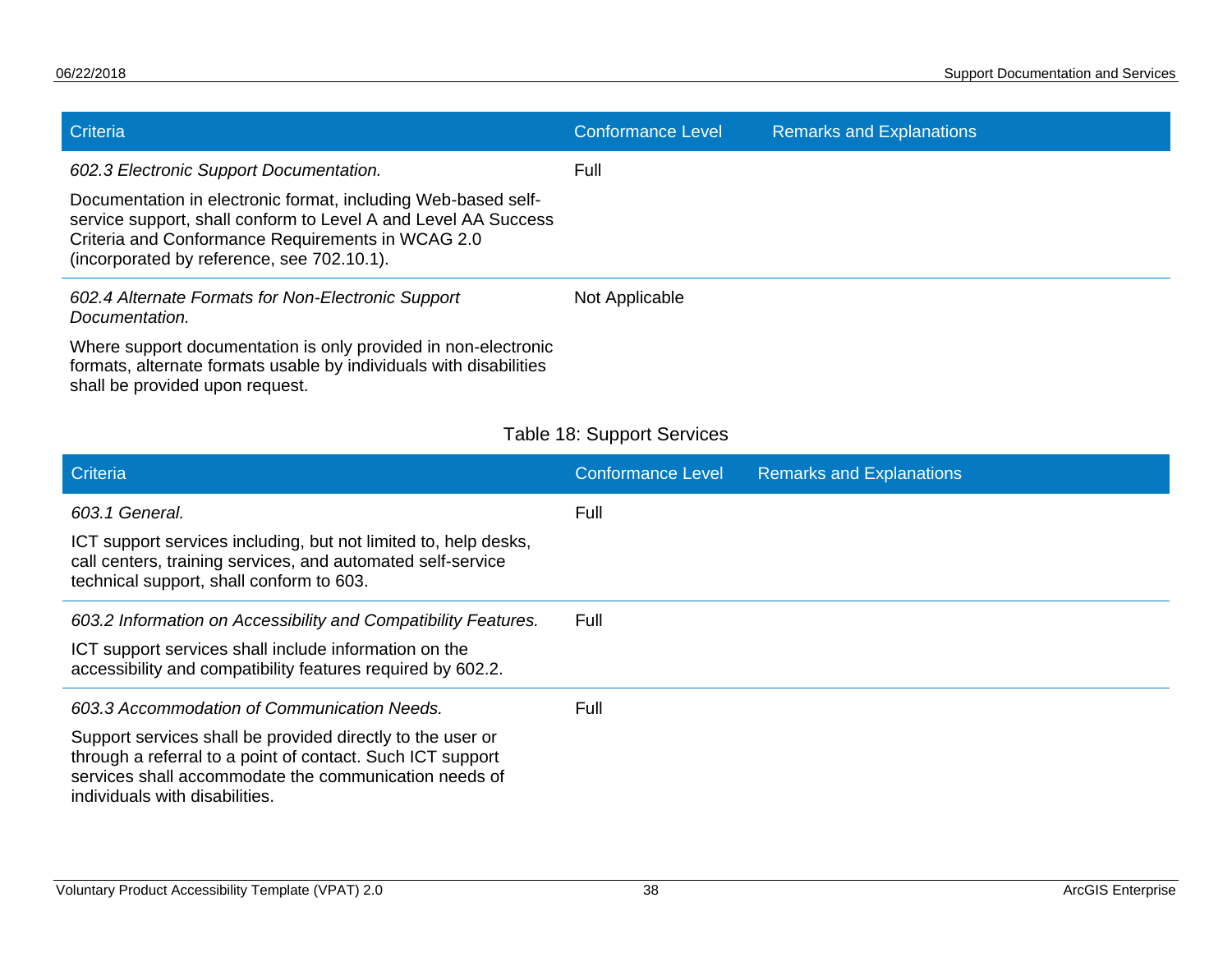#### Table 19: Portable Document Format (PDF) Techniques for WCAG 2.0

| Criteria                                                                                                                                                                                      | <b>Conformance Level</b> | <b>Remarks and Explanations</b> |
|-----------------------------------------------------------------------------------------------------------------------------------------------------------------------------------------------|--------------------------|---------------------------------|
| PDF1: Text alternatives have been applied to images with the<br>Alt entry                                                                                                                     | Not Applicable           |                                 |
| 1.1.1 Non-text Content: All non-text content that is presented<br>to the user has a text alternative that serves the equivalent<br>purpose, except for the situations listed below. (Level A) |                          |                                 |
| Controls, Input<br>٠                                                                                                                                                                          |                          |                                 |
| <b>Time-Based Media</b>                                                                                                                                                                       |                          |                                 |
| Test<br>$\bullet$                                                                                                                                                                             |                          |                                 |
| Sensory                                                                                                                                                                                       |                          |                                 |
| <b>CAPTCHA</b>                                                                                                                                                                                |                          |                                 |
| Decoration, Formatting, Invisible<br>$\bullet$                                                                                                                                                |                          |                                 |
| PDF2: Bookmarks have been created                                                                                                                                                             | Not Applicable           |                                 |
| 2.4.5 Multiple Ways: More than one way is available to locate<br>a Web page within a set of Web pages except where the Web<br>Page is the result of, or a step in, a process. (Level AA)      |                          |                                 |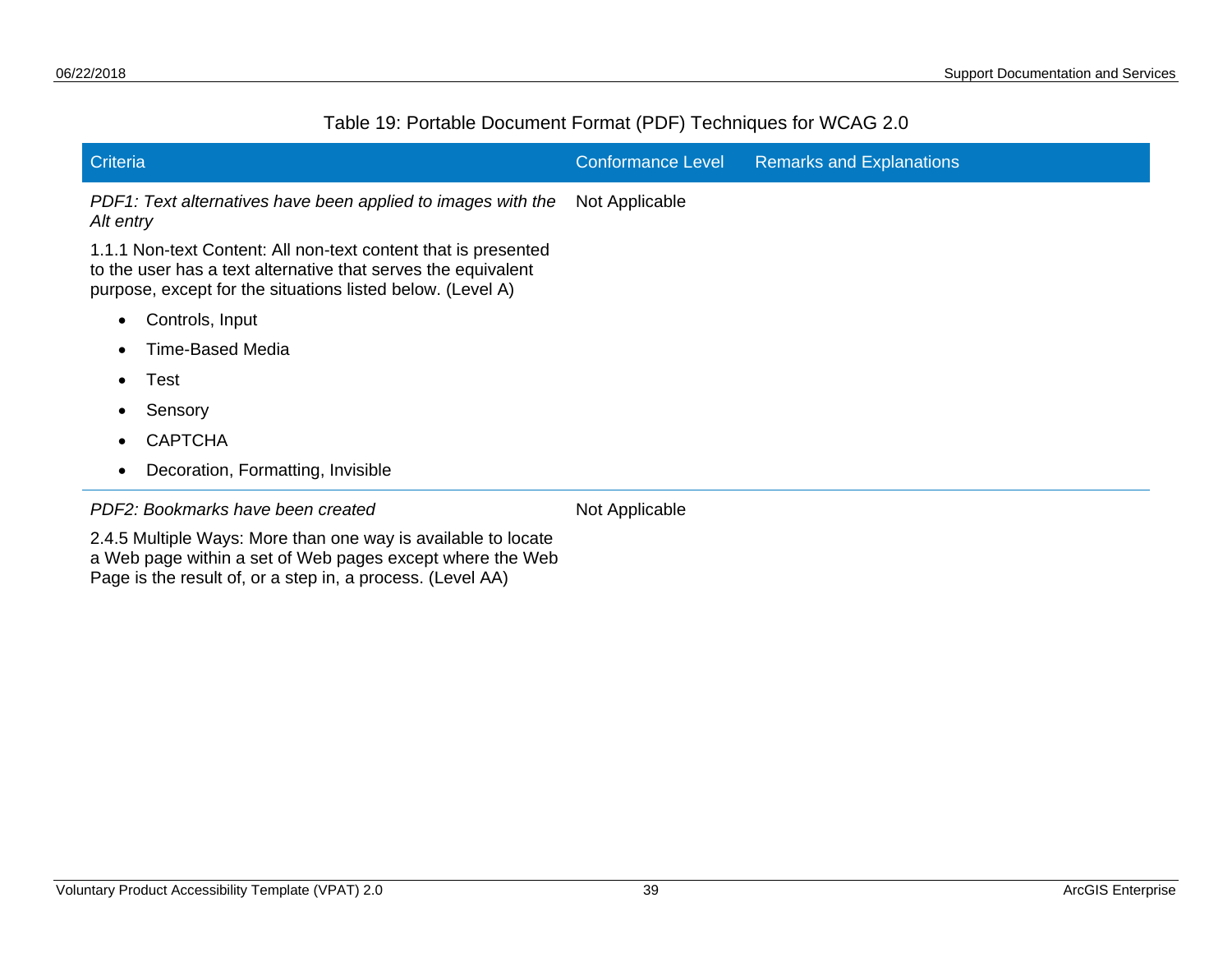| <b>Criteria</b>                                                                                                                                                                                                                                                                                               | <b>Conformance Level</b> | <b>Remarks and Explanations</b> |
|---------------------------------------------------------------------------------------------------------------------------------------------------------------------------------------------------------------------------------------------------------------------------------------------------------------|--------------------------|---------------------------------|
| PDF3: The tab order and reading order are correct                                                                                                                                                                                                                                                             | Not Applicable           |                                 |
| 1.3.2 Meaningful Sequence: When the sequence in which<br>content is presented affects its meaning, a correct reading<br>sequence can be programmatically determined. (Level A)                                                                                                                                |                          |                                 |
| 2.1.1 Keyboard: All functionality of the content is operable<br>through a keyboard interface without requiring specific<br>timings for individual keystrokes, except where the underlying<br>function requires input that depends on the path of the user's<br>movement and not just the endpoints. (Level A) |                          |                                 |
| Note 1: This exception relates to the underlying function,<br>not the input technique. For example, if using handwriting<br>to enter text, the input technique (handwriting) requires<br>path-dependent input but the underlying function (text<br>input) does not.                                           |                          |                                 |
| Note 2: This does not forbid and should not discourage<br>providing mouse input or other input methods in addition to<br>keyboard operation.                                                                                                                                                                  |                          |                                 |
| 2.1.3 Keyboard (No Exception): All functionality of the content<br>is operable through a keyboard interface without requiring<br>specific timings for individual keystrokes. (Level AAA)                                                                                                                      |                          |                                 |
| 2.4.3 Focus Order: If a Web page can be navigated<br>sequentially and the navigation sequences affect meaning or<br>operation, focusable components receive focus in an order<br>that preserves meaning and operability. (Level A)                                                                            |                          |                                 |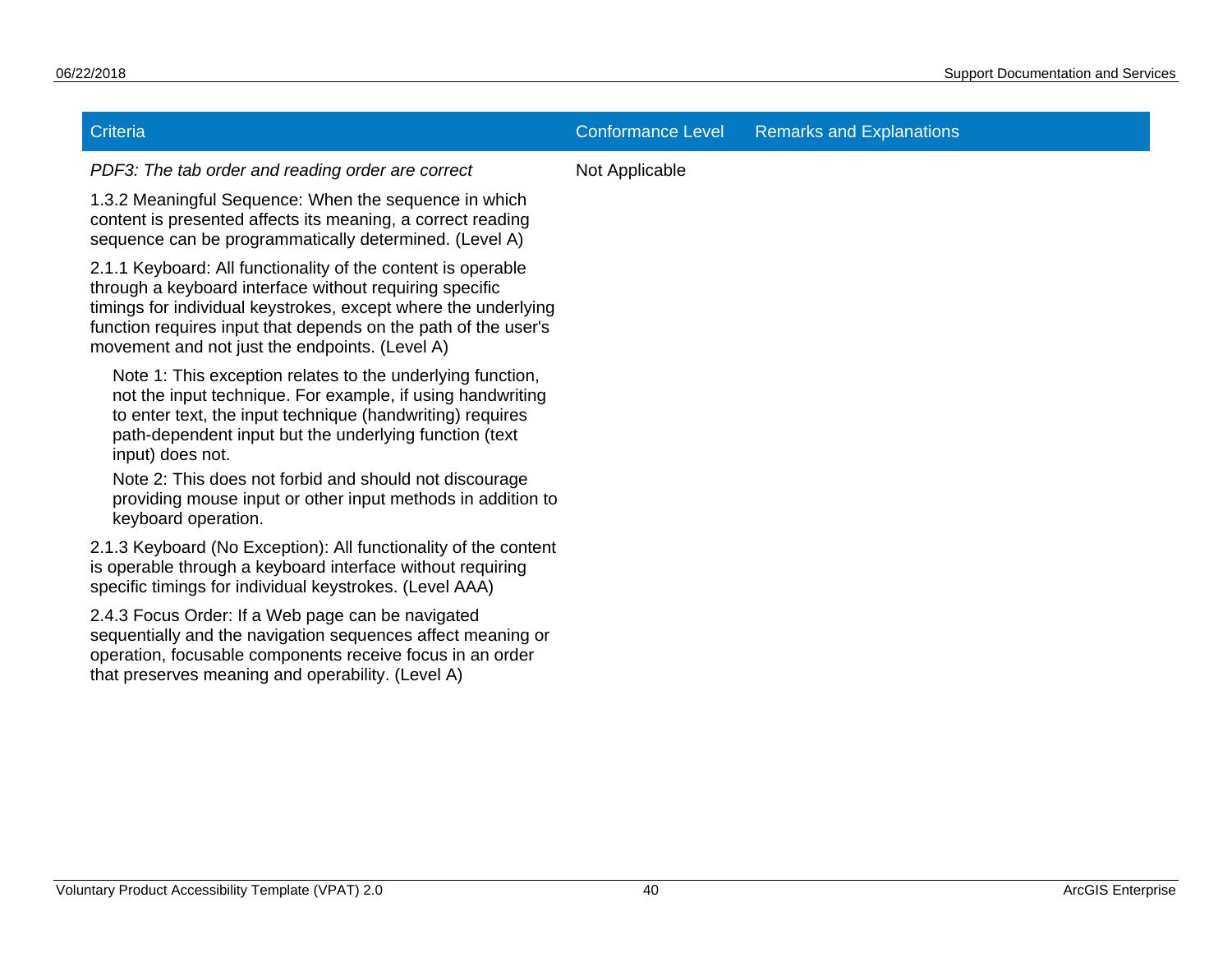| Criteria                                                                                                                                                                                                                                            | <b>Conformance Level</b> | <b>Remarks and Explanations</b> |
|-----------------------------------------------------------------------------------------------------------------------------------------------------------------------------------------------------------------------------------------------------|--------------------------|---------------------------------|
| PDF4: Decorative images are hidden with the Artifact tag                                                                                                                                                                                            | Not Applicable           |                                 |
| 1.1.1 Non-text Content: All non-text content that is presented<br>to the user has a text alternative that serves the equivalent<br>purpose, except for the situations listed below. (Level A)                                                       |                          |                                 |
| Controls, Input<br>$\bullet$                                                                                                                                                                                                                        |                          |                                 |
| <b>Time-Based Media</b>                                                                                                                                                                                                                             |                          |                                 |
| Test                                                                                                                                                                                                                                                |                          |                                 |
| Sensory                                                                                                                                                                                                                                             |                          |                                 |
| <b>CAPTCHA</b>                                                                                                                                                                                                                                      |                          |                                 |
| Decoration, Formatting, Invisible<br>$\bullet$                                                                                                                                                                                                      |                          |                                 |
| PDF5: Required form controls are indicated                                                                                                                                                                                                          | Not Applicable           |                                 |
| 3.3.1 Error Identification: If an input error is automatically<br>detected, the item that is in error is identified and the error is<br>described to the user in text. (Level A)                                                                    |                          |                                 |
| 3.3.2 Labels or Instructions: Labels or instructions are<br>provided when content requires user input. (Level A)                                                                                                                                    |                          |                                 |
| 3.3.3 Error Suggestion: If an input error is automatically<br>detected and suggestions for correction are known, then the<br>suggestions are provided to the user, unless it would<br>jeopardize the security or purpose of the content. (Level AA) |                          |                                 |
| PDF6: Table elements are used for table markup                                                                                                                                                                                                      | Not Applicable           |                                 |
| 1.3.1 Info and Relationships: Information, structure, and<br>relationships conveyed through presentation can be<br>programmatically determined or are available in text. (Level<br>A)                                                               |                          |                                 |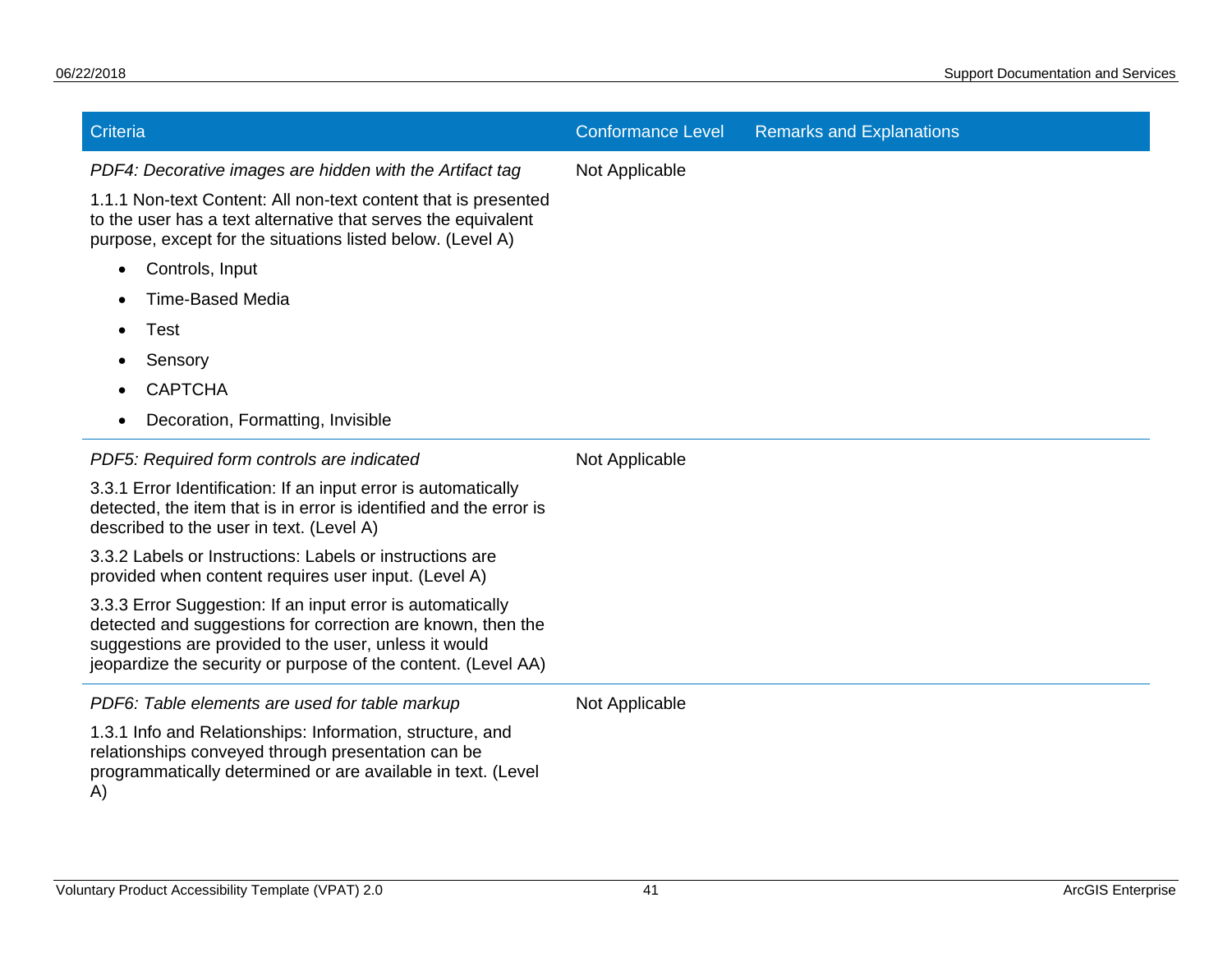| Criteria                                                                                                                                                                                              | <b>Conformance Level</b> | <b>Remarks and Explanations</b> |
|-------------------------------------------------------------------------------------------------------------------------------------------------------------------------------------------------------|--------------------------|---------------------------------|
| PDF7: Text in scanned documents has been rendered by<br><b>Optical Character Recognition (OCR)</b>                                                                                                    | Not Applicable           |                                 |
| 1.4.5 Images of Text: If the technologies being used can<br>achieve the visual presentation, text is used to convey<br>information rather than images of text except for the following:<br>(Level AA) |                          |                                 |
| Customizable: The image of text can be visually<br>customized to the user's requirements;                                                                                                             |                          |                                 |
| Essential: A particular presentation of text is essential to<br>the information being conveyed.                                                                                                       |                          |                                 |
| Note: Logotypes (text that is part of a logo or brand name)<br>are considered essential.                                                                                                              |                          |                                 |
| 1.4.9 Images of Text (No Exception): Images of text are only<br>used for pure decoration or where a particular presentation of<br>text is essential to the information being conveyed. (Level<br>AAA) |                          |                                 |
| Note: Logotypes (text that is part of a logo or brand name)<br>are considered essential.                                                                                                              |                          |                                 |
| PDF8: Definitions are provided for abbreviations via an E<br>entry for a structure element                                                                                                            | Not Applicable           |                                 |
| 3.1.4 Abbreviations: A mechanism for identifying the<br>expanded form or meaning of abbreviations is available.<br>(Level AAA)                                                                        |                          |                                 |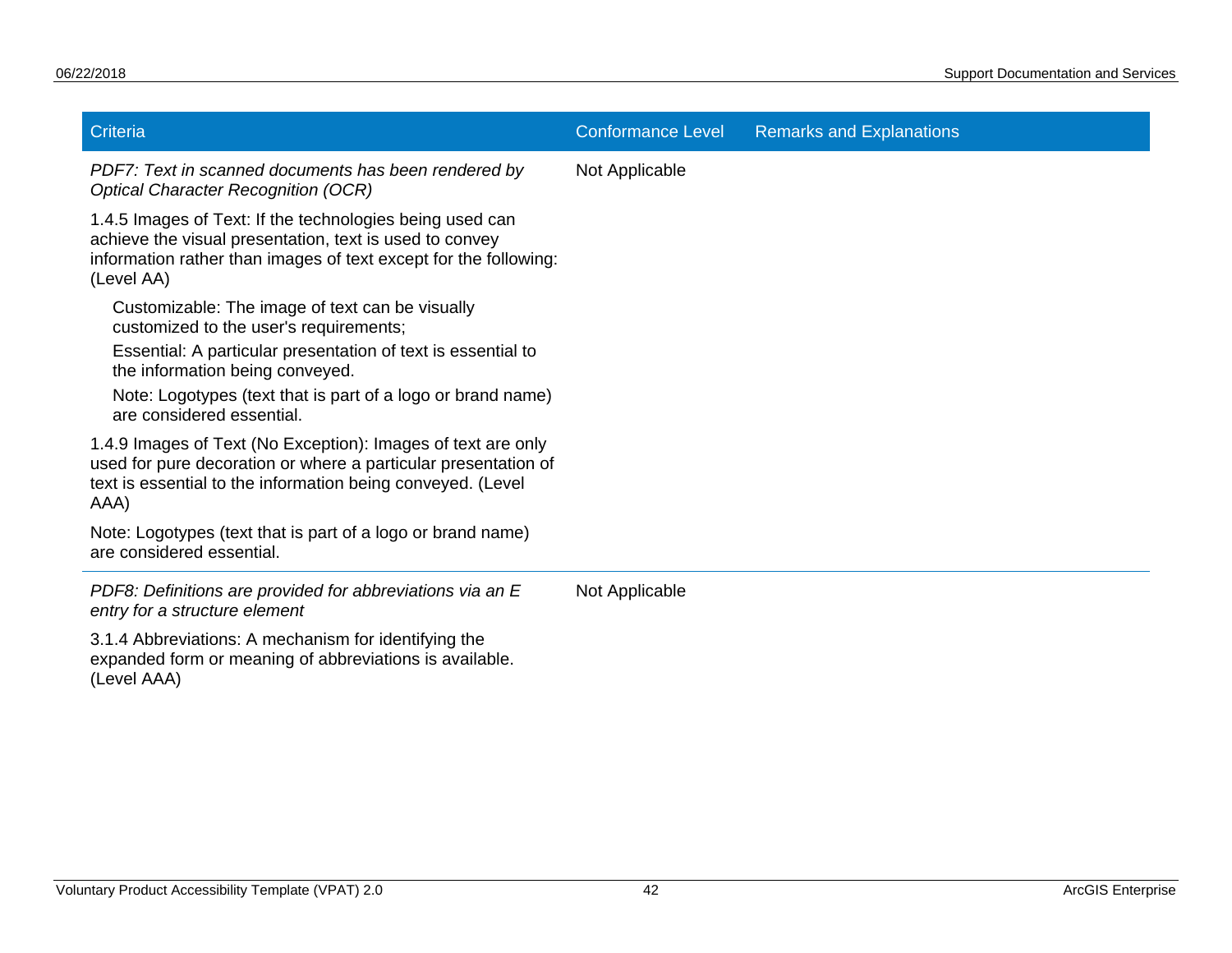| Criteria                                                                                                                                                                                                                                                                                                                                                                                                                                 | <b>Conformance Level</b> | <b>Remarks and Explanations</b> |
|------------------------------------------------------------------------------------------------------------------------------------------------------------------------------------------------------------------------------------------------------------------------------------------------------------------------------------------------------------------------------------------------------------------------------------------|--------------------------|---------------------------------|
| PDF9: Headings are provided by marking content with<br>heading tags                                                                                                                                                                                                                                                                                                                                                                      | Not Applicable           |                                 |
| 1.3.1 Info and Relationships: Information, structure, and<br>relationships conveyed through presentation can be<br>programmatically determined or are available in text. (Level<br>A)                                                                                                                                                                                                                                                    |                          |                                 |
| 2.4.1 Bypass Blocks: A mechanism is available to bypass<br>blocks of content that are repeated on multiple Web pages.<br>(Level A)                                                                                                                                                                                                                                                                                                       |                          |                                 |
| PDF10: Labels are provided for interactive form controls                                                                                                                                                                                                                                                                                                                                                                                 | Not Applicable           |                                 |
| 1.3.1 Info and Relationships: Information, structure, and<br>relationships conveyed through presentation can be<br>programmatically determined or are available in text. (Level<br>A)                                                                                                                                                                                                                                                    |                          |                                 |
| 3.3.2 Labels or Instructions: Labels or instructions are<br>provided when content requires user input. (Level A)                                                                                                                                                                                                                                                                                                                         |                          |                                 |
| 4.1.2 Name, Role, Value: For all user interface components<br>(including but not limited to: form elements, links and<br>components generated by scripts), the name and role can be<br>programmatically determined; states, properties, and values<br>that can be set by the user can be programmatically set; and<br>notification of changes to these items is available to user<br>agents, including assistive technologies. (Level A) |                          |                                 |
| Note: This success criterion is primarily for Web authors who<br>develop or script their own user interface components. For<br>example, standard HTML controls already meet this success<br>criterion when used according to specification.                                                                                                                                                                                              |                          |                                 |
| PDF11: Links and link text are provided using the Link<br>annotation and the /Link structure element                                                                                                                                                                                                                                                                                                                                     | Not Applicable           |                                 |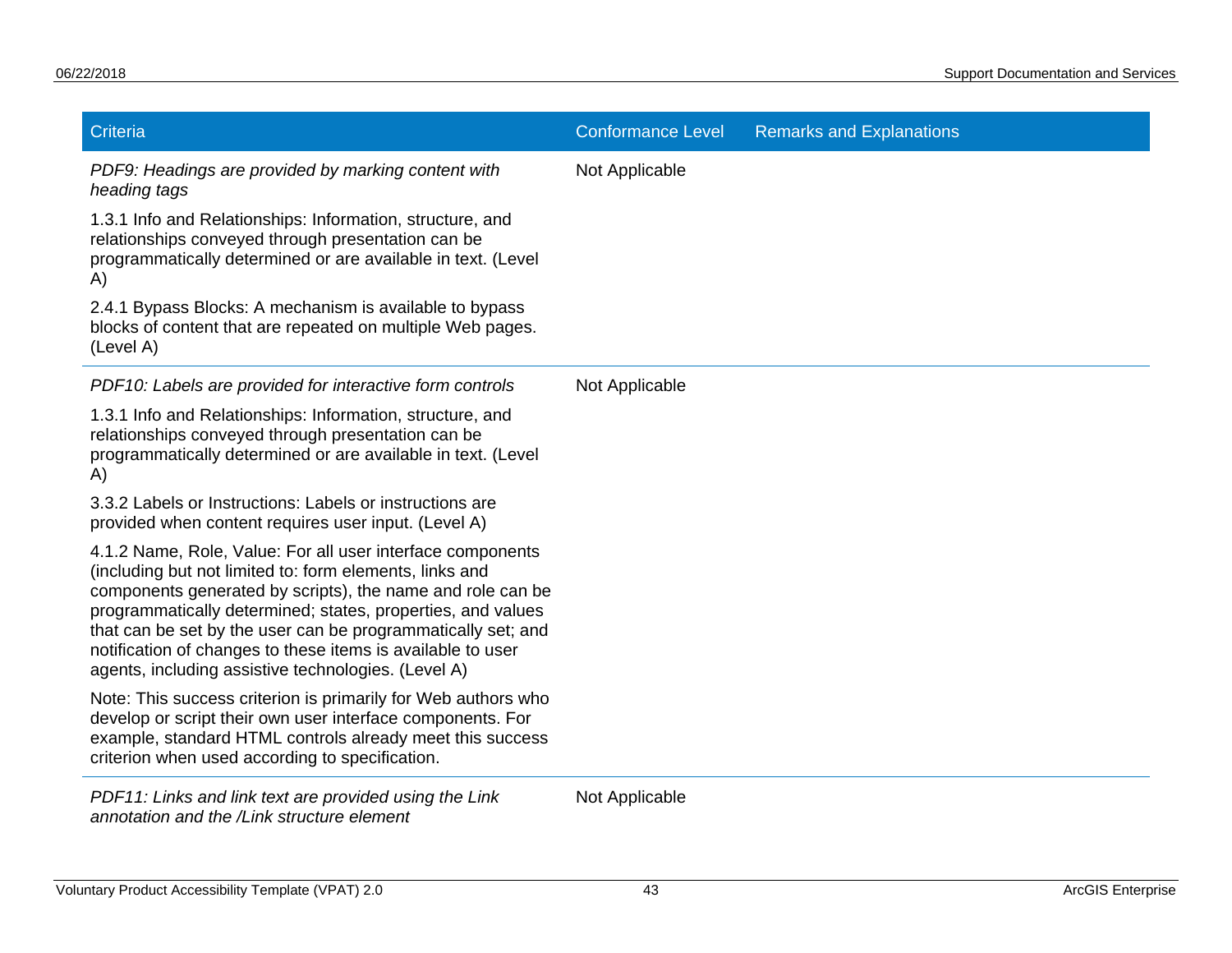Criteria Conformance Level Remarks and Explanations

1.3.1 Info and Relationships: Information, structure, and relationships conveyed through presentation can be programmatically determined or are available in text. (Level A)

2.1.1 Keyboard: All functionality of the content is operable through a keyboard interface without requiring specific timings for individual keystrokes, except where the underlying function requires input that depends on the path of the user's movement and not just the endpoints. (Level A)

Note 1: This exception relates to the underlying function, not the input technique. For example, if using handwriting to enter text, the input technique (handwriting) requires pathdependent input but the underlying function (text input) does not.

Note 2: This does not forbid and should not discourage providing mouse input or other input methods in addition to keyboard operation.

2.1.3 Keyboard (No Exception): All functionality of the content is operable through a keyboard interface without requiring specific timings for individual keystrokes. (Level AAA)

2.4.4 Link Purpose (In Context): The purpose of each link can be determined from the link text alone or from the link text together with its programmatically determined link context, except where the purpose of the link would be ambiguous to users in general. (Level A)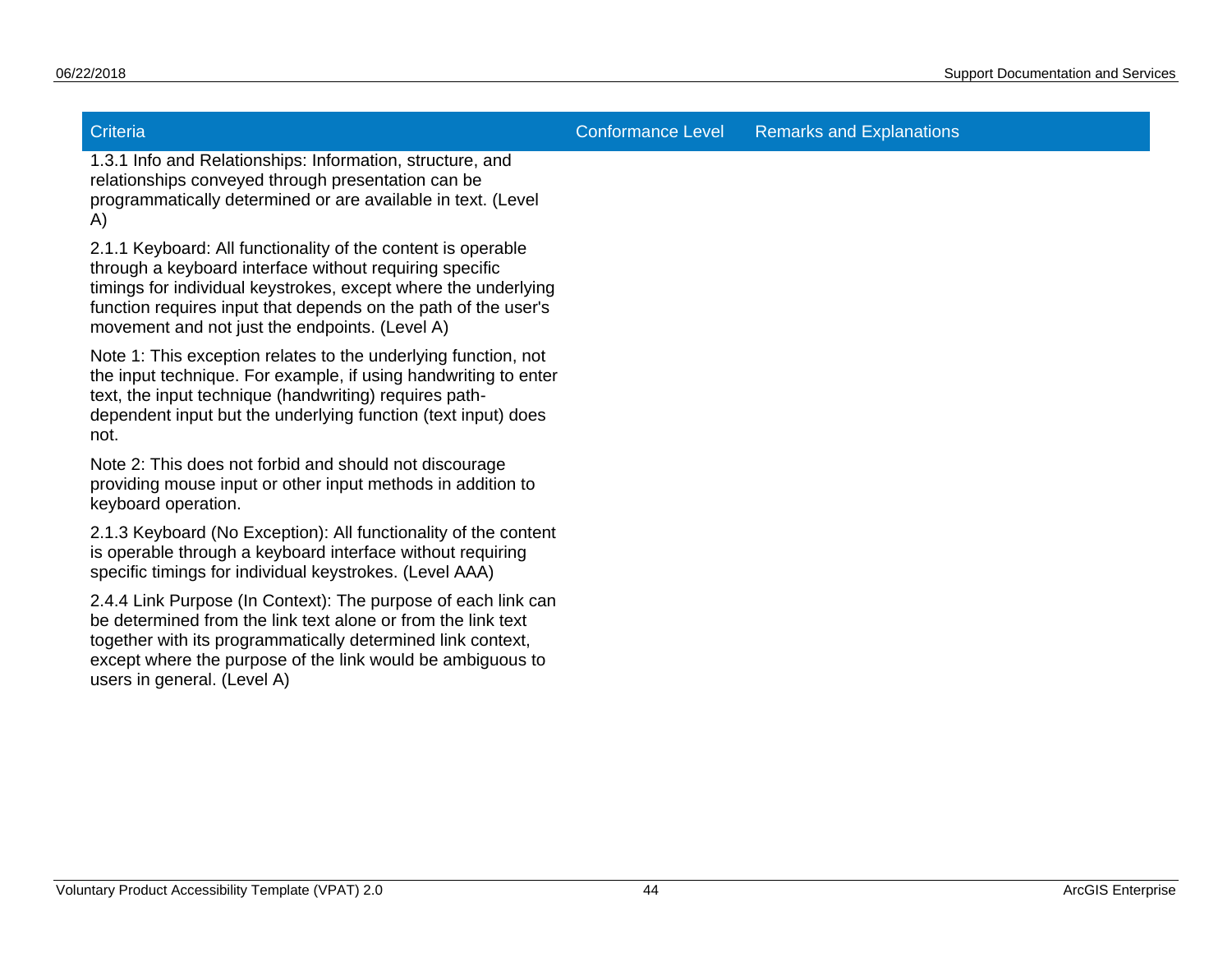| Criteria                                                                                                                                                                                                                                                                                                                                                                                                                                 | <b>Conformance Level</b> | <b>Remarks and Explanations</b> |
|------------------------------------------------------------------------------------------------------------------------------------------------------------------------------------------------------------------------------------------------------------------------------------------------------------------------------------------------------------------------------------------------------------------------------------------|--------------------------|---------------------------------|
| PDF12: Name, role and value information are provided for<br>form fields                                                                                                                                                                                                                                                                                                                                                                  | Not Applicable           |                                 |
| 1.3.1 Info and Relationships: Information, structure, and<br>relationships conveyed through presentation can be<br>programmatically determined or are available in text. (Level<br>A)                                                                                                                                                                                                                                                    |                          |                                 |
| 4.1.2 Name, Role, Value: For all user interface components<br>(including but not limited to: form elements, links and<br>components generated by scripts), the name and role can be<br>programmatically determined; states, properties, and values<br>that can be set by the user can be programmatically set; and<br>notification of changes to these items is available to user<br>agents, including assistive technologies. (Level A) |                          |                                 |
| Note: This success criterion is primarily for Web authors who<br>develop or script their own user interface components. For<br>example, standard HTML controls already meet this success<br>criterion when used according to specification.                                                                                                                                                                                              |                          |                                 |
| PDF13: Replacement text is provided using the /Alt entry for<br>links                                                                                                                                                                                                                                                                                                                                                                    | Not Applicable           |                                 |
| 2.4.4 Link Purpose (In Context): The purpose of each link can<br>be determined from the link text alone or from the link text<br>together with its programmatically determined link context,<br>except where the purpose of the link would be ambiguous to<br>users in general. (Level A)                                                                                                                                                |                          |                                 |
| 2.4.9 Link Purpose (Link Only): A mechanism is available to<br>allow the purpose of each link to be identified from link text<br>alone, except where the purpose of the link would be<br>ambiguous to users in general. (Level AAA)                                                                                                                                                                                                      |                          |                                 |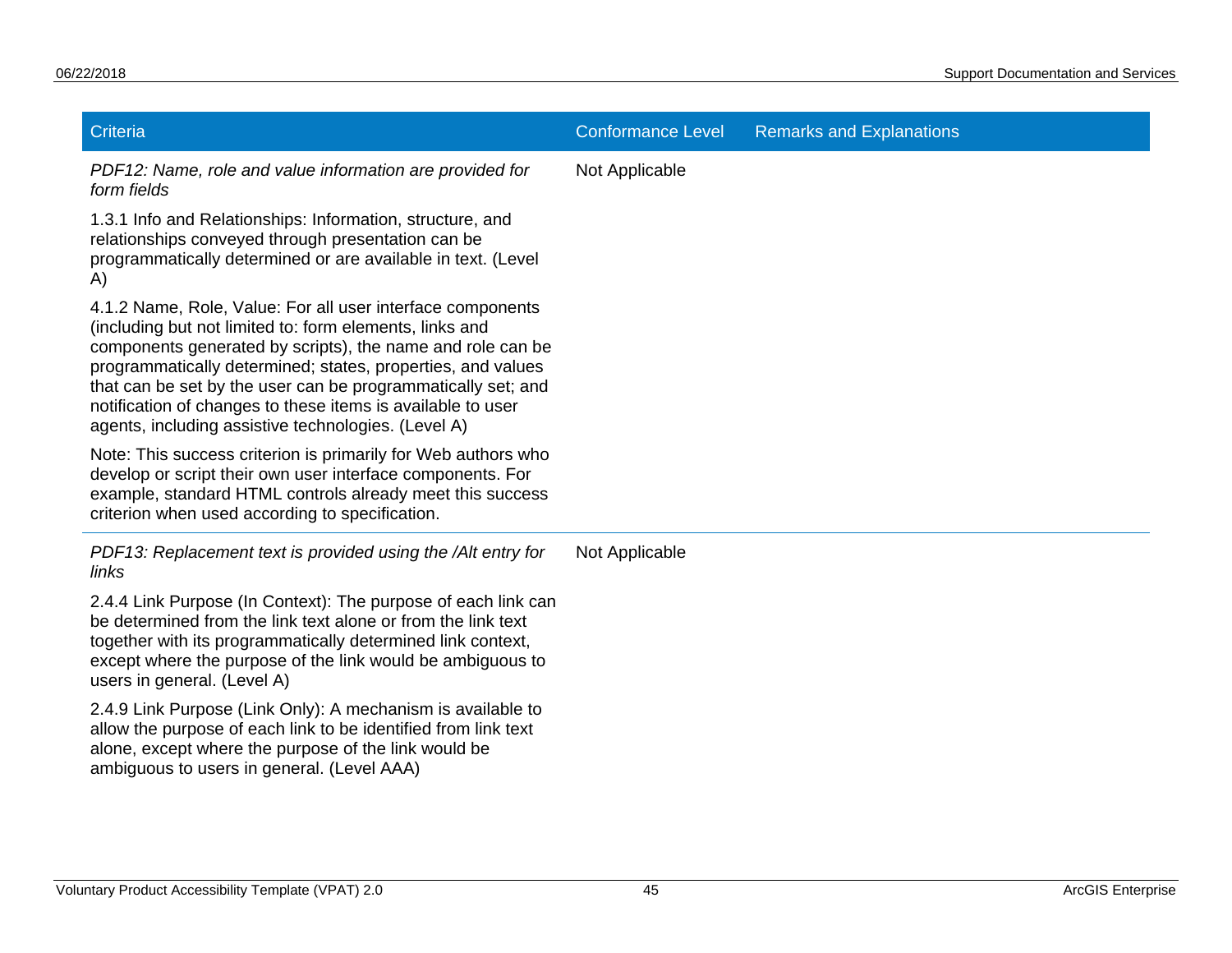| Criteria                                                                                                                                                                                                                                           | <b>Conformance Level</b> | <b>Remarks and Explanations</b> |
|----------------------------------------------------------------------------------------------------------------------------------------------------------------------------------------------------------------------------------------------------|--------------------------|---------------------------------|
| PDF14: Running headers and footers are provided via<br>pagination artifacts                                                                                                                                                                        | Not Applicable           |                                 |
| 2.4.8 Location: Information about the user's location within a<br>set of Web pages is available. (Level AAA)                                                                                                                                       |                          |                                 |
| 3.2.3 Consistent Navigation: Navigational mechanisms that<br>are repeated on multiple Web pages within a set of Web<br>pages occur in the same relative order each time they are<br>repeated, unless a change is initiated by the user. (Level AA) |                          |                                 |
| PDF15: Submit buttons are provided with the submit-form<br>action in PDF forms                                                                                                                                                                     | Not Applicable           |                                 |
| 3.2.2 On Input: Changing the setting of any user interface<br>component does not automatically cause a change of context<br>unless the user has been advised of the behavior before<br>using the component. (Level A)                              |                          |                                 |
| PDF16: The default language is set using the /Lang entry in<br>the document catalog                                                                                                                                                                | Not Applicable           |                                 |
| 3.1.1 Language of Page: The default human language of<br>each Web page can be programmatically determined. (Level<br>A)                                                                                                                            |                          |                                 |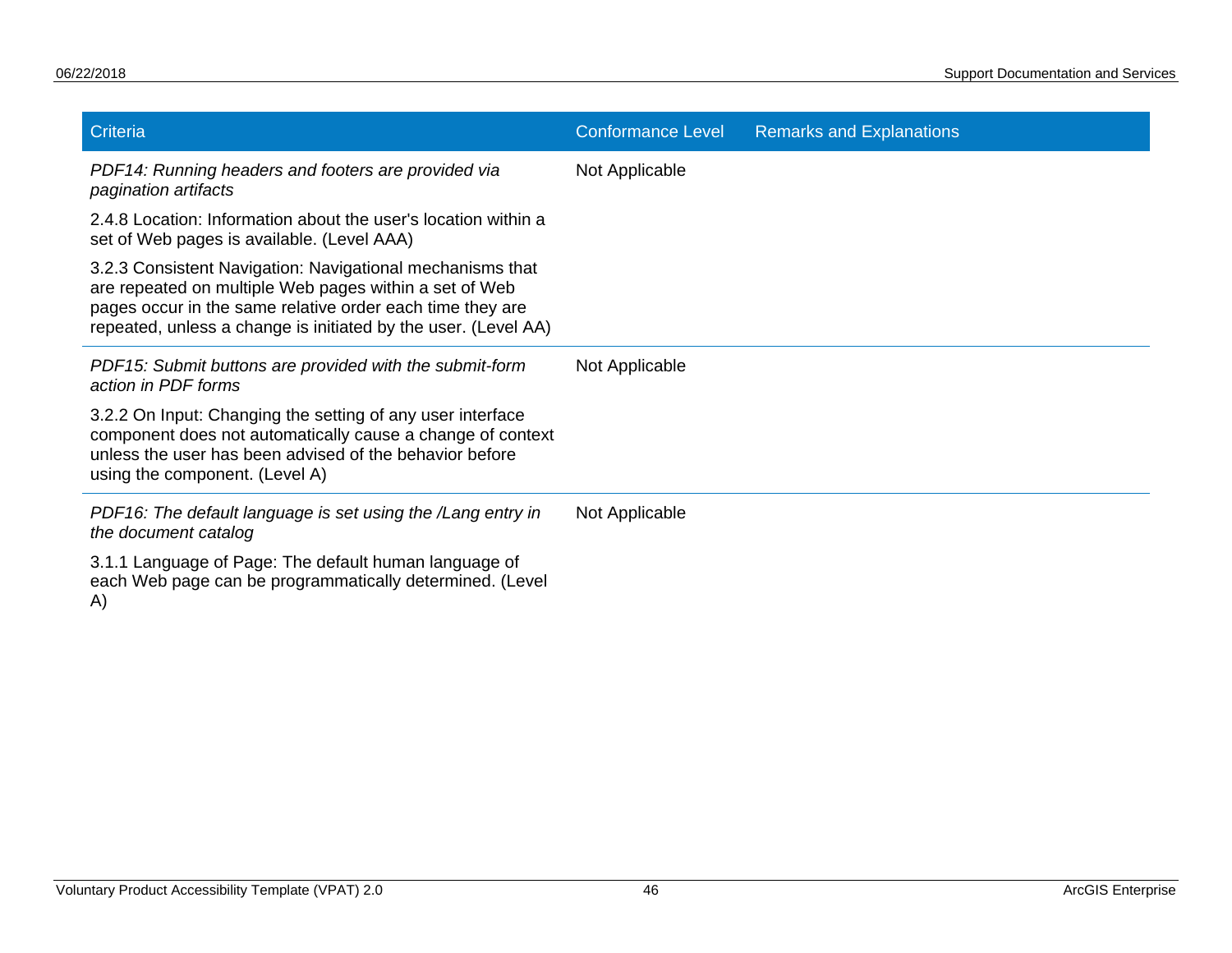| Criteria                                                                                                                                                                                                                                                                                                                       | <b>Conformance Level</b> | <b>Remarks and Explanations</b> |
|--------------------------------------------------------------------------------------------------------------------------------------------------------------------------------------------------------------------------------------------------------------------------------------------------------------------------------|--------------------------|---------------------------------|
| PDF17: Consistent page numbers are specified                                                                                                                                                                                                                                                                                   | Not Applicable           |                                 |
| 1.3.1 Info and Relationships: Information, structure, and<br>relationships conveyed through presentation can be<br>programmatically determined or are available in text. (Level<br>A)                                                                                                                                          |                          |                                 |
| 2.4.8 Location: Information about the user's location within a<br>set of Web pages is available. (Level AAA)                                                                                                                                                                                                                   |                          |                                 |
| 3.2.3 Consistent Navigation: Navigational mechanisms that<br>are repeated on multiple Web pages within a set of Web<br>pages occur in the same relative order each time they are<br>repeated, unless a change is initiated by the user. (Level AA)                                                                             |                          |                                 |
| PDF18: The document title is specified using the Title entry in<br>the document information dictionary                                                                                                                                                                                                                         | Not Applicable           |                                 |
| 2.4.2 Page Titled: Web pages have titles that describe topic<br>or purpose. (Level A)                                                                                                                                                                                                                                          |                          |                                 |
| PDF19: Language has been specified for a passage or<br>phrase with the Lang entry                                                                                                                                                                                                                                              | Not Applicable           |                                 |
| 3.1.1 Language of Page: The default human language of<br>each Web page can be programmatically determined. (Level<br>A)                                                                                                                                                                                                        |                          |                                 |
| 3.1.2 Language of Parts: The human language of each<br>passage or phrase in the content can be programmatically<br>determined except for proper names, technical terms, words<br>of indeterminate language, and words or phrases that have<br>become part of the vernacular of the immediately surrounding<br>text. (Level AA) |                          |                                 |